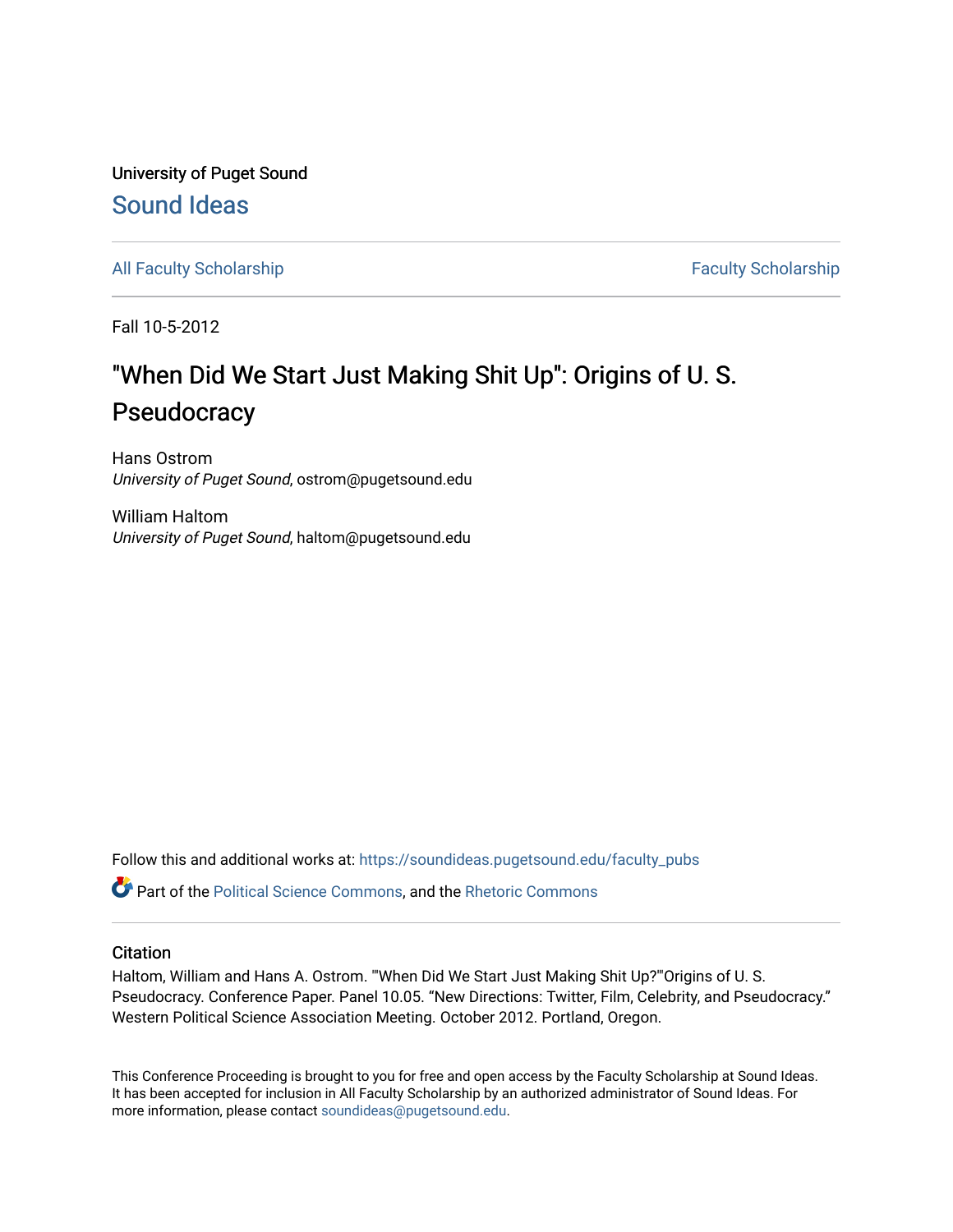# When Did We Start Just Making Shit Up? Origins of U. S. Pseudocracy

William Haltom and Hans A. Ostrom

University of Puget Sound

Prepared for and presented to

Panel 10.05

"New Directions: Twitter, Film, Celebrity, and Pseudocracy"

At the annual meeting of the Western Political Science Association

in Portland Oregon, 24 March 2012

**Preliminary Draft: Please do not cite or quote without explicit permission.**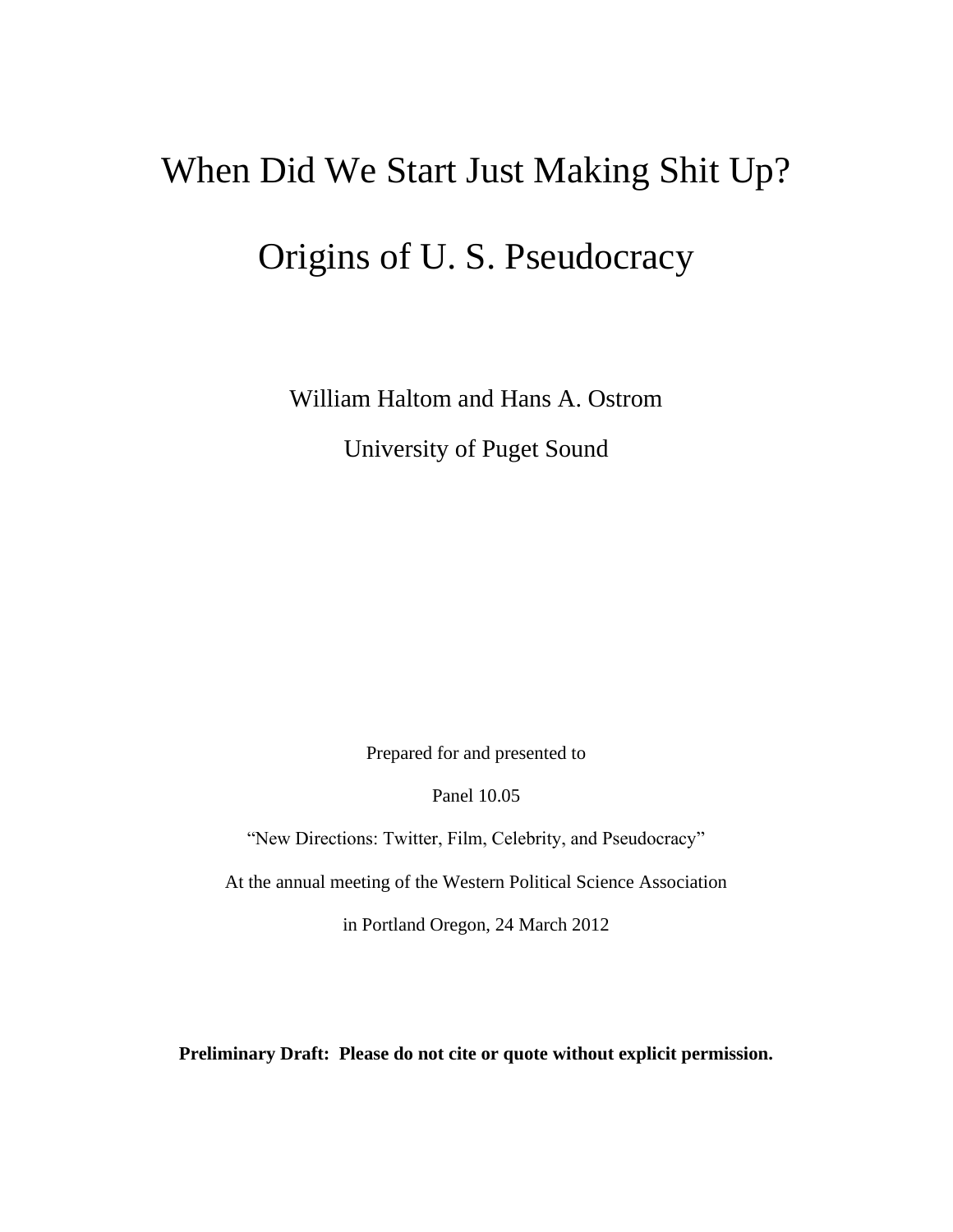Now all the truth is out, Be secret and take defeat From any brazen throat, For how can you compete, Being honor bred, with one Who were it proved he lies Were neither shamed in his own Nor in his neighbors' eyes; Bred to a harder thing Than Triumph, turn away And like a laughing string Whereon mad fingers play Amid a place of stone, Be secret and exult, Because of all things known That is most difficult.

William Butler Yeats<sup>1</sup>

What we have learned is not what we were told. I watch the snow, feel for the heartbeat that is not there.

Weldon Kees<sup>2</sup>

"In the world of advertising, there's no such thing as a lie. There's only expedient exaggeration."

Roger Thornhill in "North by Northwest"<sup>3</sup>

<sup>1</sup> William Butler Yeats, "To a Friend Whose Work Has Come to Nothing" *Poetry* (May 1914) [www.poetryfoundation.org/poetrymagazine/poem/2085;](http://www.poetryfoundation.org/poetrymagazine/poem/2085) last accessed 8 January 2012.

<sup>2</sup> Weldon Kees, "Early Winter," *The Collected Poems of Weldon Kees* Revised edition, edited by Donald Justice. (Lincoln: U. of Nebraska Press, 1975) p. 27.

<sup>&</sup>lt;sup>3</sup> [www.imdb.com/title/tt0053125/quotes;](http://www.imdb.com/title/tt0053125/quotes) last accessed 13 February 2012.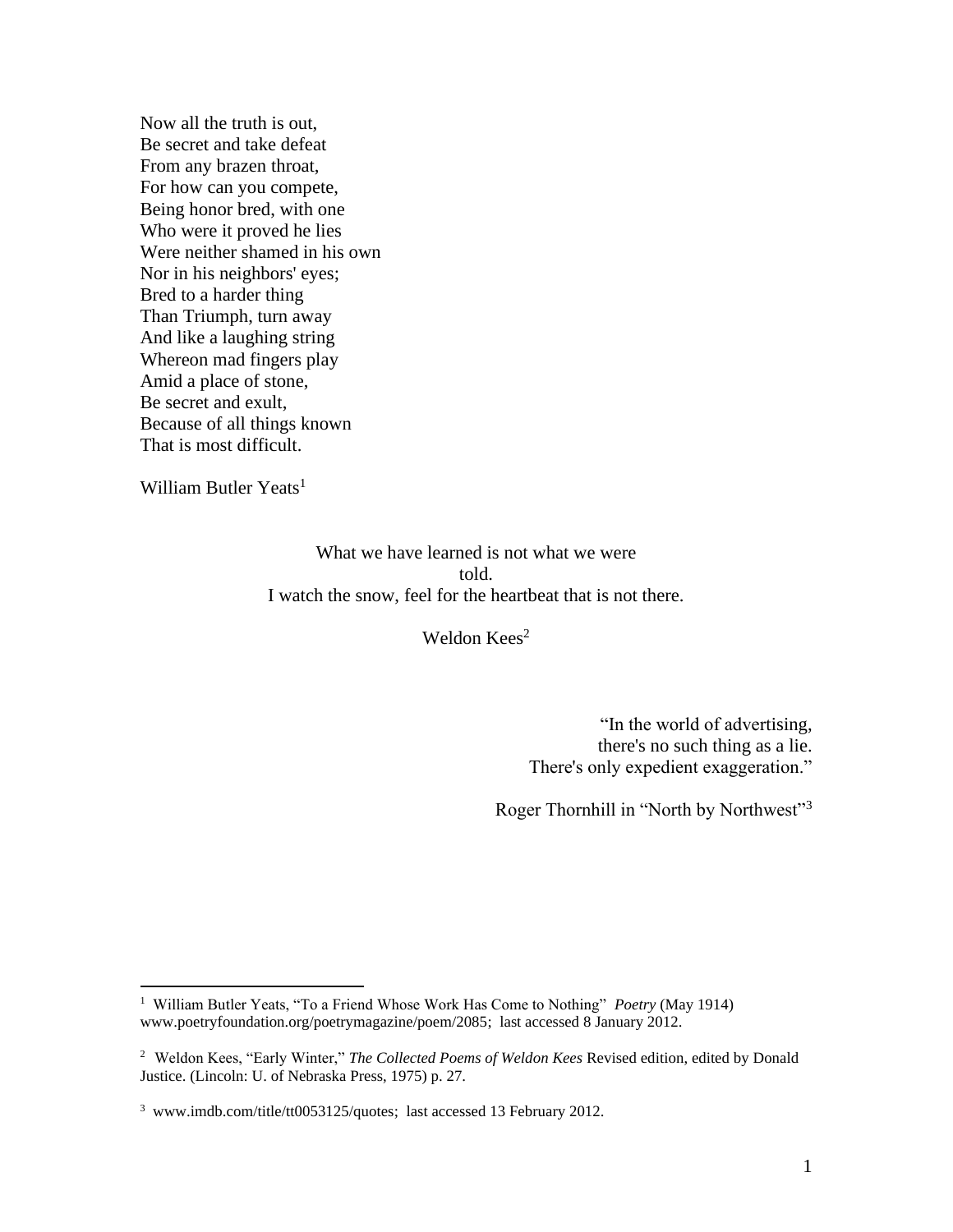#### **The Question**

Early in 2011, a colleague asked, "When did we start just making shit up?" By "we," she meant Americans but also, more specifically, those involved in politics—directly or as interested parties.

We answer her question variously in this paper.<sup>4</sup> But our overarching answer is that **politicos started flatly concocting misinformation when our propaganda polity mutated into a pseudocracy.**

We wend our way to that answer as follows. After reviewing answers we deem insufficient, we provide two sorts of tentative, rough answers. Our first answer is that the stretching of what counts as an untruth combined with the lengthening of political con jobs yielded "pseudocracy," a system in which falsehoods proliferate, both absolutely and as relative to definable, defensible truth and honesty. Our second sort of answer is that before "we" started just making shit up, propagandists in general and mass media, mass marketing, and mass electioneering in particular started from and adhered to verifiable or at least plausible renderings of reality as much and as well as they could. Through the latter parts of the  $20<sup>th</sup>$  century and continuing into the present century, we then argue, developments in old and new media, "advances" in marketing, and innovations in electioneering evolved multiple ways in which to purvey untrue, misleading claims, shibboleths, innuendos, and propagandas.<sup>5</sup> Once permanent campaigners used mass marketing and mass media to just make shit up, pseudocracy overwhelmed mere propagandas and liars were usually free to lie with a minimal or negligible penalty—or with no penalty, or with reward. This is how we reach our conclusion that politicos started just making shit up when the risks of just making shit up receded, when the rewards of just making shit up and when our polity became ever more willing to euphemize lies as "spin" and long cons as practices expected in politicking.

**<sup>4</sup>** We take the "we" in her question to refer mainly to the United States polity as a whole, but we concede that the question might embrace subsets of that polity: 1) politicians and those who work with them and for them; 2) those who pay for politicians' services and tell them what to do or what to say; 3) pundits, newsreaders, media-performers who talk politics; 4) professional and amateur partisans and ideologues; 5) academics like us; or some combination of subsets one through five. We do not, however, take our colleague to have meant the person in the street. That person is more likely to repeat shit than to just make shit up, at least when it comes to politics.

<sup>&</sup>lt;sup>5</sup> Dictionaries may differ on the acceptability of "propagandas" as the plural of "propaganda." We use that form primarily because we want to remind readers that multiple forms and practices of propaganda are involved in cooperation, conflict, consensus, and cacophony. We prefer "propagandas" secondarily because our leading authority on propaganda entitled his book originally *Propagandes*. Our tertiary reason for going with "propagandas" is to remind etymologically venturesome readers that "propaganda" derived from *Congregatio de Propaganda Fide*, a title in which the "Propaganda" was feminine ablative singular rather than, as might be apprehended, some neuter plural. If we were true to our Latin roots, the plural of "Propaganda" would be "propagandis."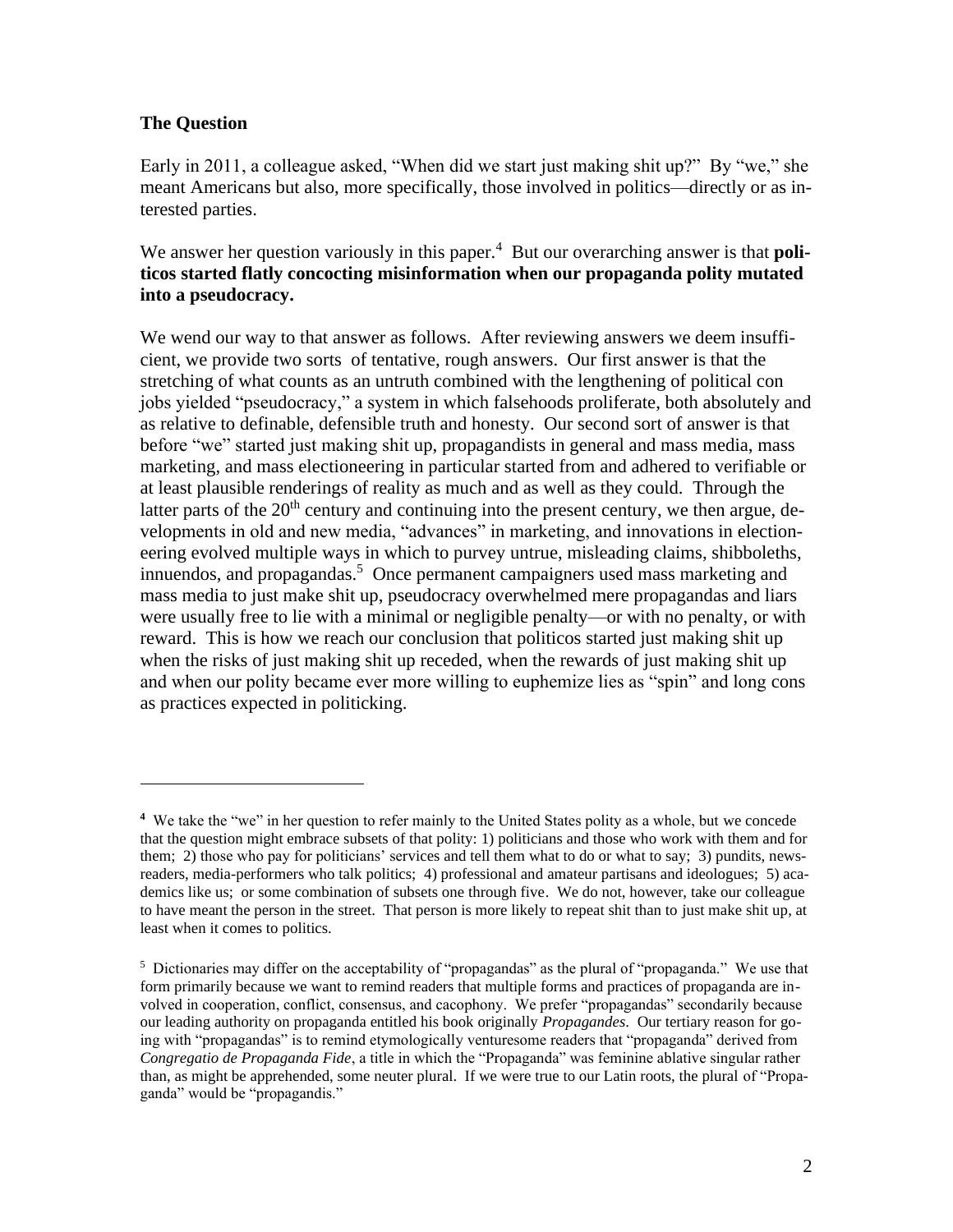#### **Unhelpful Answers**

Before we answer our colleague's question with our speculations about contemporary, proximate origins of making shit up in the United States, we inventory longstanding, distal sources of making shit up. Readers satisfied by these replies will save themselves the reading of the rest of our paper. We urge readers, then, to grasp at any of these answers as a labor-saving act.

**Unhelpful Answer One—Humans started to make shit up when the species started**  to make shit.<sup>6</sup> We deem this answer glib and unhelpful even if it is true.<sup>7</sup> Our colleague included "just" in her question, and we preserved that adverb in our title. This inclusion, it seems to us, betokened a sense that the fabrication of falsehoods had worsened. We doubt that this first less-than-helpful reply meets our colleague's question.

**Unhelpful Answer Two— Humans started to make stuff up when they started to create culture**. This reply does not suffice for the same reason as above: Our colleague presumes that humans have always made up culture but perceives that the fabrications have of late become fiendishly mendacious and metastatic. We concede that every society abounds in narratives, sagas, hagiographies, myths, and dogmas that are not true, could not by laws of nature or science be true, and seem to outlanders bizarre. Classic statements about warfare, diplomacy, and commerce abound with falsehoods and feints.<sup>8</sup> Imagination, literature, and letters exist to enable humans to make worlds and to make up worlds that make more sense and less sense, to mess up and to clean up, to satirize and to sanitize. Moreover, political philosophy from at least *The Republic* of Plato has teemed with lies by which to dominate people and peoples. On perhaps a less philosophic plane, Machiavelli counseled the prince on how to count and execute the ways of deceiving for gains in power and pelf. Hobbes described a political world in which implicit contracts and other deals are sealed, not on the basis of truth but on the basis of mutual interests. Locke and Rousseau joined Hobbes in imagining states of nature that were intrinsically and imaginatively contrary to human nature and history so that these thinkers might displace a world too much with them<sup>9</sup> and might reconstruct social beings as isolated rational actors. John Rawls conjured ignorant, chary rational actors given to minimax-regret strategizing who contracted with one another from a position original with Professor

<sup>&</sup>lt;sup>6</sup> In the title and in this opening paragraph, we have followed our colleague's scatological formulation. Having been naughty enough, we shall in the name of propriety use "just making stuff up" or "fabricating falsehoods" as more pleasant forms.

<sup>7</sup> In *The Folly of Fools: The Logic of Deceit and Self-Deception* (Basic Books 2011), Robert Trivers provides an account of deception based on evolutionary biology, which would make deception and deceit predate *homo sapiens* and liken the labors of James Carville or the late Lee Atwater to the mindless mendacity of other lowlifes. We apologize to any viruses or bacteria whom we have just insulted.

<sup>8</sup> Please see the recently released Martin Jay, *The Virtues of Mendacity: On Lying in Politics* (University of Virginia Press 2012).

<sup>9</sup> William Wordsworth, "The World is Too Much with Us, Late and Soon" (1806).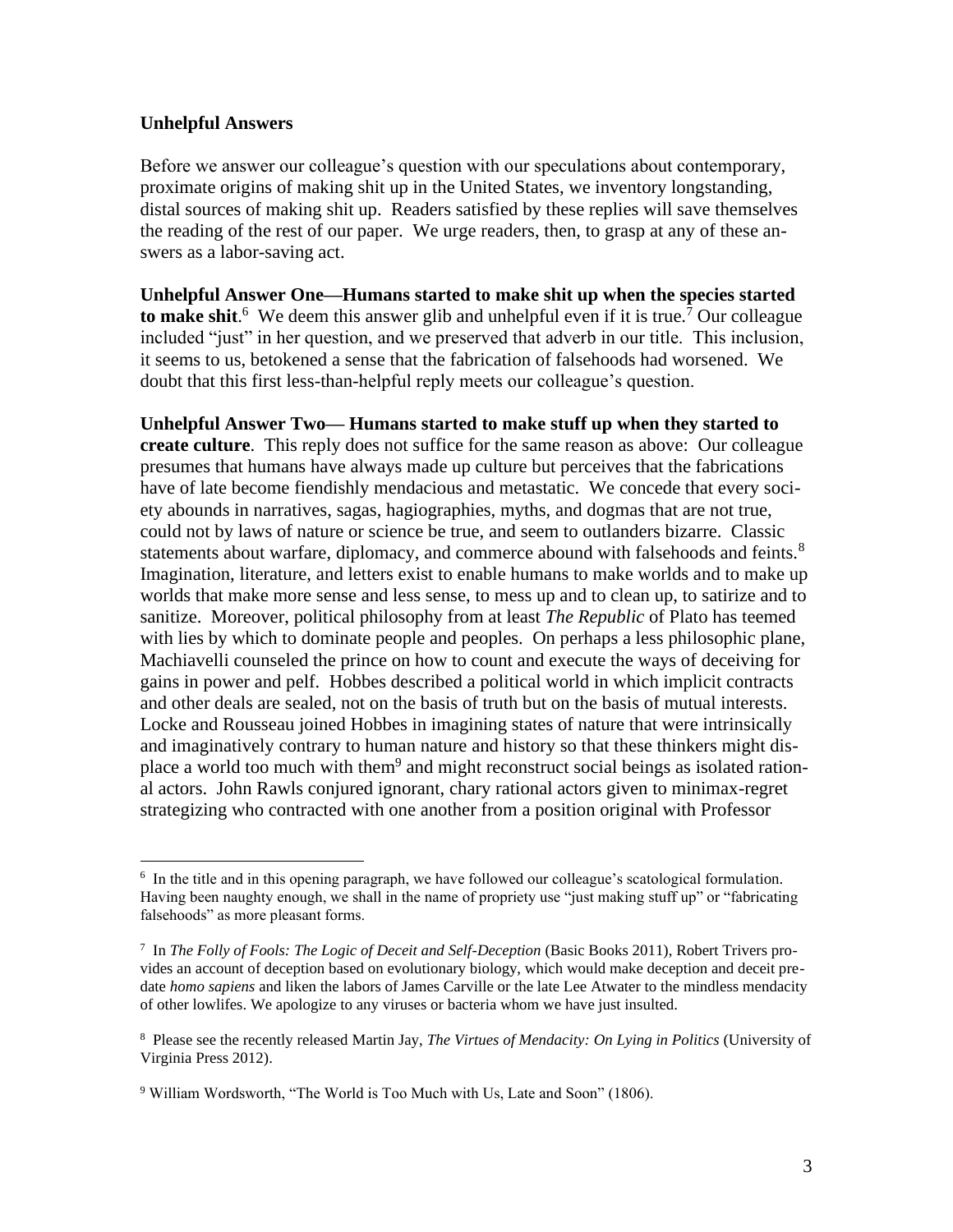Rawls but otherwise greatly removed from the origins of human or other primate societies. We know all **that**. We all know **that**. Our colleague knows that.

**Unhelpful Answer Three—"We" started to make stuff up from the time "we" started to make the United States of America**.Even jingoes must admit the founding and evolution of the United States of America abound(ed) in flimflam and mendacity.<sup>10</sup> "We the People"―shibboleth masquerading as intellectual construct―spoke and wrote of liberty while enslaving other Americans<sup>11</sup> and wiping out indigenous peoples. We the descendants of those people have targeted immigrants, poor, and females, and invented justifications for imperial invasions and toppling other nations' governments as well as imprisoning Japanese Americans during World War II and imprisoning innocent men at Guantánamo more recently. Contrary to the Inquisition,  $21<sup>st</sup>$  century Americans suborned the lie that water-boarding was not torture.<sup>12</sup> Nor was the illegitimacy of U.S. politics and government restricted to lying.<sup>13</sup> All of the above conceded, however, recent flimflam seems flimsier and aimed at far baser ends than establishing or preserving a polity.

#### **[Maybe] Unhelpful Answer Four—We have not yet begun to just make stuff up!**

What if the questioner errs in perceiving or imagining that of late falsity or mendacity have been increasing, deepening, expanding, or suffusing the culture? Perhaps greater attention, especially in news media or new media, to deviations from veracity have misled our colleague to suspect greater falsehood ruling the nation or globe. The preponderance of accounts of deceptions seems undeniable. When respected observers and thinkers—Arendt,<sup>14</sup> Bok,<sup>15</sup> Bailey,<sup>16</sup> Edelman<sup>17</sup>—claim to detect among leaders of democratic republics resort to wholesale deceptions and self-deceptions that academics used to associate with leaders of lesser sorts of polities, we are disinclined to reject their perceptions

 $<sup>11</sup>$  And we then lied about freeing slaves whom we had in effect re-enslaved. View the recent PBS docu-</sup> mentary "Slavery by Another Name" [www.pbs.org/about/news/archive/2011/slavery-another-name/](http://www.pbs.org/about/news/archive/2011/slavery-another-name/) or read Douglas A. Blackmon's *Slavery by Another Name: The Re-Enslavement of Black Americans from the Civil War to World War II* (Anchor 2009). See also Eric Foner, *Nothing But Freedom: Emancipation and Its Legacy* (Louisiana State University Press 2007).

 $12$  Who would have thought the Inquisitors too soft for modern American leaders and lawyers? To be fair, we know of only three persons waterboarded, so this particular lie has not been visited on as many victims as many other lies.

<sup>13</sup> Theodore J. Lowi, "Bend Sinister: How the Constitution Saved the Republic and Lost Itself," *PS: Political Science & Politics* Volume 42 pp. 3-9.

<sup>14</sup> Hannah Arendt, "Lying in Politics" in *Crises of the Republic; Lying in Politics; Civil Disobedience; On Violence; Thoughts on Politics and Revolution* (Mariner Books 1972).

<sup>15</sup> Sissela Bok, *Lying: Moral Choice in Public and Private Life* (Vintage; Updated Edition 1999).

<sup>16</sup> F. G. Bailey, *The Prevalence of Deceit* (Cornell University Press 1991).

<sup>17</sup> Murray Edelman, *The Politics of Misinformation* (Cambridge University Press 2001).

<sup>10</sup> Regarding the systematic misleading of common folk, please see Ginsberg, *The American Lie: Government By the People and Other Political Fables* (Paradigm Publishers 2007) and Eric Alterman, *When Presidents Lie: A History of Official Deception and Its Consequences* (Viking 2004).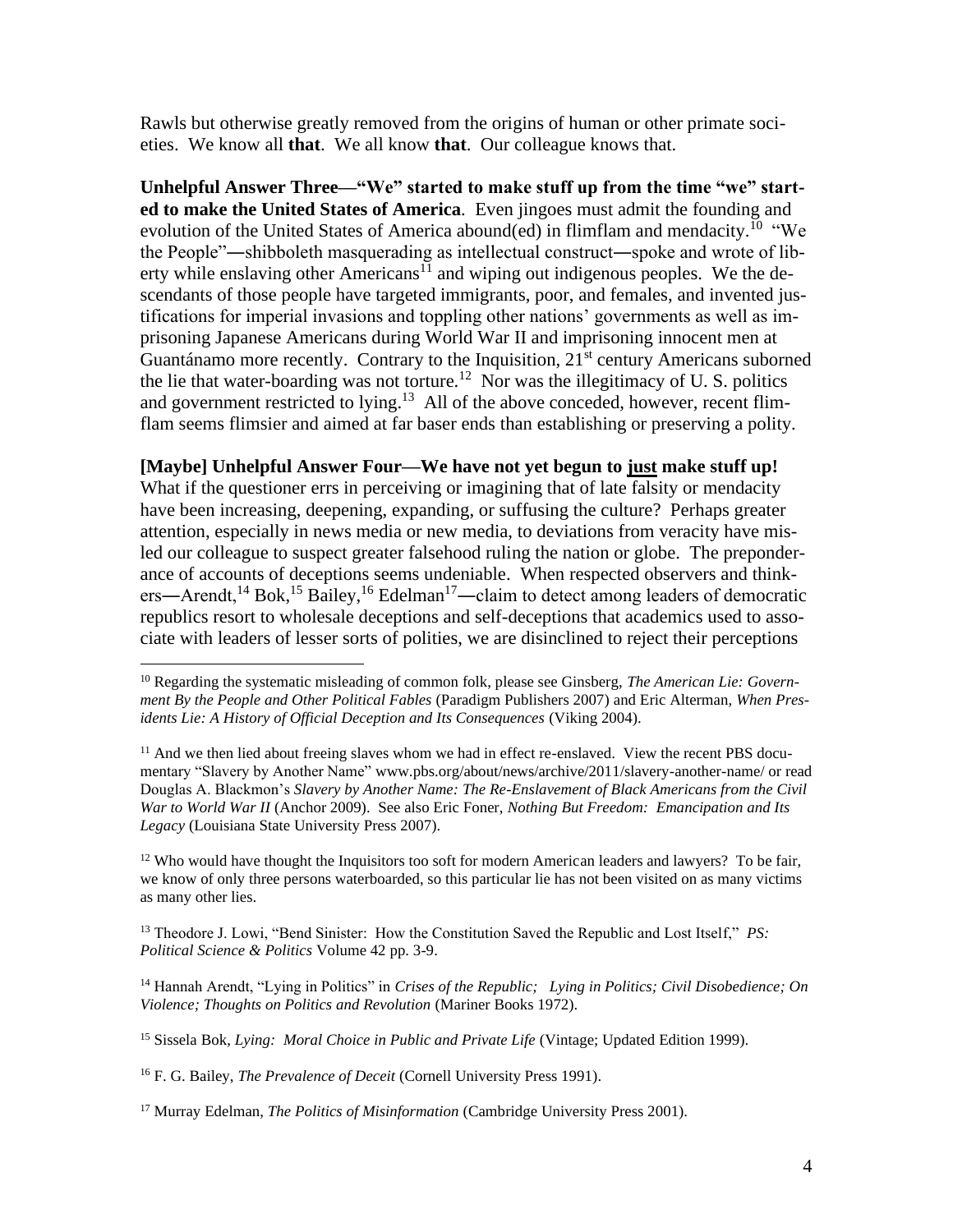as overreactions to a mass-mediated society. When academic as well as popular presses proliferate studies of deceptions in the late  $20<sup>th</sup>$  century or early  $21<sup>st</sup>$  century,<sup>18</sup> a decent respect to the opinions of observers requires that we entertain the proposition that propagandizing, dissembling, deception, and mendacity have increased of late. When a noted historian<sup>19</sup> as well as respected journalists<sup>20</sup> trade in the proposition that electioneering

<sup>19</sup> Rick Perlstein, *[Nixonland: The Rise of a President and the Fracturing of America](http://www.amazon.com/Nixonland-Rise-President-Fracturing-America/dp/B003E7ET0S/ref=sr_1_1?s=books&ie=UTF8&qid=1325602018&sr=1-1)* (Scribner 2009).

<sup>18</sup> Arendt, "Lying in Politics;" David Wise, *The Politics of Lying: Government Deception, Secrecy, and Power* (Random House 1973); Jonathan Schell, *The Time of Illusion* (Vintage 1976); Bailey, *The Prevalence of Deceit*; Bok, *Lying*; Christopher Hitchens, *No One Left to Lie To: Values of the Worst Family* (Verso 1999, 2000) [*n. b*., on the hardcover edition and other than on the cover of this paperback edition, the subtitle reads "The Triangulations of William Jefferson Clinton"]; Os Guinness, *Time for Truth: Living Free in a World of Lies, Hype, and Spin* (Baker Books 2002); David Corn, *[The Lies of George W. Bush:](http://www.amazon.com/The-Lies-George-Bush-Mastering/dp/B000AXRTWE/ref=sr_1_1?s=books&ie=UTF8&qid=1330910770&sr=1-1)  [Mastering the Politics of Deception](http://www.amazon.com/The-Lies-George-Bush-Mastering/dp/B000AXRTWE/ref=sr_1_1?s=books&ie=UTF8&qid=1330910770&sr=1-1)* (Three Rivers Press 2003); Ann Coulter, *Slander: Liberal Lies about the American Right* (Three Rivers Press 2003); Al Franken, *Lies and Lying Liars Who Tell Them* (Plume 2004); Ben Fritz, Bryan Keefer, and Brendan Nyhan, *All the President's Spin: George W. Bush, The Media, and the Truth* (Touchstone 2004); Eric Alterman, *The Book on Bush: How George W. (Mis)leads America* (Penguin 2004); Eric Alterman, *When Presidents Lie: A History of Official Deception and Its Consequences* (Penguin 2004); John Prados, *Hoodwinked: The Documents that Reveal How Bush Sold Us a War* (The New Press 2004); Paul Waldman, *Fraud: The Strategy Behind the Bush Lies and Why the Media Didn't Tell You* (Sourcebooks Inc. 2004); Mary Mapes, *Truth and Duty: The Press, the President, and the Privilege of Power* (St. Martin's Griffin 2005); Larry Beinhart, *Fog Facts: Searching for Truth in the Land of Spin* (Nation Books 2005); John W. Dean, *Worse Than Watergate: The Secret Presidency of George W. Bush* (Warner 2005); Jack Huberman, *Bushit! An A-Z Guide to the Bush Attack on Truth, Justice, Equality, and the American Way* (Nation Books 2006); Gregg Jackson, *Conservative Comebacks to Liberal Lies: Issue by Issue Responses to the Most Common Claims of the Left from A to Z* (JAJ Publishing 2006); Bill Bowman, *Savage Lies: The Half-Truths, Distortions, and Outright Lies of a Right-Wing Blowhard* (Truth to Power Media 2006); Elizabeth Blackney, *Sex, Lies & Politricks* (BookSurge Publishing 2007); Frank Rich, *The Greatest Story Ever Sold: The Decline and Fall of Truth in Bush's America* (Penguin 2007); Benjamin Ginsberg, *The American Lie: Government By the People and Other Political Fables*  (Paradigm Publishers 2007); John W. Dean, *Conservatives Without Conscience* (Penguin 2007); Marcy Wheeler, *Anatomy of Deceit: How the Bush Administration Used the Media to Sell the Iraq War and Out a Spy* (Vaster Books 2007); Kathleen Hall Jamieson and Brooks Jackson, *unSpun: Finding Facts in a World of Disinformation* (Random House 2007); Scott McClellan, *What Happened: Inside the Bush White House and Washington's Culture of Deception* (PublicAffairs 2008); Kevin Jackson, *The BIG Black Lie: How I Learned The Truth About The Democrat Party* (Black Sphere 2009); Angela McGlower, *[Bamboozled:](http://www.amazon.com/Bamboozled-Americans-Exploited-Liberal-Agenda/dp/1595553363/ref=sr_1_5?s=books&ie=UTF8&qid=1330912311&sr=1-5)  [How Americans are being Exploited by the Lies of the Liberal Agenda](http://www.amazon.com/Bamboozled-Americans-Exploited-Liberal-Agenda/dp/1595553363/ref=sr_1_5?s=books&ie=UTF8&qid=1330912311&sr=1-5)* (Thomas Nelson 2009); Larry Schweikart, *48 Liberal Lies about American History (That You Probably Learned in School)* (Sentinel Trade 2009); Joshua Holland, *The Fifteen Biggest Lies about the Economy: And Everything Else the Right Doesn't Want You to Know about Taxes, Jobs, and Corporate America* (Wiley 2010); Will Bunch, *Tear Down This Myth: The Right Wing Distortion of the Reagan Legacy* (Free Press 2010); Charles P. Pierce, *Idiot America: How Stupidity Became a Virtue in the Land of the Free* (Anchor 2010); Andrew P. Napolitano, *Lies the Government Told You: Myth, Power, and Deception in American History* (Thomas Martin 2010); Jesse Ventura *American Conspiracies: Lies, Lies, and More Dirty Lies that the Government Tells Us* (Skyhorse Publishing 2011); Ron Suskind, *Confidence Men: Wall Street, Washington, and the Education of a President* (Harper, 2nd Edition, 2011); Geoffrey Dunn, *[The Lies of Sarah Palin:](http://www.amazon.com/The-Lies-Sarah-Palin-Relentless/dp/0312601867/ref=sr_1_1?s=books&ie=UTF8&qid=1330910367&sr=1-1) The Untold Story [Behind Her Relentless Quest for Power](http://www.amazon.com/The-Lies-Sarah-Palin-Relentless/dp/0312601867/ref=sr_1_1?s=books&ie=UTF8&qid=1330910367&sr=1-1)* (St. Martin's Press 2011); James B. Stewart, *Tangled Webs: How False Statements Are Undermining America: From Martha Stewart to Bernie Madoff* (Penguin 2011); and Joe McGinniss, *The Rogue: Searching for the Real Sarah Palin* (Crown 2011).

<sup>20</sup> Jonathan Schell, *The Time of Illusion* (Vintage 1976).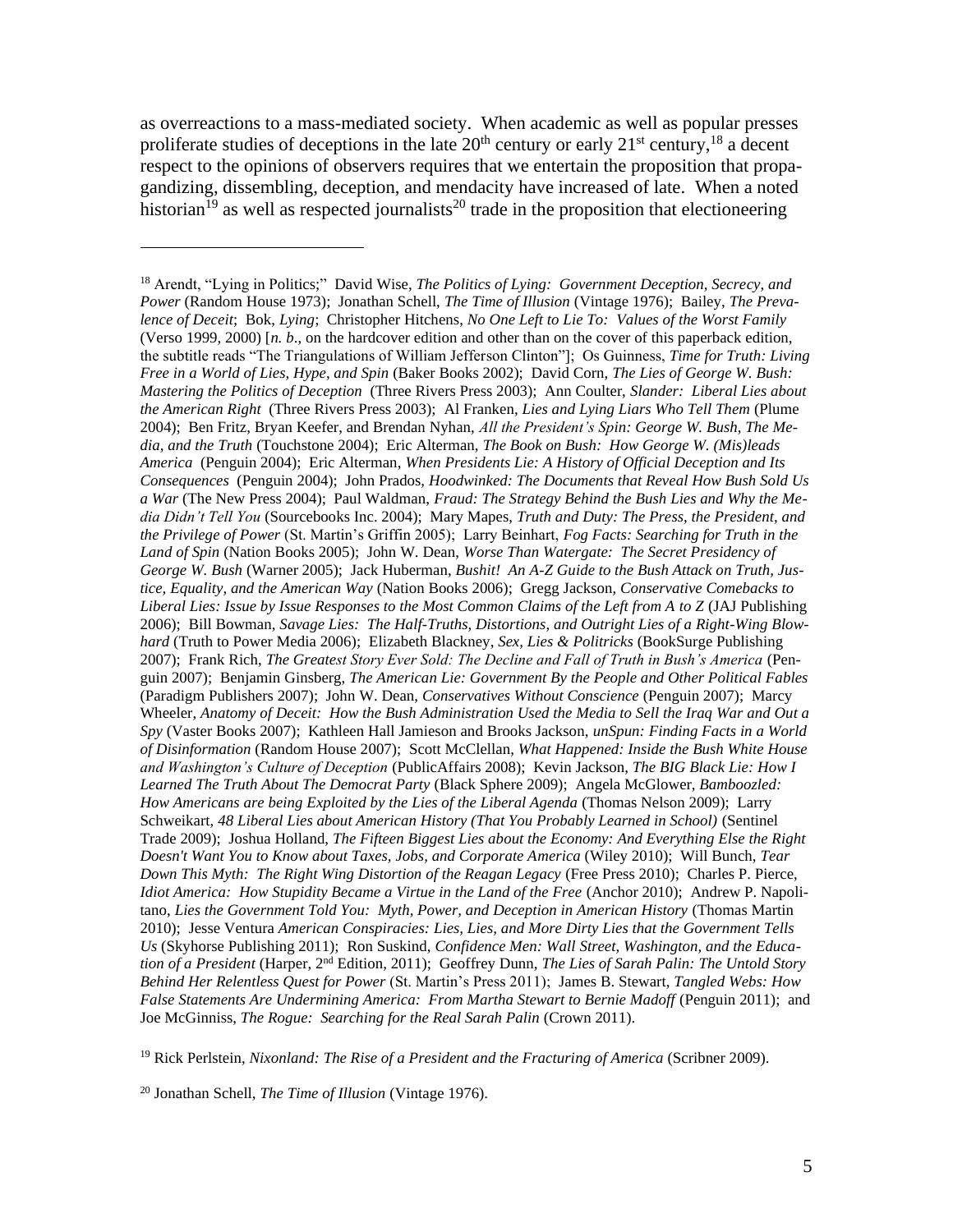has qualitatively decayed and that as a result America has become only more divided and more polarized in the  $21<sup>st</sup>$  century, we are informed by their erudition. Perhaps most momentous, when a cable parodist's coinage of "truthiness" possesses such descriptive resonance that the American Dialect Society names it Word of the Year for 2005, we defer to such linguistic expertise. Perhaps not as momentous but as demoralizing: when political analyses provided by parodists and stand-up comedians are often more incisive and reliable than that provided by columnists, the media's political "consultants," "hosts" of political television-shows, and other analysts, we attend more to deconstructions of deceptions by Dave Chappelle than to dissemination of deceptions by Wolf Blitzer. [Indeed, which would you choose for more trenchant analysis: "The Best Political Team on Television" from CNN or Jon Stewart followed by Stephen Colbert on Comedy Central?<sup>21</sup>]

When we advance below our answer to our colleague, then, we acknowledge the replies above. Indeed, we incorporate some of them. We even end this paper with [maybe] unhelpful answer four, which will look more helpful once we have propounded. Nonetheless, we insist that the kinds and amounts of stuff being made up constitute a qualitatively greater phoniness and falsehood that has not just afflicted our body politic but that has taken it over. We call this system the pseudocracy, the rule of falsehood(s).

#### **Our Individual-Level Answer―We Political Participants Started Just Making Stuff Up When We Started to Overstretch Truths and to Distend Short Cons to Far Longer Cons, Yielding a Reign of Falsehoods that We Coauthors Call Pseudocracy.**

At base we mean "pseudocracy" to stand for a system in which falsehoods or deceptions routinely prevail over truths or candor. We intend "pseudo-" in the coinage to range from flat-out lies to strategic and tactical feints to "wedge-issues" and impression-management and all the way to "dog-whistle" appeals to racism or misogyny. We mean "-cracy" to range from sway and suasion to power and force.<sup>22</sup> Let us address each range briefly.

<sup>&</sup>lt;sup>21</sup> Please indulge an irony here: Were it not for "The Daily Show" or "The Colbert Report," wouldn't CNN's marketing of "The Best Political Team on Television" be akin to hawking the Washington Generals for being the Harlem Globetrotters' greatest opponents all-time? [Given that those faux news shows exist and persist, CNN's slogan is at best overstatement, at least an empty boast, and at worst a lie.] Contrary to Professors Roderick P. Hart and E. Johanna Hartelius's "The Political Sins of Jon Stewart," *Critical Studies in Media Communication* Volume 24 (2007) pp. 263-272 and consistent with W. Lance Bennett's "Relief in Hard Times: A Defense of Jon Stewart's Comedy in an Age of Cynicism," *Critical Studies in Media Communication* Volume Volume 24 (2007) pp. 278-183, we coauthors insist that the blatherfests on CNN and other mainstream media justify the gibe "lamestream media" if anything in the reality-based culture can. "The Best Political Team on Television" is, in the authors' opinions, not false and not a lie because because it is a content-free slogan without cognitive content.

If we seem too harsh, please contrast Mitt Romney's contradicting himself within seconds in a GOP Debate and the mainstream media's overlooking that. Look a[t www.thedailyshow.com/watch/mon](http://www.thedailyshow.com/watch/mon-january-9-2012/indecision-2012---two-debates--one-gop)[january-9-2012/indecision-2012---two-debates--one-gop;](http://www.thedailyshow.com/watch/mon-january-9-2012/indecision-2012---two-debates--one-gop) last accessed 13 March 2012 and compare noncoverage on mainstream networks.

<sup>&</sup>lt;sup>22</sup> We grant that "pseudocracy" is humble if not poor coinage. We insist, however, that "pseudocracy" is better than "television," which combines an Ancient Greek root for "far" with a Classical Latin root for "seeing." No one familiar with television would characterize it as "far-seeing." Anyone familiar with U. S. politicking and governing would admit that falsehoods rule. Indeed, philosopher Arthur Fonzarelli stated in the first episode of "Happy Days" [\[www.sitcomsonline.com/season1.html;](http://www.sitcomsonline.com/season1.html) last accessed 13 March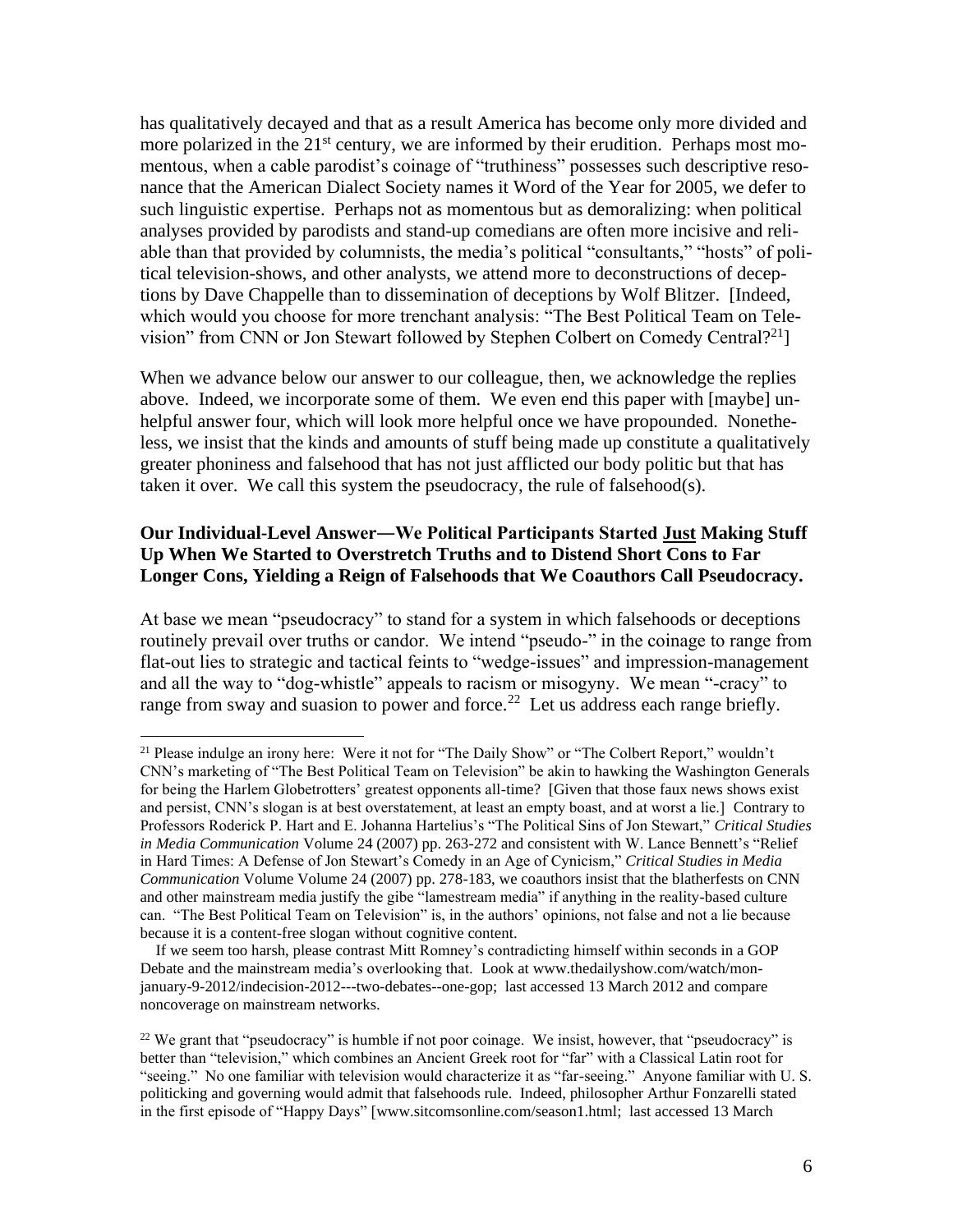**… When We Started to Overstretch Truths**―Politicos commonly characterize their opponents as purveyors of untruths and their supporters as sources of truths.<sup>23</sup> Such characterizations oversimplify when they do not defame, so declaring that "they" lie while "we" tell the truth―or Representative Wilson's shouting "You lie!" at President Obama in September 2009―may be commonplace instances of "making stuff up."<sup>24</sup> "Making stuff up" in a more academic manner for this paper, we presume a multiplicity of ways in which politicos and citizens may avoid telling the truth or may accuse opponents of dishonesty rather than error, of deception rather than misunderstanding, etc. We further presume that resembling or dissembling truth is a matter of degrees. From every absolute truth, then, we might imagine one or more continua of relative truths, relative falsehoods, and so on, each continuum extending toward an absolute falsehood and deliberate deception that will almost never be reached or admitted.<sup>25</sup> These continua allow proliferations of alternatives to telling the truth that can be differentiated from absolute deceit, although neither absolute truthfulness nor absolute mendacity need be out of play.<sup>26</sup>

"Stretching truths," then, is a gradual but imposing way in which to define deviancy down.<sup>27</sup> We all uphold truthfulness as an ideal, but then we each dishonestly distance some spin, euphemisms, doubletalk, and other deceptions from absolute mendacity so that what is not true will appear relatively true or almost true rather than merely not perfectly false. When "we" stretch the truth, "we" define dishonesty downward.

The "pseudo-" in "pseudocracy," on our presumptions, may stand for any number of expressions, acts, or practices that fall short of or rise above standards for lying or for truth-

2012] that "Bull makes the world go round," so we may be limiting ourselves too greatly by focusing on the United States alone. Please compare Eric Alterman's coinage "punditocracy," which combines Sanskrit and Ancient Greek. *Sound and Fury: The Making of the Washington Punditocracy* (Cornell University Press, 2000; revised and updated edition).

<sup>23</sup> Brendan Nyhan, "Why the 'Death Panel' Myth Wouldn't Die: Misinformation in the Health Care Reform Debate," *The Forum* Volume 8 ["The Politics of Health Care Reform"] Article 5 discusses selective perception and partisan attributions of truth or falsity.

 $^{24}$  Characterizations of truth and falsity and of veracity and mendacity vary just as truth-telling and falsehood-spreading vary. When President Harry S Truman proclaimed that he did not give Republicans hell but told the truth about Republicans and Republicans thought it hell―if indeed President Truman said such rather than some flak fabricated it—he may have believed that his accounts were reasonably accurate, but he must have admitted that he spun the record to the advantage of himself and the Democratic Party. Still, as far as we know President Truman's conceits about verity and falsity stopped short of egregious prevarication. Alas, the same could not plausibly be claimed of most of President Truman's successors.

<sup>25</sup> Need we add that over time absolute truth(s) and absolute falsehood(s) or lying may shift, thereby stretching continua of verisimilitude to a greater degree?

26 F. G. Bailey defines multiple gradients from truth to its many opposites in *The Prevalence of Deceit* (Cornell University Press, 1991) Ch. 1 and p. *xvii*.

<sup>27</sup> Daniel Patrick Moynihan, "Defining Deviancy Down," *The American Spectator* Vol. 62, no. 1 (Winter 1993) pp. 17-30.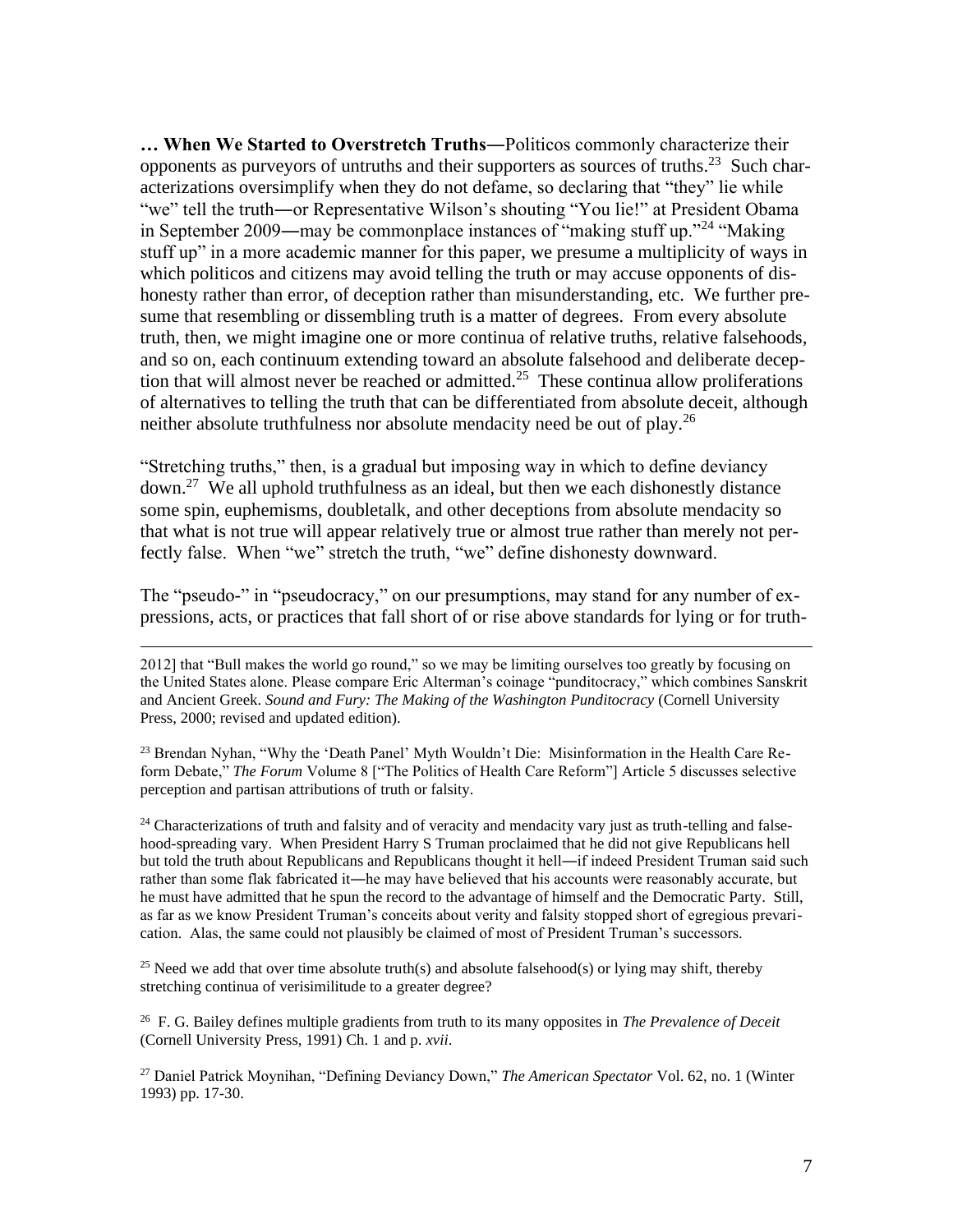telling. Honest mistakes may be negligibly different from inadvertent truth-telling. Reckless untruths and thoughtless verities may be placed at some greater remove from dedicated truth-telling. Spin and other interpretive arts by which truths are fabricated or exaggerated to hide inconvenient truths or perilous untruths are not quite lies for many or most political observers. Harry Frankfurt has distinguished bullshitting from truth-telling and lying, so we suspect that bullshitting would fall between candid honesty and cunning mendacity. Statements that are technically true but inferentially false are crafted to be something less blameworthy and less detectable than brazen lies, we suspect. Most politicos regard distortions of opponents' remarks and mischaracterizations of opponents to be standard tactics or at worst sharp practices rather than foul, reprehensible lies. Frankfurt also asserts that, in our anti-foundational age, sincerity often replaces logic and evidence; if you profess sufficient sincerity in your belief, that belief is tantamount to truth. We leave it to readers to retrieve examples of this syndrome from their own experience. Our experience suggests that some readers' examples will come from academia. That said, we ought also to note that this particular formulation from Frankfurt runs counter to Orwell's sense of things in his famous essay, wherein he often blames insincerity for the deliberate imprecision found in our public discourse.<sup>28</sup>

We refer to "continua" between honesty and dishonesty because we conceive of more than one spectrum along which to array descriptions of expressions or acts or character flaws. For example, the scale used in barrooms, in our experience, is very different from the scale used in courtrooms. Tall tales and self-aggrandizing sagas in casual settings may carry the narrator far from truth or truthfulness, whereas deviations from "the truth, the whole truth, and nothing but the truth" may carry a witness far toward a jail cell.

Is it obvious without our adding it that the middle range between honesty and dishonesty varies by the perspective of the political observer or participant? If **my** candidate or our party frightens or threatens a group with tales of what opponents may be up to, the candidate or the party are not "just making stuff up" but may be exaggerating for impact [and to secure an advantage]. However, if **their** candidate or their party deploys hyperbole, I or we will shift such exaggerations toward dishonesty or mendacity. I and they will likely reinforce our position with sincerity (see reference to Frankfurt above). Pitched battles to label "them" as habitual liars while defending "us" as occasionally overreaching [solely to vindicate some important truth, of course] are thus a predictable feature of spectra between telling the truth as best we can and various forms of error or dishonesty. Moreover, by inducing us to identify with "my" or "their" alleged views, pseudocrats addict us to pseudocracy. Partisanship is a gateway drug to pseudocracy.

For example, when Senator Jon Kyl stated that more than nine-tenths of Planned Parenthood's activities or services related to abortion then was confronted with a figure closer to one-thirtieth, he was neither simply lying nor just making statistics up. That is, Senator Kyl did not abut the mendacity endpoint of the continuum. The Senator was citing a number that had been rattling about and thus may not have known that he was stretching

<sup>28</sup> George Orwell, "Politics and the English Language," *Horizon* (April 1946) pp. 252-265 and *The New Republic* (June 17, 1946) www.tnr.com/book/review/politics-and-the-english-language; last accessed 11 March 2012.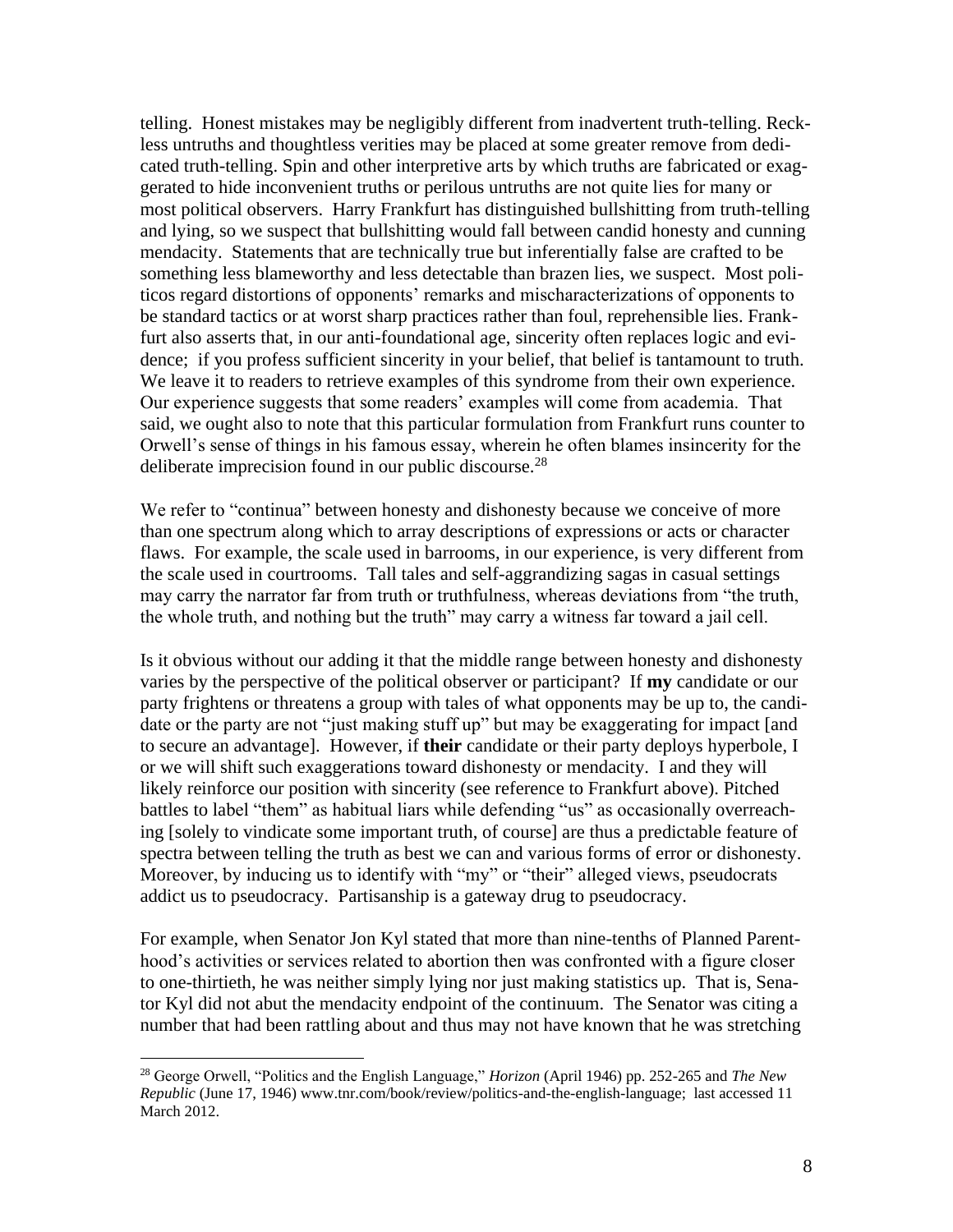the (un)truth.<sup>29</sup> When the Senator's staff defended his misstatement by saying that Senator Kyl had not intended his remarks to be taken as a statement of facts, "The Daily Show," "The Colbert Report," and other cable media joined broadcast and print in lampooning Senator Kyl. Pundits and politicos have some leeways in moving acts and statements this way or that along one or another continuum and those leeways lessen as the attempted placements approach either precise measurements or convenient flimflam. At the same time, it is also reasonable to claim that Kyl's staff at once lied and did not lie in defending him. If stating a statistic were not intended as some approximation of fact, then what was it intended as—a celebration of the concept "nine-tenths" or an illustration of the decline of arithmetic in  $21<sup>st</sup>$  century America? So the staff cannot be speaking the truth. However, the staff may also have been speaking a truth: Senator Kyl did not intend to speak precisely or accurately but rhetorically and effectively.<sup>30</sup> If so, his statement ranged between mendacity and veracity on some continuum of verisimilitude.

 *New York Times* columnist Ross Douthat noted that Planned Parenthood also fudges the truth, perhaps nearly as much as Senator Kyl:

Planned Parenthood likes to claim that abortion accounts for just 3 percent of its services, for instance, and this statistic has been endlessly [recycled in the press.](http://www.washingtonpost.com/blogs/ezra-klein/post/what-planned-parenthood-actually-does/2011/04/06/AFhBPa2C_blog.html) But th[e percentage](http://www.plannedparenthood.org/files/PPFA/PP_Services.pdf)  [of the group's clients](http://www.plannedparenthood.org/files/PPFA/PP_Services.pdf) who received an abortion is probably closer to 1 in 10, and Planned Parenthood's [critics have estimated,](http://www.weeklystandard.com/print/Content/Public/Articles/000/000/014/223livny.asp) plausibly, that between 30 and 40 percent of its health center revenue is from abortion.

By way of comparison, the organization also refers pregnant women for adoption. In 2010, this happened 841 times, against 329,445 abortions.

[www.nytimes.com/2012/02/05/opinion/sunday/douthat-the-medias-blinders-on](http://www.nytimes.com/2012/02/05/opinion/sunday/douthat-the-medias-blinders-on-abortion.html?_r=1&ref=opinion)[abortion.html?\\_r=1&ref=opinion;](http://www.nytimes.com/2012/02/05/opinion/sunday/douthat-the-medias-blinders-on-abortion.html?_r=1&ref=opinion) accessed 5 February 2012.

<sup>&</sup>lt;sup>29</sup> See, for one example of arithmetic derring-do in defense of the "greater than  $90\%$ " statistic, the 11 April 2011 release of LifeNews.com on the topic. [www.lifenews.com/2011/04/11/politifact-misleads-in](http://www.lifenews.com/2011/04/11/politifact-misleads-in-bashing-jon-kyl-over-planned-parenthood/)[bashing-jon-kyl-over-planned-parenthood/](http://www.lifenews.com/2011/04/11/politifact-misleads-in-bashing-jon-kyl-over-planned-parenthood/) The authors of this paper, each baptized into the Roman Catholic Church, regret to note that this peculiar arithmetic was propagated by at least one site that purports to be Roman Catholic. [forums.catholic.com/showthread.php?t=551963](http://forums.catholic.com/showthread.php?t=551963) The LifeNews release faulted Politifact for its classifying Senator Kyl's pseudo-statistic as "False." Please see [www.politifact.com/truth](http://www.politifact.com/truth-o-meter/statements/2011/apr/08/jon-kyl/jon-kyl-says-abortion-services-are-well-over-90-pe/)[o-meter/statements/2011/apr/08/jon-kyl/jon-kyl-says-abortion-services-are-well-over-90-pe/](http://www.politifact.com/truth-o-meter/statements/2011/apr/08/jon-kyl/jon-kyl-says-abortion-services-are-well-over-90-pe/) for Politifact's rating of the Kyl statement. At least one columnist faulted Politifact for not bestowing a "Pants on Fire" on the Kyl quotation. Please see [www.politifact.com/truth-o-meter/statements/2011/apr/08/jon-kyl/jon-kyl](http://www.politifact.com/truth-o-meter/statements/2011/apr/08/jon-kyl/jon-kyl-says-abortion-services-are-well-over-90-pe/)[says-abortion-services-are-well-over-90-pe/](http://www.politifact.com/truth-o-meter/statements/2011/apr/08/jon-kyl/jon-kyl-says-abortion-services-are-well-over-90-pe/) [last accessed 14 March 2012] and especially note the comments archived thereat.

<sup>30</sup> Of course, maybe Kyl lied sincerely. Philosopher Harry Frankfurter, in *On Bullshit,* diverges from George Orwell by suggesting that in the contemporary world of bullshit—including academia—professing sincerity has largely replaced adducing evidence. When a bullshitter is sincere about his or her bullshit, he or she feels as authorized as anyone in possession of convincing evidence. Orwell believed insincerity to be a major culprit. Frankfurter thinks professed sincerity may be as potent, especially when the bullshitter deludes himself or herself into a conviction that belief sincerely held makes a "technically false" statement approximately true. Senator Kyl may have been spreading and consuming false information—political coprophagy is common―for so long that what he once knew to be an exaggeration of political arithmetic became truer with each repetition. To see how political operatives may be taken in by their own fabrications, see Marc Galanter, "An Oil Strike in Hell: Contemporary Legends about the Civil Justice System," *Arizona Law Review* 40(3) (Fall 1998) pp.717-752.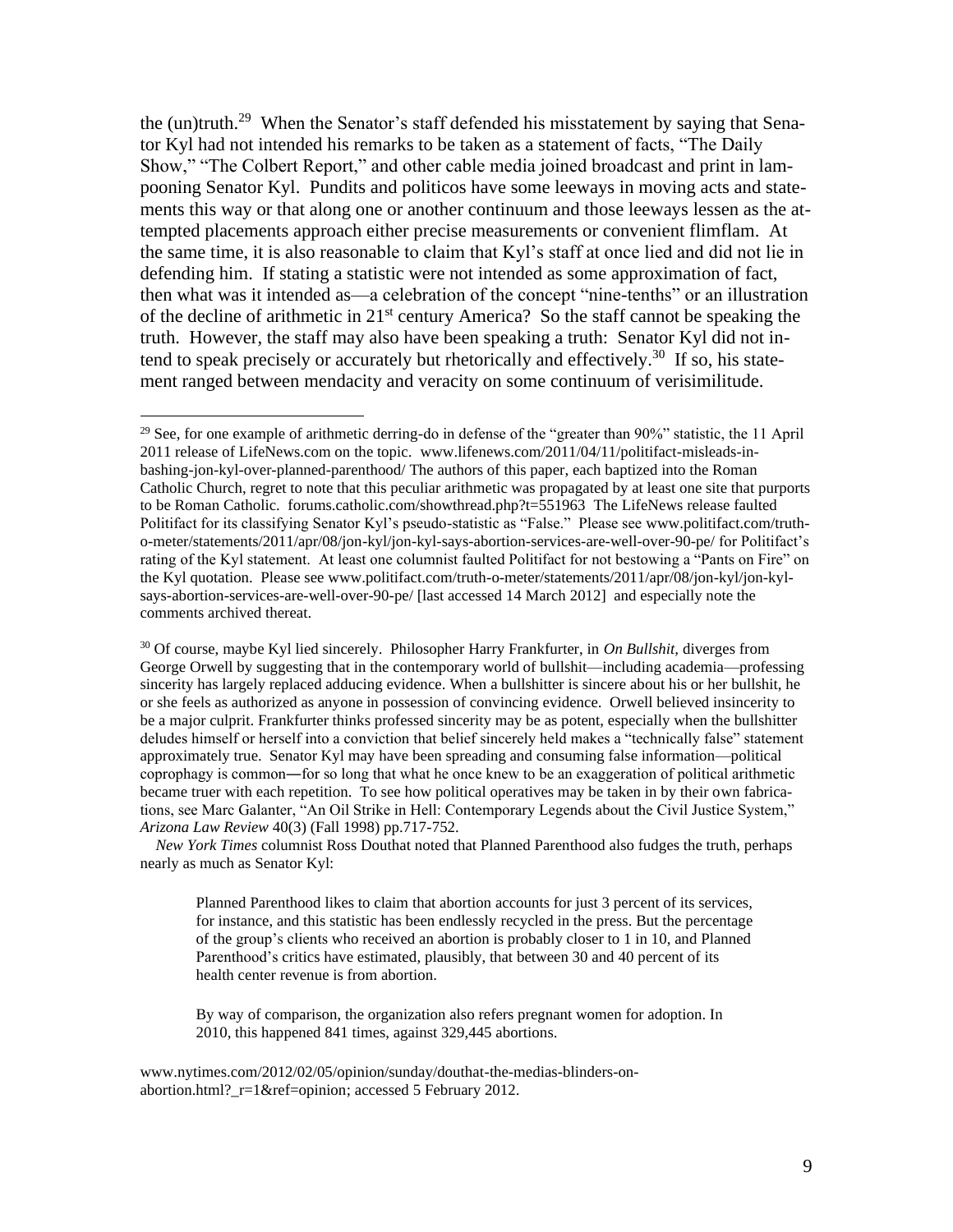We place "pseudo-" at the beginning of "pseudocracy" because falsehoods seem of late to have proliferated the means by which politicos as well as others may seem to be what they cannot be. The art is to seem to be truthful while expressing words or sentiments that are more useful than they are true. As pseudocrats stretch their truths further and further from what once they would have defined as honesty and truthfulness, they exaggerate whatever distance remains between their practices and abject mendacity. Our polity, we speculate, started just making stuff up when more and more politicos defined dishonesty downward.

**… When We Started to Distend Short Cons into Longer Cons**―Whether the "-cracy" [from ancient Greek for rule or dominion] in pseudocracy overstates matters depends on the nature of the falsehoods and contexts in which they are deployed.<sup>31</sup> Short cons may rule or ruin polities less than longer cons.<sup>32</sup> A polity ruled or even riven by "short cons" may soon enough reaffirm its faith in truth and honor and, more important, a common expectation that political discourse will tend to be reasonably truthful and acceptably honorable. On the other hand, a transient, temporizing, routine lie may entangle in webs of deceit a government's attempts to deceive.<sup>33</sup> A society ruled or riven by "long cons" may cleave into irreconcilably opposed contingents each of which must persist in its core (un)truths rather than risk self-destruction, but such a society may "merely" deploy one or more "long cons" as myths or sagas. Moreover, as we have shown in discussing the stretching of (un)truths along continua of verisimilitude, short cons and long cons and other cons in between may each and all be located as short of falsehood as they are of truth. $34$ 

Deliberate deceptions may sway the credulous or baffle opponents or postpone reckonings but need not rule many people for very long. Indeed, costly deceits may expedite confessions that may be good for the soul of a nation even when the soul of the confessor lies beyond redemption. Under such circumstances the short con may not lead élite s or masses to deviate much or far from workaday honesty, sincerity, and candor. We are not confident that we can identify or estimate the ramifications of short cons, but we suggest some short cons have proved not very harmful. For example, when Representative Gingrich and Senator Santorum claimed that if not for the 7 January 2012 debate they were involved in they would be watching the national championship college football

<sup>31</sup> Please consult Bailey's *The Prevalence of Deceit* on how collusive or cooperative falsehoods combine in polity and society.

 $32$  For our purposes, the "short con" is transitory, a single-shot deception or fraud from which a deceiver may quickly escape. A "long con," in our usage, is a deception or fraud that takes longer to develop and usually demands that the deceiver find ways to stay on the scene. *The Random House Webster's Unabridged Dictionary on CD-ROM*, by contrast, treats a "short con" as simpler confidence game involving a smaller amount of money than more intricate, more lucrative "long con."

<sup>33</sup> Please see John J. Mearsheimer, *Why Leaders Lie: The Truth About Lying in International Politics* (Oxford University Press, 2011) pp. 38-39.

<sup>&</sup>lt;sup>34</sup> If La Rochefoucauld formulated "Hypocrisy is a tribute vice pays to virtue," he may have meant "tribute" in the sense of a due respect.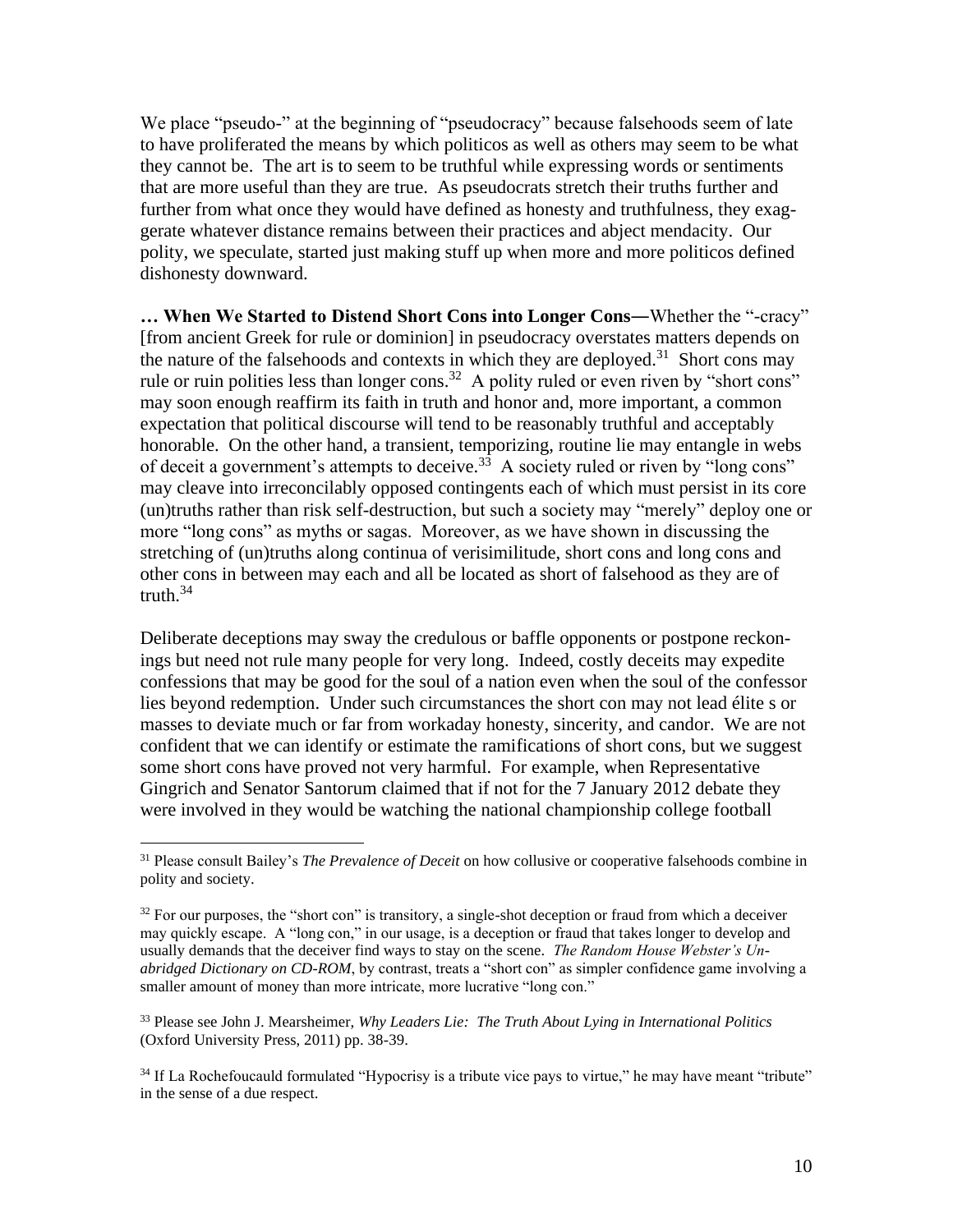game that would be played two evenings later, they may have been victims of faulty staffing or losing track of schedules or simply foggy memories.<sup>35</sup> For another example, the Eisenhower Administration lied about Francis Gary Powers' U-2 mission in 1960 but was embarrassed when their lies were easily exposed by Khrushchev.<sup>36</sup> This incident was a short con, understandable in the context of Cold War espionage, and perhaps largely undone months later with the election of President Kennedy, who would lie in a similar manner about planning of the Bay of Pigs.

When President Clinton used lies and evasions to play for time as the Monica Lewinsky scandal began to break, he committed a short con with greater consequences than slips at a debate or diplomatic misrepresentations. The sheer risibility of "It all depends on what the meaning of 'is' is" and Clinton's impeachment and trial in the Senate may have reestablished the superiority of truth-telling [however problematically], even though the Lewinsky matter fit a pattern of deceit by President Clinton and his administration.<sup>37</sup>

Contrast such fibs or feints with untruths or half-truths that transmogrify into durable, lasting "truths" accepted by respectable, reported figures who do not subscribe to some fringe. A polity may be so riven with untruths firmly held that no consensus regarding truth or truths may be effected. In *The New Jim Crow,* Michelle Alexander assembles a narrative, with abundant and convincing evidence, about the continued systematic oppression of Black Americans. She starts the narrative with the Reagan Administration's decision to put a Black female face on all federal assistance programs and to create a drug-crisis where there was none.<sup>38</sup> Alexander demonstrates that these decisions were accompanied, literally, by campaigns similar to election campaigns in which mass media and marketing sold decisions and policies by means of imagery and catchphrases. A result of the war on drugs and the demonization of Black women and men is that the U.S. imprisons more ethnic minorities than Russia and China combined. In the Old Jim Crow system, Blacks were disenfranchised, terrorized by the threat and fact of violence, systematically mistreated by the "justice" system, and imprisoned into a form of slavery by another name. In The New Jim Crow system, Blacks are disenfranchised by being turned into felons via new federal drug-laws that are selectively and racially enforced. They are also taken out of the economy in disproportionate numbers, jailed, imprisoned, and/or placed on probation. Our point is that *if* Alexander's analysis is correct, *then* the Black

<sup>35</sup> For more examples of passing innocuous falsehoods, see [now Senator] Al Franken's *Lies and Lying Liars Who Tell Them*.

Senator Santorum admitted on 22 February 2012—the 280<sup>th</sup> birthday of the president who apocryphally could not tell a lie—that he rued his having voted for "No Child Left Behind" but said he took one for the GOP team—on a measure that passed the Senate with more than 80 votes. See crooksandliars.com/karoli/ [rick-santorum-booed-taking-one-team-nclb;](http://crooksandliars.com/karoli/rick-santorum-booed-taking-one-team-nclb) accessed 23 February 2012. Such an inept excuse may not even count as a con. If it was a con, it was quite short.

<sup>36</sup> Compare Alterman's *When Presidents Lie* with Mearsheimer's *Why Leaders Lie*.

<sup>37</sup> Christopher Hitchens, *No One Left to Lie To: Values of the Worst Family* (Verso 2000).

<sup>&</sup>lt;sup>38</sup> Please consider that President Reagan's felicity with stories about welfare queens may have facilitated his administration's "blackface" of welfare, in turn foisting the fiction that most recipients are not white.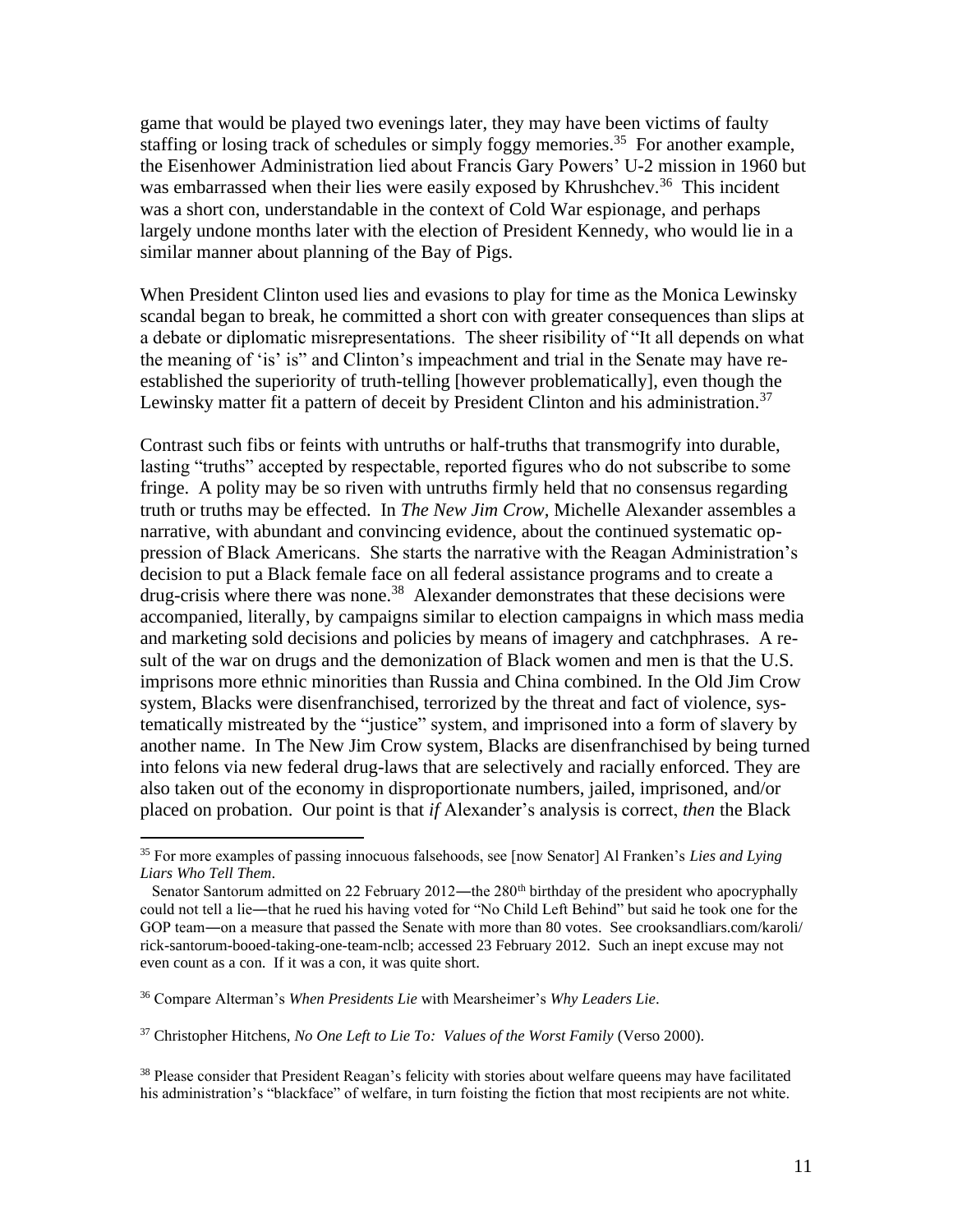face of "welfare," the war on drugs, the demonization of Black males, etc., constitutes a very long con with multiple serious and lasting costs, especially to African Americans (and other ethnic minorities), but also to American society in general.<sup>39</sup>

Between trivial, temporary falsehoods and substantial, enduring falsehoods we might array various intermediate cons.<sup>40</sup> We do so with utterly no confidence in our own ability to assay ramifications, to approximate the cons' proximity to or distance from truth or falsity, or to judge the sincerity or cleverness of those who originated or disseminated falsehoods. Was elective or preemptive warfare in Iraq after 2001 premised on sincere beliefs about weapons of mass destruction more than expedient rationales that flew in the face of seemingly ample evidence? We do not know and, far more to the point, cannot know―by the design and practices of the pseudocracy. Were associations between Saddam Hussein and 9/11 pure humbuggery or plausible connections of intelligence dots? We do not know and cannot know—by the design and practices of the pseudocracy. Did Secretary of State Colin Powell lie for some greater good, or did he persuade himself that the information that he dispensed was inferentially true if technically less than true or technically true if inferentially false?<sup>41</sup> We do not know and cannot know—by the design and practices of the pseudocracy. <sup>42</sup>

 $40$  Attentive, astute readers will notice that we here simplify two dimensions—triviality/importance and transience/persistence―into a single spectrum. To be certain, a thorough examination of the characteristics of cons would require at least a Cartesian two-space rather than our prose two-step.

<sup>41</sup> In the film "Absence of Malice," Kurt Luedtke deftly captured one distinction that complicates assessments of statements neither true nor false when he had one reporter ask another "That's true, isn't it?" only to have the other reporter reply, "No, but it's accurate." www.script-o-rama.com/movie\_scripts/a/ absenceof-malice-script-transcript.html, accessed 5 February 2012. Parts of Secretary Powell's speech were, like the 16 words with which President Bush linked Iraq and Niger, perhaps accurate but certainly not true. In *Plan of Attack* reporter Bob Woodward argued that Secretary Powell did his duty as a member of the Bush team but never believed or pretended to believe that Saddam Hussein had weapons of mass destruction*.*

 Our major point is that, awash in pseudocracy, we shall not likely learn to what extent Secretary Powell was truthful.

<sup>&</sup>lt;sup>39</sup> We coauthors suspect that it would be no great feat to multiply examples of long cons that surface and slumber but "run in the background" while mass media and mass marketing regale viewers and listeners with spectacles and infotainment. Please consider "the welfare state," a shibboleth that often but not always re-presents misinformation about class and welfare in the United States and may account for profoundly mistaken beliefs and attitudes. Please see Christopher Howard, *The Welfare State Nobody Knows: Debunking Myths about U. S. Policy* (Princeton University Press 2008) and Martin Gilens, *Why Americans Hate Welfare: Race, Media, and the Politics of Antipoverty Policy* (University of Chicago Press 2000). Please consider as well corporations' use of mass media, mass marketing, and political campaigning to manufacture doubts that protect the corporations' products or prerogatives. Other public relations specialists and political operatives have learned how to paralyze reform by contesting scientific findings and broadly accepted truths. Please see Naomi Oreskes, *Merchants of Doubt [How a Handful of Scientists](http://www.amazon.com/Merchants-Doubt-Handful-Scientists-Obscured/dp/1608193942/ref=sr_1_1?s=books&ie=UTF8&qid=1331430165&sr=1-1)  [Obscured the Truth on Issues from Tobacco Smoke to Global Warming](http://www.amazon.com/Merchants-Doubt-Handful-Scientists-Obscured/dp/1608193942/ref=sr_1_1?s=books&ie=UTF8&qid=1331430165&sr=1-1)* (Bloomsbury Press 2011); David Michaels, *Doubt Is Their Product: How Industry's Assault on Science Threatens Your Health* (Oxford University Press 2008); Raymond S. Bradley, *Global Warming and Political Intimidation: How Politicians Cracked Down on Scientists as the Earth Heated Up* (University of Massachusetts Press 2011); Shawn Lawrence Otto, *Fool Me Twice: Fighting the Assault on Science in America* (Rodale Books 2011); and Wendell Potter, *Deadly Spin: An Insurance Company Insider Speaks Out on How Corporate PR Is Killing Health Care and Deceiving America* (Bloomsbury Press 2010).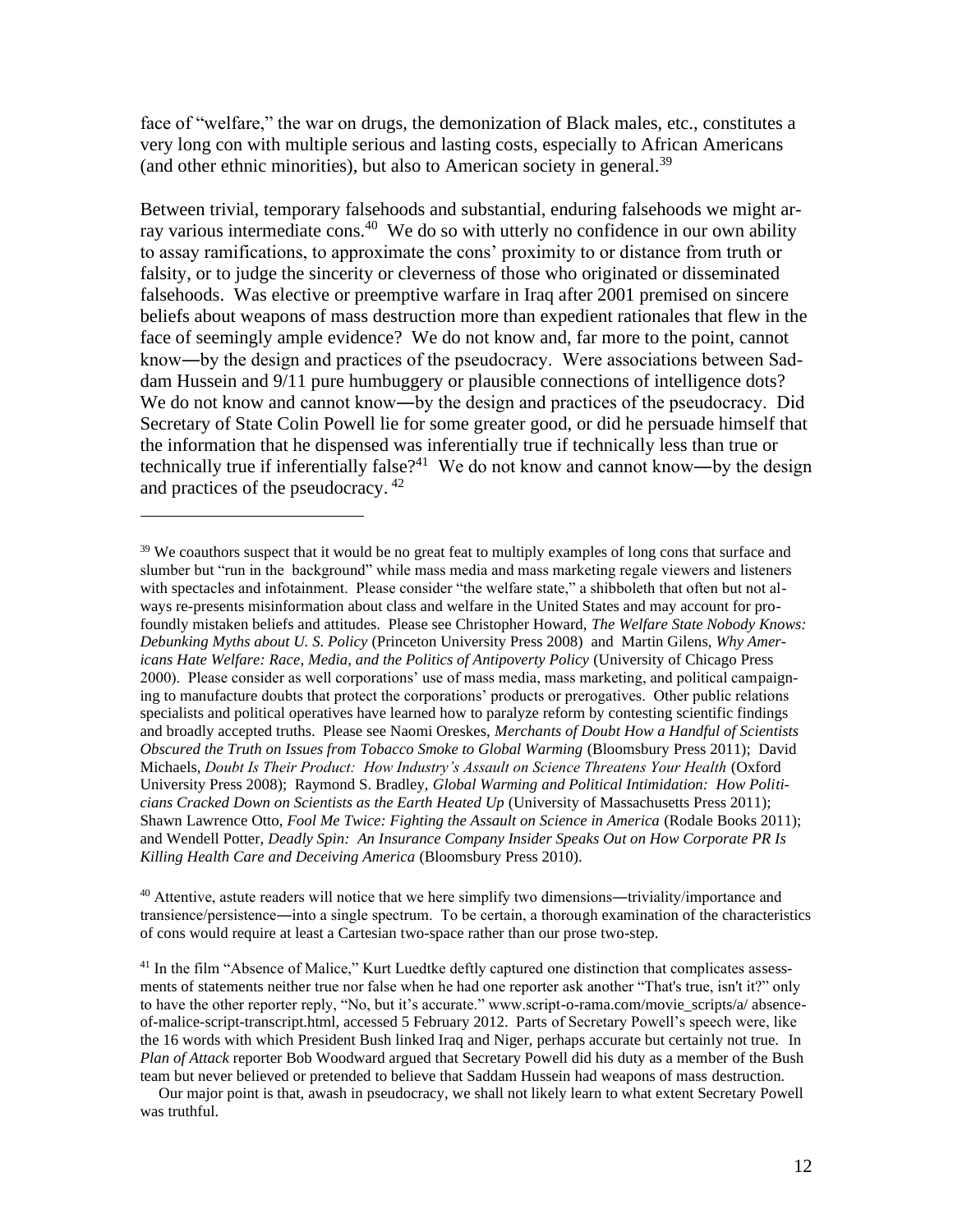Hence, pseudocracy stretches (un)truths and stretches out cons.

**… Yielding a Reign of Falsehoods that the Coauthors Call Pseudocracy.**―We mean by "Pseudocracy," we hope that we have established, that discourse in the United States has teemed with misinformation more and more over the last decades and that the misinformation has obstructed reforms, distorted debates, sidetracked policies, and otherwise impaired democracy.<sup>43</sup> We began to just make stuff up when pseudocracy began to overmatch more honest propaganda. When communications, images, and messages distended ever further from truth but were reckoned spin or bombast or cunning rather than dishonest—stretching (un)truth—and when misinformation and disinformation became more common, more consequential, and more persistent―short cons grew longer―the rule of falsehoods dominated the U. S. polity more and more.

Perhaps the signal instances of pseudocracy since 1993 have concerned "death panels" in health care plans forwarded by the Clinton and Obama Administrations. The existence of death panels in either "Hillarycare" or "Obamacare" was always dubious because Presidents Clinton and Obama faced enough hurdles without sneaking euthanasia into their bills.<sup>44</sup> Yet "death panels" continue to taint discourse as we write this paper.<sup>45</sup> We submit that the "death panels" canard reveals both the interplay of mass media, mass marketing, and permanent campaigning during and after the Clinton Presidency and the stretching of (un)truths and lengthening of con jobs.

Brendan Nyhan and others have suggested how Betsy McCaughey transformed a dubious objection to Hillarycare into office in New York state and recycled the myth of death panels in opposition to Obamacare<sup>46</sup> (And we might note that, like those who engage in

<sup>43</sup> F. G. Bailey noted in *The Prevalence of Deceit* that English has developed ever more words for dishonesty that stops short of abject mendacity.

<sup>44</sup> Indeed, Ms. McCaughey's protests about nonexistent features may indirectly attest to her judgment that the actual choices or features were insufficiently alarming.

<sup>45</sup> Chris Gentilviso, "Rick Santorum 'Death Panels' Speech: Mitt Romney 'Incapable' of Making Case Against 'Obamacare' " *Huffington Post* (February 6, 2012) www.huffingtonpost.com/2012/02/06/ santorum-death-panels-mitt-romney\_n\_1257542.html; last accessed 12 March 2012.

<sup>46</sup> Brendan Nyhan, "Why the 'Death Panel' Myth Wouldn't Die: Misinformation in the Health Care Reform Debate"

 $42$  We decided to avoid redundancy in noting that Birthers, Truthers, Swift-Boaters, and everyday claims by campaigns and campaigns likewise involve claims that might in some sense or to some extent be true but that are in one or more senses and to some extent untrue or misleading.

That said, we find it instructive that the New York *Times* in early 2012 incited a prose riot when its public editor asked whether the *Times* should police the truth or falsity of politicians' statements. See [publiceditor.blogs.nytimes.com/2012/01/12/should-the-times-be-a-truth-vigilante/?pagewanted=all](http://publiceditor.blogs.nytimes.com/2012/01/12/should-the-times-be-a-truth-vigilante/?pagewanted=all) and especially the florid comments thereon. Times columnist Paul Krugman had inveighed against the presidential contest as a post-truth campaign. See [www.nytimes.com/2011/12/23/opinion/krugman-the](http://www.nytimes.com/2011/12/23/opinion/krugman-the-post-truth-campaign.html)[post-truth-campaign.html;](http://www.nytimes.com/2011/12/23/opinion/krugman-the-post-truth-campaign.html) last accessed 22 December 2011.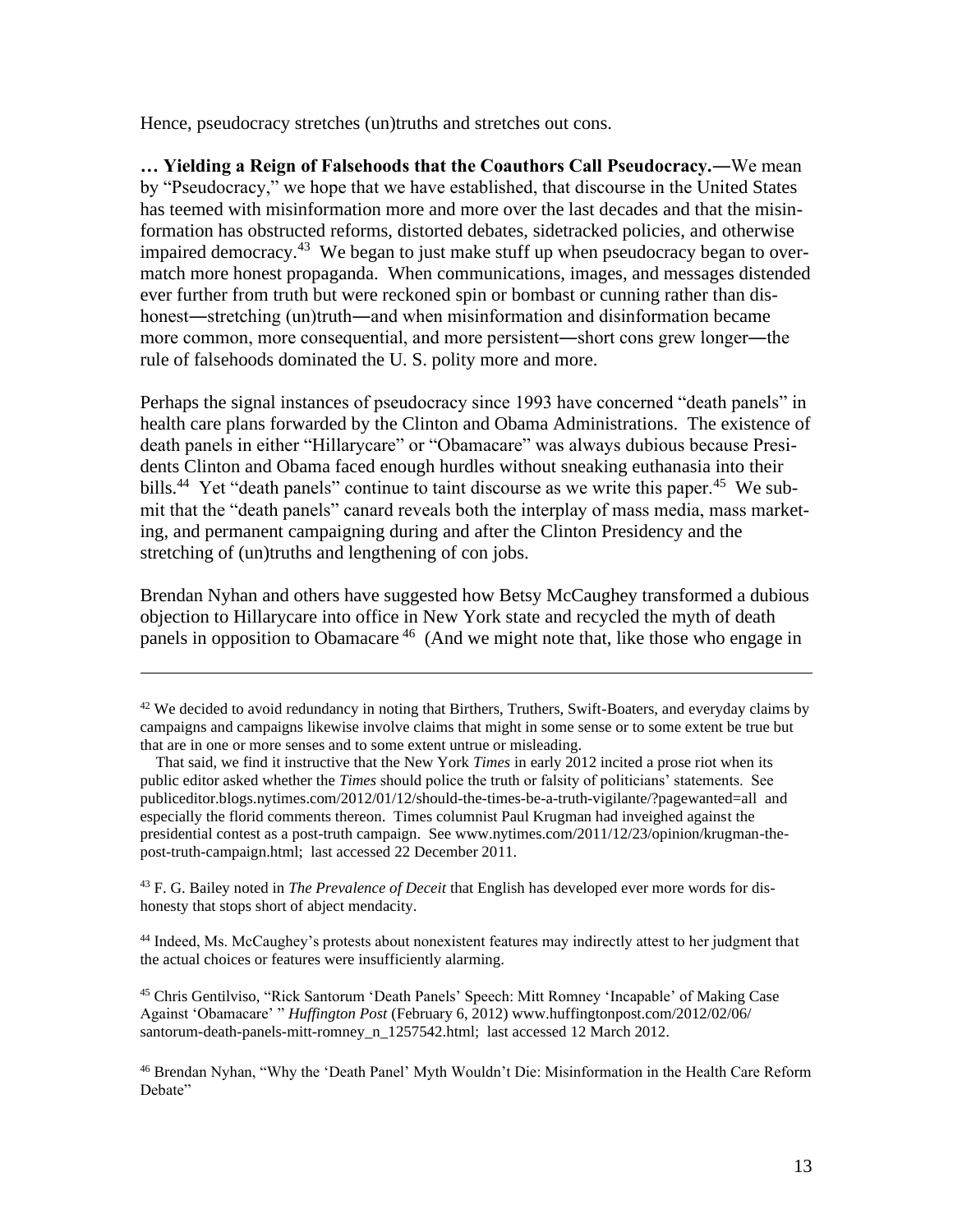the practice of attaching a Black face to "welfare," opponents of comprehensive healthcare reform deployed "Hillarycare" and deploy "Obamacare" to link one personality to complex proposals and policies, thereby blocking—they hope—any attempt at sober, nuanced discussion. If "Hillary" or "Obama" [not President Obama—that's too respectful] are for it, then you ought to be agin' it. ) We hope we do not shock the reader by arguing that Dr. Nyhan's suggestions match our contentions in this paper. Moreover, we note that whatever the shortcomings of Hillary Clinton or Barack Obama or their plans, both Mrs. Clinton and Mr. Obama were attempting to solve a grave problem: $47$  upwards of 40 million citizens of "the greatest country on Earth" and the wealthiest nation on Earth had no healthcare insurance*.* How many citizens died prematurely—and in fact—because of this situation, as opposed to the fantastical, counterfactual world of "death panels?"

Ms. McCaughey and, later, Governor Palin pulled off the remarkable political jujitsu of directing attention to conjured "death panels" to misdirect attention from actual deaths by stretching untruths along continua of verisimilitude and by distending what might have been and should have been short cons into longer cons. Talk of "death panels" was never provable or disprovable given the prolixity of health care plans and bills. Hence, opponents of death panels could stretch truths and untruths across expanses between demonstrable truths and demonstrable falsehoods, perhaps along multiple spectra of verisimilitude. Hence, opponents of universal health care could distend a canard into a longstanding objection, an objection more plausible the longer it endured without ever quite being eliminated. Hence, opponents of Hillarycare and Obamacare risked little and stood to gain notoriety and attention [and in the case of Ms. McCaughey, high state office!] by stretching (un)truth and distending a short con into a two-decades-long [and counting  $^{48}$ ] con job.

Professor Nyhan demonstrates obstacles to exposure of myths and lies but argues as well that shaming works. In other words, amid the pseudocracy we may be able to escape the trap that Yeats articulated in our epigraph. Yeats wrote of " … one / Who were it proved he lies / Were neither shamed in his own / Nor in his neighbors' eyes; … ." Professor Nyhan writes of Betsy McCaughey's shaming on Jon Stewart's "The Daily Show" as an example of shaming that finally silenced McCaughey.<sup>49</sup> That shaming did not, we regret to point out, stop the myth of death panels, which persists into the current campaign for the presidency.

<sup>47</sup> Alas! We coauthors intended the pun on "grave."

<sup>48</sup> Please see [thinkprogress.org/health/2012/01/06/399525/gingrich-end-of-life-counseling-is](http://thinkprogress.org/health/2012/01/06/399525/gingrich-end-of-life-counseling-is-terrific/?mobile=nc)[terrific/?mobile=nc](http://thinkprogress.org/health/2012/01/06/399525/gingrich-end-of-life-counseling-is-terrific/?mobile=nc) [last accessed 13 March 2012][; www.brendan-nyhan.com/blog/2010/07/the](http://www.brendan-nyhan.com/blog/2010/07/the-persistence-of-the-death-panels-myth.html)[persistence-of-the-death-panels-myth.html](http://www.brendan-nyhan.com/blog/2010/07/the-persistence-of-the-death-panels-myth.html) [last accessed 13 March 2012][; www.huffingtonpost.com/](http://www.huffingtonpost.com/brendan-nyhan/death_panel_shaming_works_but_b_725865.html)  [brendan-nyhan/death\\_panel\\_shaming\\_works\\_but\\_b\\_725865.html](http://www.huffingtonpost.com/brendan-nyhan/death_panel_shaming_works_but_b_725865.html) [last accessed 13 March 2012].

<sup>49</sup> Please revie[w www.thedailyshow.com/watch/thu-august-20-2009/betsy-mccaughey-pt--1](http://www.thedailyshow.com/watch/thu-august-20-2009/betsy-mccaughey-pt--1) [last accessed 13 March 2012]; [www.thedailyshow.com/ watch/thu-august-20-2009/exclusive---betsy-mccaughey](http://www.thedailyshow.com/watch/thu-august-20-2009/exclusive---betsy-mccaughey-extended-interview-pt--1)[extended-interview-pt--1](http://www.thedailyshow.com/watch/thu-august-20-2009/exclusive---betsy-mccaughey-extended-interview-pt--1) [last accessed 13 March 2012]; www.thedailyshow. com/ watch/thu-august-20- 2009/betsy-mccaughey-pt—2 [last accessed 13 March 2012]; and [www.thedailyshow.com/watch/thu](http://www.thedailyshow.com/watch/thu-august-20-2009/exclusive---betsy-mccaughey-extended-interview-pt--2)[august-20-2009/exclusive---betsy-mccaughey-extended-interview-pt--2](http://www.thedailyshow.com/watch/thu-august-20-2009/exclusive---betsy-mccaughey-extended-interview-pt--2) [last accessed 13 March 2012].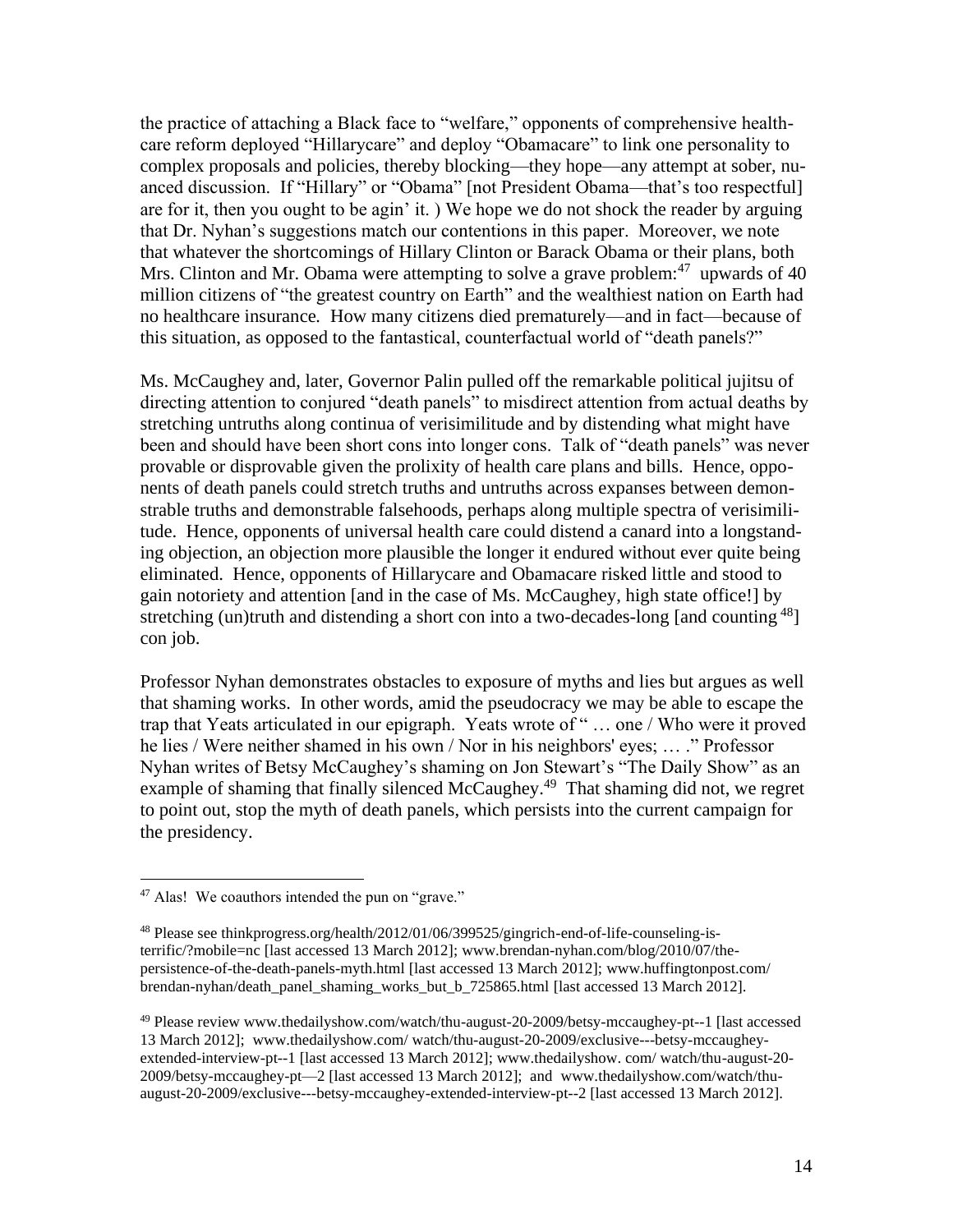What is more, as stretching (un)truths and distending cons decrease the risks or costs of dissembling, distorting, or deceiving, such pseudocratic arts increase the incentives to dissemble, distort, or deceive. Reasonable observers might disagree about whether exemplary pseudocrats such as William Jefferson Clinton, Karl Rove,<sup>50</sup> John Yoo,<sup>51</sup> Judith Miller,<sup>52</sup> and Oliver North each practiced to deceive, profited from deception, and paid far less than they might have if they had adhered to truth. We doubt, however, that any reasonably objective observer would pronounce any shaming as all that effective. We do not say, of course, that no one ever pays for lying, obstruction of justice, or other pseudocratic endeavors. Paula Jones, Gennifer Flowers, Juanita Broaddrick paid for the lies of President Clinton; Dan Rather paid for airing a fabricated report; Marianne Gingrich was recently called a liar; and Scooter Libby served as the fall guy for the outing of Valerie Plame Wilson, who paid dearly for the Machiavellian mendacity of powerful politicos.

Between the more august and powerful who suffer minimally or prosper mightily for dissembling and the less celebrated and powerless who suffer much more we might array those who achieve celebrity or power through pseudocratic arts. Blogger Andrew Sullivan names awards<sup>53</sup> after fellow blogger Michelle Malkin [Ann Coulter is excluded from the competition], Michael Moore, and Hugh Hewitt but such ridicule seems not to drive them from the field or hinder sales or circulation if such the authors enjoyed beforehand.

Besides, when dishonesty is occasionally detected and remarked, the pseudocrat has at his disposal many responses. Speaker Gingrich has in the ongoing presidential campaign demonstrated his virtuosity at "attacking the attacker." Attacks on Politifact diminish ability of that service to expose "Pants on Fire" and lesser untruths. Attacks have to be neither scientific nor intellectually credible to neutralize or dilute fact checkers' efforts.<sup>54</sup>

<sup>53</sup> http://andrewsullivan.thedailybeast.com/awards.html; last accessed 6 March 2012.

<sup>50</sup> See, for examples, Paul Alexander's *Machiavelli's Shadow: The Rise and Fall of Karl Rove* (Modern Times 2008); James Moore, *Bush's Brain: How Karl Rove Made George W. Bush Presidential* (John Wiley and Sons 2004); and James Moore and Wayne Slater's *Rove Exposed: How Bush's Brain Fooled America* (John Wiley and Sons, Inc. 2006).

<sup>51</sup> To understand Professor Yoo's pseudocratic ways, please peruse Jack Goldsmith, *The Terror Presidency: Law and Justice Inside the Bush Administration* (W. W. Norton and Company 2009); and Jane Mayer, *The Dark Side: The Inside Story of How the War on Terror Turned Into a War on American Ideals* (Anchor 2009).

 $52$  Ms. Miller spent 25 years at the New York Times insinuating misinformation into her reportage, was found out regarding WMD and other stenography, and proceeded to the Fox News Channel, the Manhattan Institute, and Newsmax. See among other places, Alex Pareene "From the Times to the Nuts," Salon.com 12-30-2010 and Marcy Wheeler, *Anatomy of Deceit: How the Bush Administration Used the Media to Sell the Iraq War and Out a Spy* (Vaster Books 2007).

<sup>54</sup> "PolitiFact" has been decried from the Right: [politifactbias.blogspot.com/](http://politifactbias.blogspot.com/) and [newsbusters.org/ forums/](http://newsbusters.org/forums/topic-discussion/bias-politifact)  [topic-discussion/bias-politifact](http://newsbusters.org/forums/topic-discussion/bias-politifact) [and newsbusters.org/forums/topic-discussion/bias-politifact](http://newsbusters.org/forums/topic-discussion/bias-politifact) provide examples. Some on the Left have responded by criticizing PolitiFact for cowering before the Right, as when PolitiFact overstrained to find fault with MSNBC talking head Lawrence O'Donnell's using the word "welfare" when he might have used "dole." See [www.politifact.com/texas/statements/2012/feb/17/](http://www.politifact.com/texas/statements/2012/feb/17/lawrence-odonnell/lawrence-odonnell-says-critics-called-original-gi-/)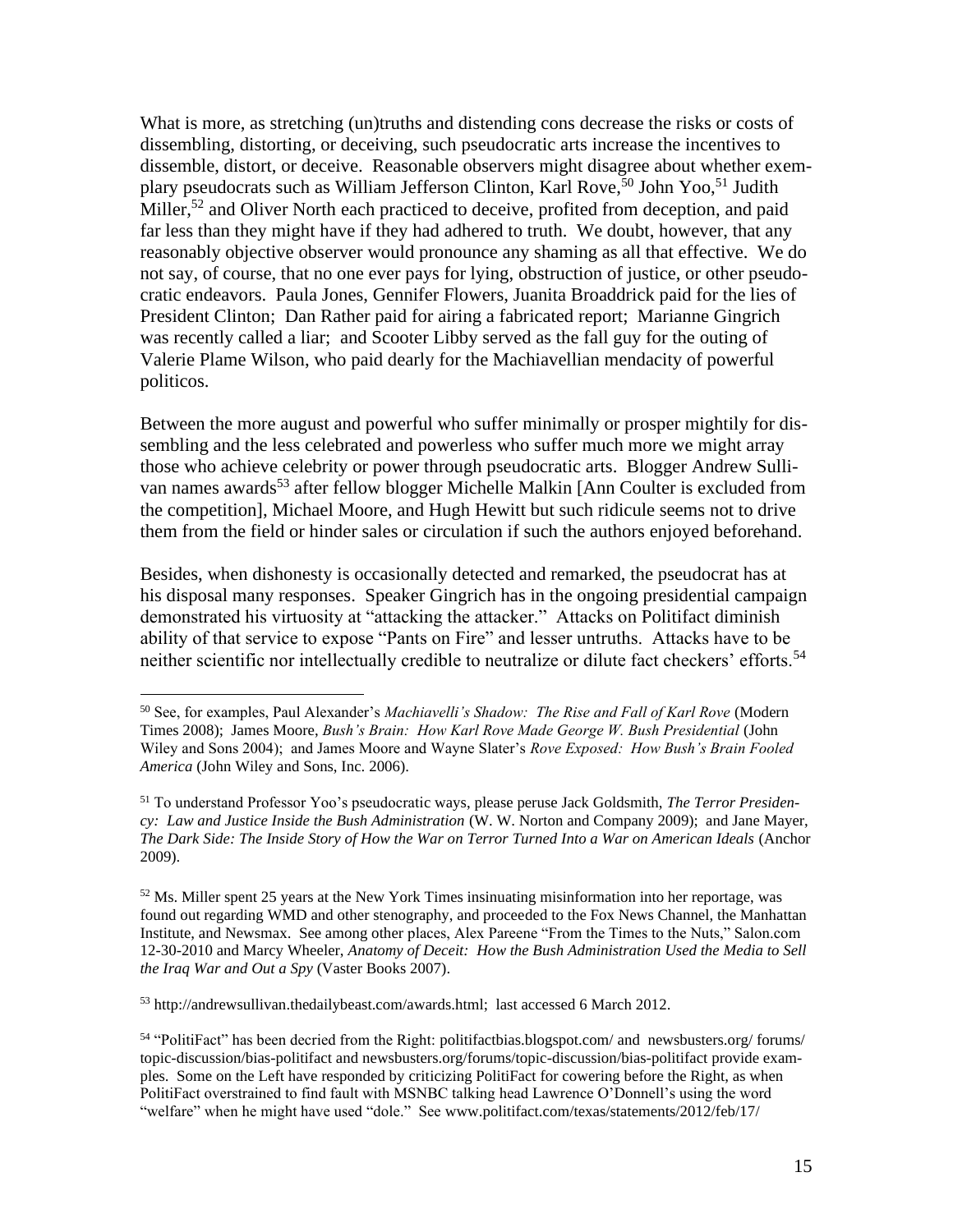When critics alert reporters to falsehoods, expect pseudocrats to take refuge in false equivalences that columnist and Nobel laureate Paul Krugman has detected in "The Post-Truth Campaign:" "Oh, Mr. Romney will probably be called on some falsehoods. But, if past experience is any guide, most of the news media will feel as though their reporting must be 'balanced,' which means that every time they point out that a Republican lied they have to match it with a comparable accusation against a Democrat — even if what the Democrat said was actually true or, at worst, a minor misstatement."<sup>55</sup>

No pseudocratic reduction of risk or cost is as common, in our judgment, as changing the subject as the pseudocrat answer answers. A citizen confronts Speaker Gingrich regarding his continual demonization of Blacks. Speaker Gingrich answers that because he worked with Powell and Rice, he is aware of African American achievement. Fine, but what about that demonization we were discussing? Asked about Osama Bin Laden, President Bush answers "I just don't think about him that much." Thanks for the glimpse of your mind, but what about the hunt for Osama Bin Laden? Speaker Gingrich in the last presidential debate before the South Carolina primary attacked John King's opening question about Speaker Gingrich's second wife by accusing mass media of the very sorts of demonization and other arts of personal destruction for which a retiring Barney Frank blames Representative Gingrich more than any other human.

**To Summarize the Foregoing and to Anticipate the Forthcoming**―Political participants started just making stuff up 1) when we started to tolerate the overstretching of (un)truths and the distention of short cons to longer cons as "politics as usual;" and 2) when we accommodated ourselves in our own political thinking, acting, and advocating to truths that we knew to be untrue but expedient and to longer cons that served our immediate, personal interests far better than sincerity or candor would. "We" started just making stuff up when we each and all adapted to or adopted the reign of falsehoods that we coauthors call pseudocracy. That is our individual, psychological, behavioral, or cognitive answer. Our answer, of course, presumes or overlooks institutional developments that conditioned or reinforced individual-level habituation to pseudocratic truthiness. When and how did we the polity start just making stuff up?

**Our Institutional Answer―We the American Polity Started Just Making Stuff Up When Pseudocracy Overwhelmed Mere Propagandizing, which Made Things Up Based on Facts, Using Mass Media to Elaborate Facts, Mass Marketing to Embroider Facts, and Electioneering to Spin Selected Facts; Mass Media, Mass Marketing, and Permanent Campaigning, Separately and In Concert, Made Stuff** 

[lawrence-odonnell/lawrence-odonnell-says-critics-called-original-gi-/;](http://www.politifact.com/texas/statements/2012/feb/17/lawrence-odonnell/lawrence-odonnell-says-critics-called-original-gi-/) last accessed 13 March 2012 and [www.mediaite.com/online/politifact-rates-lawrence-odonnell-lean-forward-ad-mostly-false-for-comments](http://www.mediaite.com/online/politifact-rates-lawrence-odonnell-lean-forward-ad-mostly-false-for-comments-about-gi-bill/)[about-gi-bill/;](http://www.mediaite.com/online/politifact-rates-lawrence-odonnell-lean-forward-ad-mostly-false-for-comments-about-gi-bill/) last accessed 13 March 2012 and fellow MSNBC talking head Rachel Maddow's responses a[t www.mediaite.com/online/politifact-responds-to-rachel-maddows-criticism-we-dont-expect-our-readers](http://www.mediaite.com/online/politifact-responds-to-rachel-maddows-criticism-we-dont-expect-our-readers-to-agree-with-every-ruling/)[to-agree-with-every-ruling/;](http://www.mediaite.com/online/politifact-responds-to-rachel-maddows-criticism-we-dont-expect-our-readers-to-agree-with-every-ruling/) last accessed 13 March 2012 for counterexamples.

<sup>55</sup> www.nytimes.com/2011/12/23/opinion/krugman-the-post-truth-campaign.html; last accessed 13 March 2012.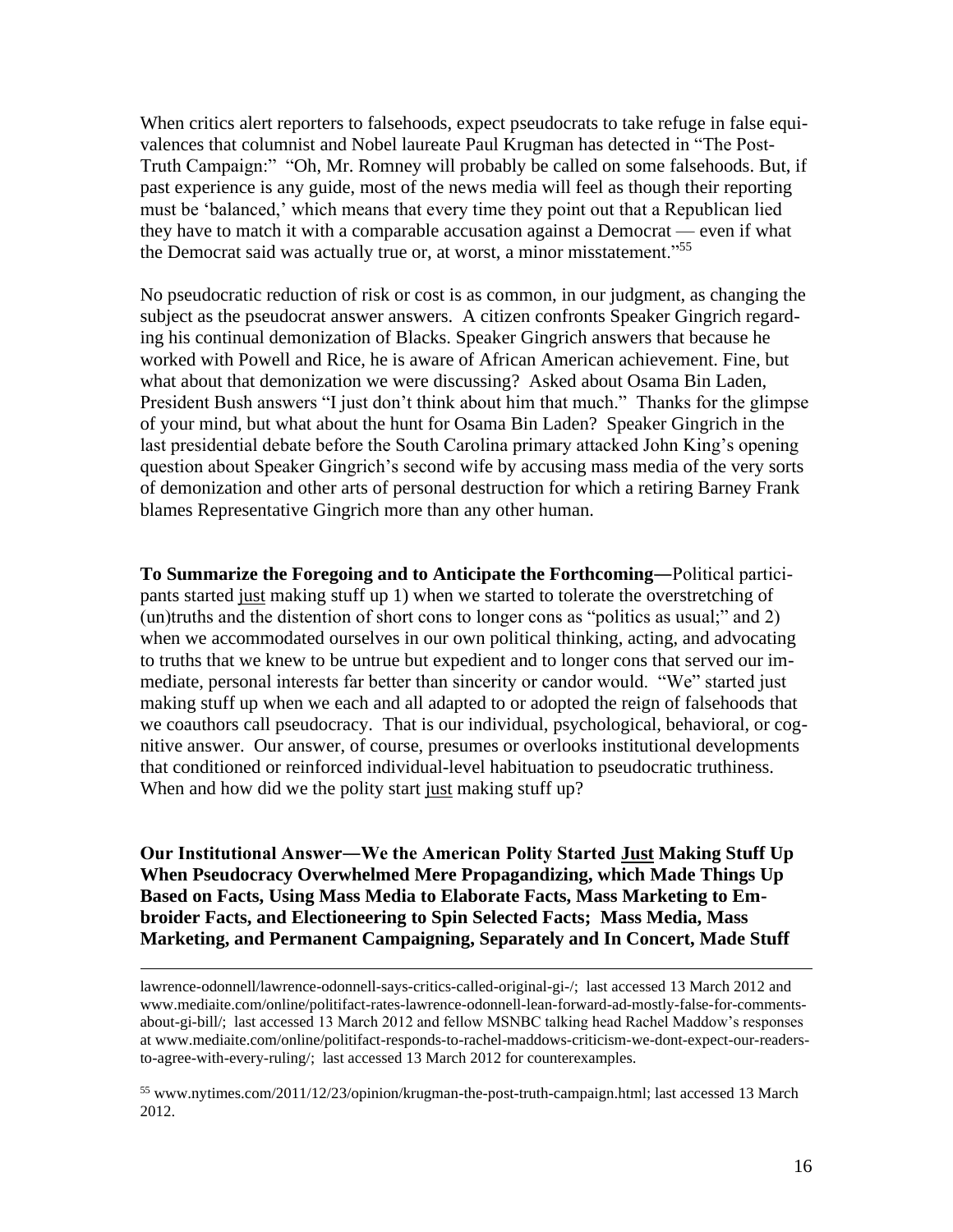#### **Up for "Current Events Citizens" until Media, Marketing, and Electioneering Made "Current Events Citizens" Suckers for Falsehoods.**

If we answer our colleague that we just make stuff up as a pseudocracy emerges from previous, more honest propagandizing, it behooves us to inform our colleague and our readers what we understand about propaganda and especially the relationship of propaganda to respect for truth. Almost everything we comprehend about propaganda we learned from Jacques Ellul. In his magisterial *Propagandes* Professor Ellul offered a dire dilemma: democratic states could not survive or compete with other states unless they engaged in propagandas, but propagandizing populaces crippled democracies.<sup>56</sup> Propagandizing followed from a fierce pragmatism and fixation on effectiveness in shaping the attitudes and actions of polities and populations. The technologies of propagandizing were most effective, Ellul argued, when they suited propagandas to what common men and women regarded as factual or true. When propagandas shifted from adhering to facts and rehearsing widely held truths to fabricating falsehoods and perpetrating cons, we answer our colleague, our polity and our population started just making stuff up.

**… Mere Propagandizing Made Things Up Based on Facts**―In his trenchant, prescient articulation of the American way of social, psychological, political, and cultural life, Jacques Ellul imagined a polity based on fabrications and fantasies. However, in Ellul's propagandizing polity facts and factuality were integral to the paramount goal of effectiveness. Ellul understood modern democracies to depend on knowledge about the truth of matters if they were to shape attitudes and manage populations effectively. We return to Ellul's classic study, then, to recall that credibility and verifiability once mattered a great deal more than they do nowadays, which is one reason why nowadays we just make things up.

Ellul theorized that by the end of the  $19<sup>th</sup>$  century the United States was tasked to assimilate its population of immigrants drawn from various cultures, economies, and societies into a distinctively American system. In the 20<sup>th</sup> century the United States had solved its problem through "psychological standardization" of the population around an American Way of Life. This standardization made economic demand more predictable and marketing more accurate even as it created mass consumers befitting the mass production at which the United States was becoming ever more adept and mass audiences befitting the mass media with which the United States was becoming ever more suffused. This American Way of Life also unified masses and individuals within masses around a cultural, social, and political standard, which in turn created the dialectical opposite "un-American." This "consensus" formed and continues to form a diffuse and variable but broad and unfailing foundation for more direct, partisan, ideological, and organized shaping of attitudes and opinions through propaganda. Ellul presumed that his readers would be quite familiar with propagandas that agitated individuals, mobilized them to act,

<sup>56</sup> To put Ellul's overall thesis in such a manner reminded us of Woody Allen's graduation speech: "More than at any other time in history, mankind faces a crossroads. One path leads to despair and utter hopelessness. The other, to total extinction. Let us pray we have the wisdom to choose correctly." "My Speech to the Graduates" [http://quotes.yourdictionary.com/mankind;](http://quotes.yourdictionary.com/mankind) accessed 13 February 2012.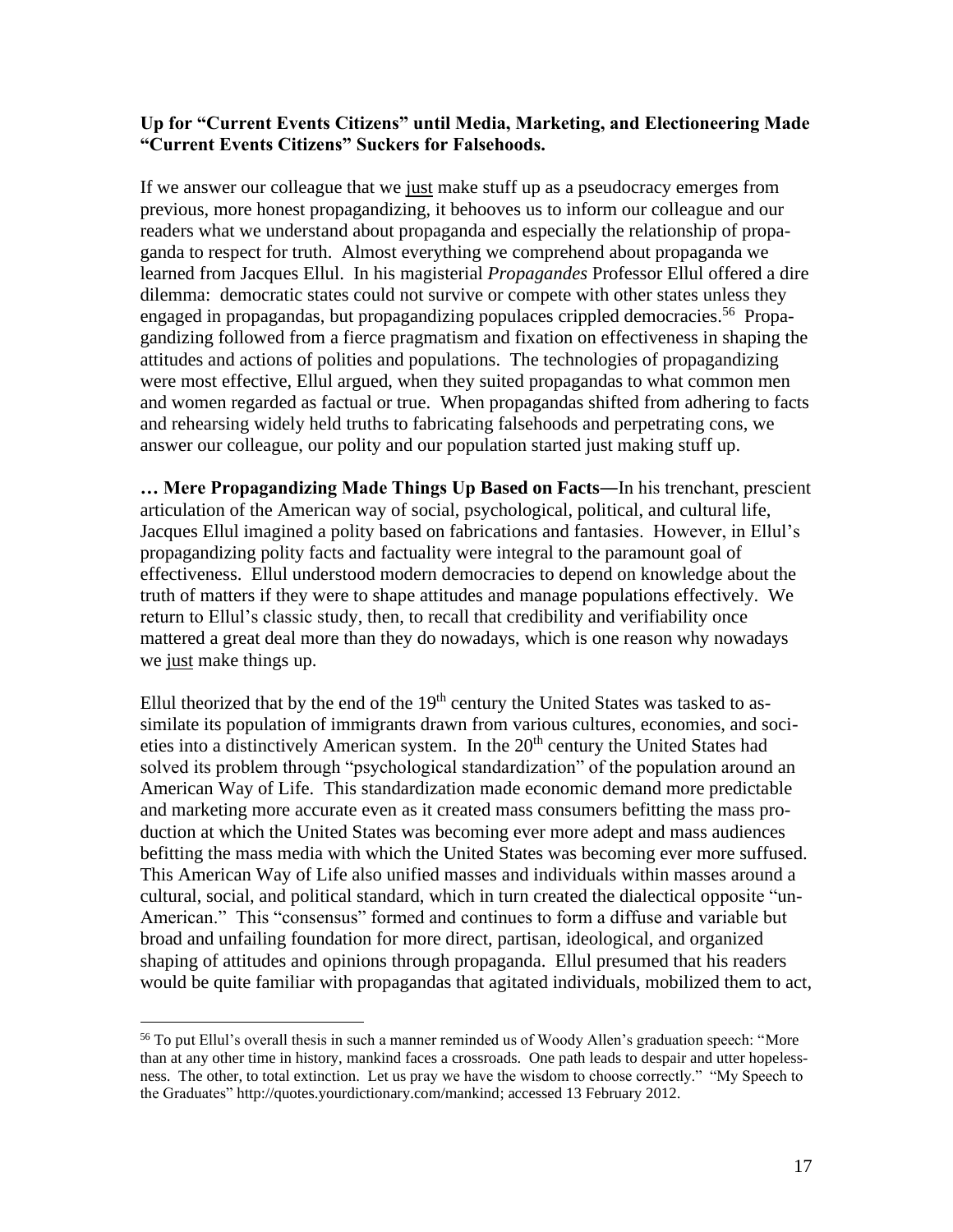and encouraged them to conform their attitudes and opinions to propagandists' designs; Ellul presumed it might not have occurred to his readers that propagandas also integrated individuals, orchestrated their agreements and beliefs, and thereby made management of a consumerist, mass-mediated, plebiscitary polity more manageable.

To be sure, Ellul's founding narrative for the American Way of Life explains "just making stuff up" as an ongoing, fundamental process of agitating and acquiescing, of dividing and integrating, of matching centripedal to centrifugal forces, and of cleaving "American" from "un-American" so that "true Americans" may cleave to the American Way of Life. In Ellul's version of genesis, Mass Production begat Mass Consumption, which begat Mass Standardization of Consumers, which begat more predictable, effective, and convenient Marketing and other manipulations of Public Opinion.

Among Ellul's seminal contributions to understanding of modern marshaling of public opinion was that the process of concocting widely shared ideas―the politer form of "making stuff up"―consisted less in Big Lies and tall tales than in diffuse promotion of ideas, attitudes, stereotypes, and prejudices. Modern propagandas might promote orthodoxies, rationalized doctrines, programmes, and calls to action, but centripetal, unifying, conformity-inducing calls to solidarity and orthopraxy have integrated what centrifugal, divisive, heteronomy-creating mobilizations have threatened to disintegrate. Professor Murray Edelman would elaborate this reciprocating sequence in *Politics as Symbolic Action*: agitation propagandas aroused, inspired, and mobilized to actions as well as beliefs, while complementary propagandas assuaged, reassured, and demobilized.<sup>57</sup>

Ellul provided an interesting, fertile account of the founding of the American Way of Life, but Ellul's decisive contribution to understanding our descent into pseudocracy (and our answer to our colleague) lies in Ellul's insistence that the most (in)famous propagandists ―Nazis, Fascists, Communists, and Madison Avenue―strived to make propaganda as factual as they could manage. At least they strived not to stray too far toward the provably false.<sup>58</sup> Goebbels and other dark lords of propaganda stressed factuality, precision, and accuracy as prerequisites to believability and, therefore, to effectiveness. Bernays exemplified "expedient exaggeration,"<sup>59</sup> an art of playing up helpful appearances that were not demonstrably untrue and playing down actualities that were true but un-

<sup>57</sup> Indeed, Professor Edelman packed the reciprocating processes into his subtitle: *Politics as Symbolic Action: Mass Arousal and Quiescence* (Markham Publishing Company 1971). The late Professor Edelman explicitly analyzed élite orchestration of arousal and quiescence via symbols. We have "retrofitted" his formulations to Professor Ellul's analyses of complementary political and sociological propagandas. Edelman did not cite Ellul.

<sup>&</sup>lt;sup>58</sup> We do not, of course, assert or assume that propaganda tends to consist in statements that can properly be said to be true or false. Hierarchies among values, fantastic interpretations, invocations of myths, fanciful origins, and so on have long suffused culture, society, and polity and, amplified by modern media, are far more common and ubiquitous than before.

 $59$  Cary Grant in "North by Northwest" intoned that "In the world of advertising, there's no such thing as a lie. There's only expedient exaggeration." [http://www.imdb.com/title/tt0053125/quotes;](http://www.imdb.com/title/tt0053125/quotes) accessed 5 February 2012. The third epigraph for this paper.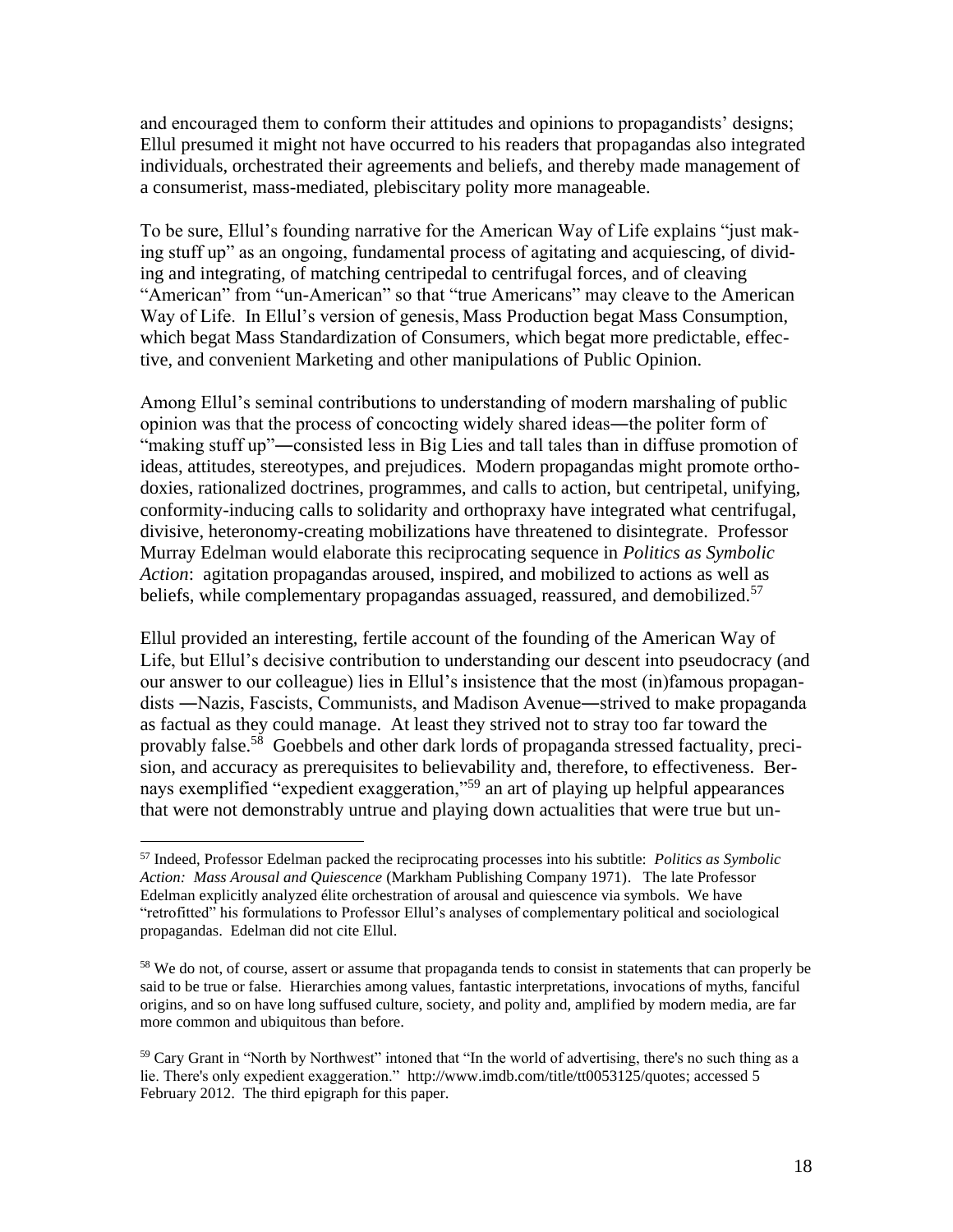helpful to advertisers or other molders of opinion. Ellul showed how and why the propaganda that suffused  $20<sup>th</sup>$  century societies, economies, and polities to such a degree that modern politicos, marketers, and leaders must propagandize or fail, but he also articulated why modern, effective propaganda demanded adherence to known facts and therefore a willingness to discover what those facts are or might be. In sum, we take from Ellul the insight that propagandists once relied on facts rather than convenient falsehood because factuality could be more effective longer than could falsehoods that would be found out too soon for any "long con" to work.

How could effective propaganda build on or at least not contradict facts? Ellul taught us propagandists trafficked in that which was not easily verified or verifiable. Statements that have no obvious truth-value―in the study of logic, capacity to be designated either "true" or "false"―afforded propagandists opportunities to assign motives, to interpret, or to associate freely.<sup>60</sup>

Moreover, Professor Ellul instructed us, propagandas sensitized propagandees to propagandists' preferred themes and de-sensitized propagandees to competing themes [such as those of other propagandists]. <sup>61</sup> Professor Ellul rendered the process of sensitization starkly: an individual passionate to act in pursuit of some good or to fend off some evil takes from propagandas instruction and, through concomitant actions, becomes ever more committed to the themes, values, and myths that the propagandas promulgate. As mass media drown their targets in information and mass marketing inundates consumers in appeals, propagandas simplify information into responses as appropriate to the propagandee as to the propagandist. De-sensitization is the opposite process: Propagandas make propagandees progressively impervious to objective, reasonable, or factual information that might contradict or undermine propagandas. The one-two punch of sensitization and desensitization renders propagandees ever less capable of escaping propagandas.

Professor Ellul explicitly invoked the techniques of mass media and mass marketing as means by which propagandists totally encircled individuals isolated within masses. To understand Ellul's vision better, let us now examine in turn mass media, mass marketing, and the perpetual campaigning and electioneering that media and marketing spawned. We shall see how, despite technological and cultural innovations, each relied on factuality to marshal credibility.

<sup>&</sup>lt;sup>60</sup> "**Intentions and Interpretations.** This is the real realm of the lie; but it is exactly here that it cannot be detected. If one falsifies a fact, one may be confronted with unquestionable proof to the contrary. (To deny that torture was used in Algeria became increasingly difficult.) But no proof can be furnished where motivations or intentions are concerned or interpretation of a fact is involved." Ellul, *Propaganda*, p.57.

 $<sup>61</sup>$  Ellul or his translators or both used "sensibilization" and "mithridatization" as the psychological effects</sup> of propaganda. Ellul, *Propaganda*, 183-187. We re-translate and simplify those terms to "sensitizing" and "de-sensitizing," respectively. "Sensibilization" is too Austenian for the less literate coauthor. And Mithridates? Really? Seriously?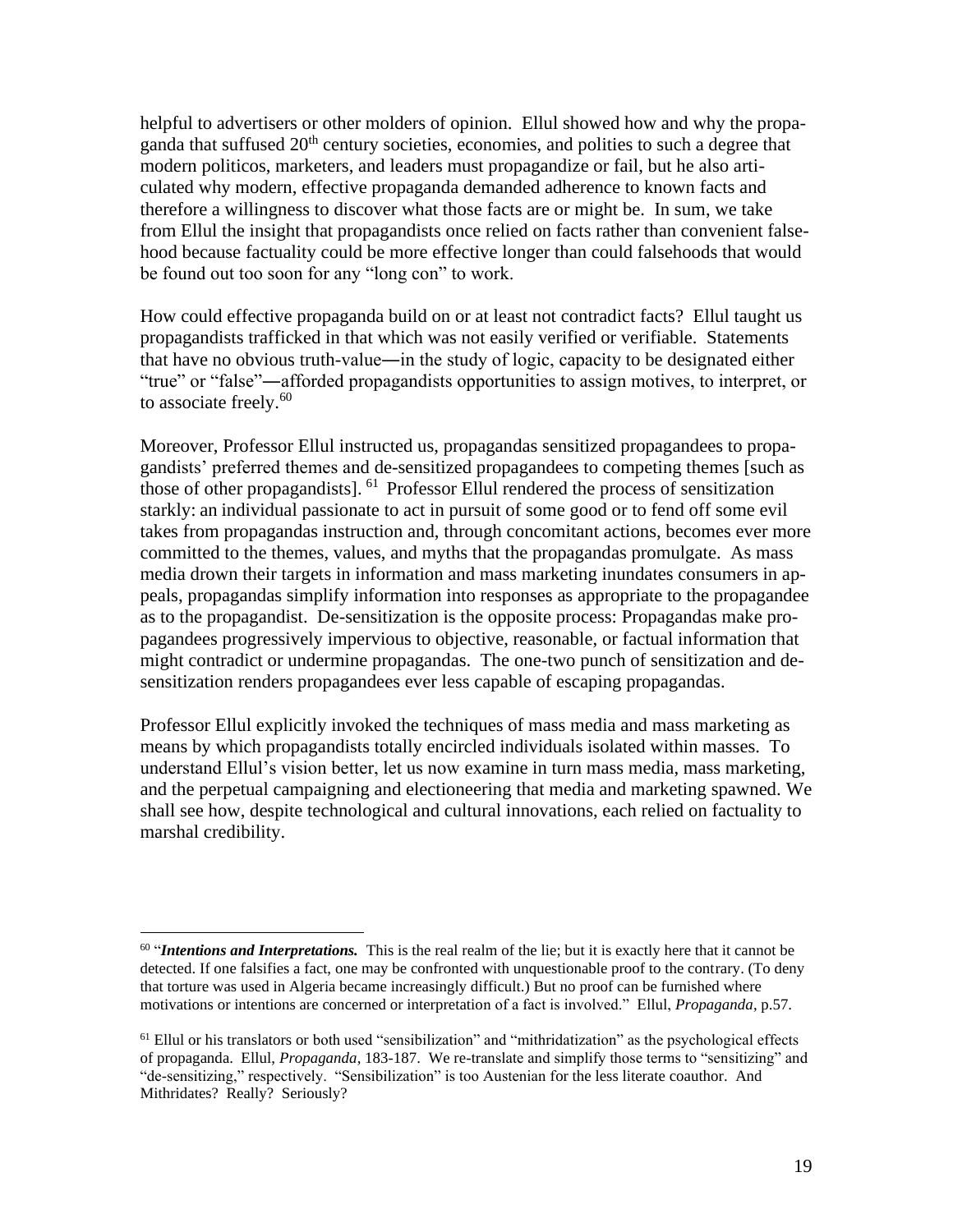**… Mass Media Once Made Things Up by Elaborating Facts.<sup>62</sup>―**Mass media are essential to Ellul's vision of modern propaganda, which subordinated dogmas, doctrines, and ideologies to the service of propagandas that shaped attitudes and elicited actions.<sup>63</sup> Ellul emphasized that the dominion of propaganda demanded that propaganda so suffuse a society as to surround individuals within masses. To reach and to surround individuals in masses in turn demanded orchestration of modern mass media. Size―communication broad and deep―matters.

For media-generated and media-disseminated appearances to supplant actualities required careful husbanding of credibility and authority, as classic and contemporary studies of mass media have demonstrated. <sup>64</sup> To be sure, some fictionalization or journalistic license was involved, but flat-out falsification was to be avoided so that reporters and editors could be said to report the news more than to make the news.<sup>65</sup> The gist of Edward Jay Epstein's *News From Nowhere*, for example, was that ABC concocted its narratives from no one's point of view rather than faked the news to generate pseudofacts. Mark Fishman's *Manufacturing the News*, to cite a second example, delved into how beats and other journalistic routines crafted news from files and other authorized sources of facts or truths. News values issued ersatz realities to be sure, but not deliberately false realities. Indeed, flat-out fabrication and reckless disregard for truth defined libel and differentiated serious journalism from tabloid journalism.

 $62$  "If you're gonna hype it, hype it with the facts." Robert Redford (Bob Woodward) to Dustin Hoffman (Carl Bernstein) in "All the President's Men" [http://www.imdb.com/title/tt0074119/quotes;](http://www.imdb.com/title/tt0074119/quotes) accessed 28 February 2012.

<sup>&</sup>lt;sup>63</sup> Although "attitudes" made the subtitle, Ellul could not have stated more clearly that actions mattered more than attitudes. Ellul noted that analysts and theorists had supposed propaganda to be about orthodox beliefs but that modern propagandas aimed more at predictable actions that would commit the propagandee to the propagandist's designs. For Ellul, then, orthopraxy―correct actions or practices―outweighed orthodoxy.

<sup>64</sup> Walter Lippmann, *Public Opinion* (Harcourt, Brace & Co. 1922); Edward Bernays, *Propaganda* (Ig Publishing 2004); Edward Jay Epstein, *News From Nowhere: Television and the News* (Ivan R. Dee 2000); Claus Mueller, *The Politics of Communication: A Study in the Political Sociology of Language, Socialization, and Legitimation* (Oxford University Press 1973); Gaye Tuchman, *Making News: A Study in the Construction of Reality* (The Free Press 1980) esp. "Webs of Facticity;" W. Lance Bennett, *News―The Politics of Illusion* (Longman 2011); Herbert J. Gans, *Deciding What's News: A Study of CBS Evening News, NBC Nightly News, Newsweek, and Time* (Northwestern University Press 2005); Mark Fishman, *Manufacturing the News* (University of Texas Press 1988); Doris A. Graber, *Mass Media and American Politics* (C Q Press 2009); W. Lance Bennett, Regina Lawrence, and Steven Livingston, *When the Press Fails: Political Power and the News Media from Iraq to Katrina* (University of Chicago Press 2007); and Alex S. Jones, *Losing the News: The Future of the News That Feeds Democracy* (Oxford University Press 2009). To appreciate changes in credibility and verifiability across the decades, one might contrast "The Front Page" (1931), "His Girl Friday" (1940), and "All the President's Men" (1976) with "The Paper" (1994), "Network" (1976), or "Broadcast News" (1987).

<sup>65</sup> Please contrast the movie "Network" with "Broadcast News" to see how the plot of the latter turned on fakery while the former concerned creating actual events to be reported―pseudo-events.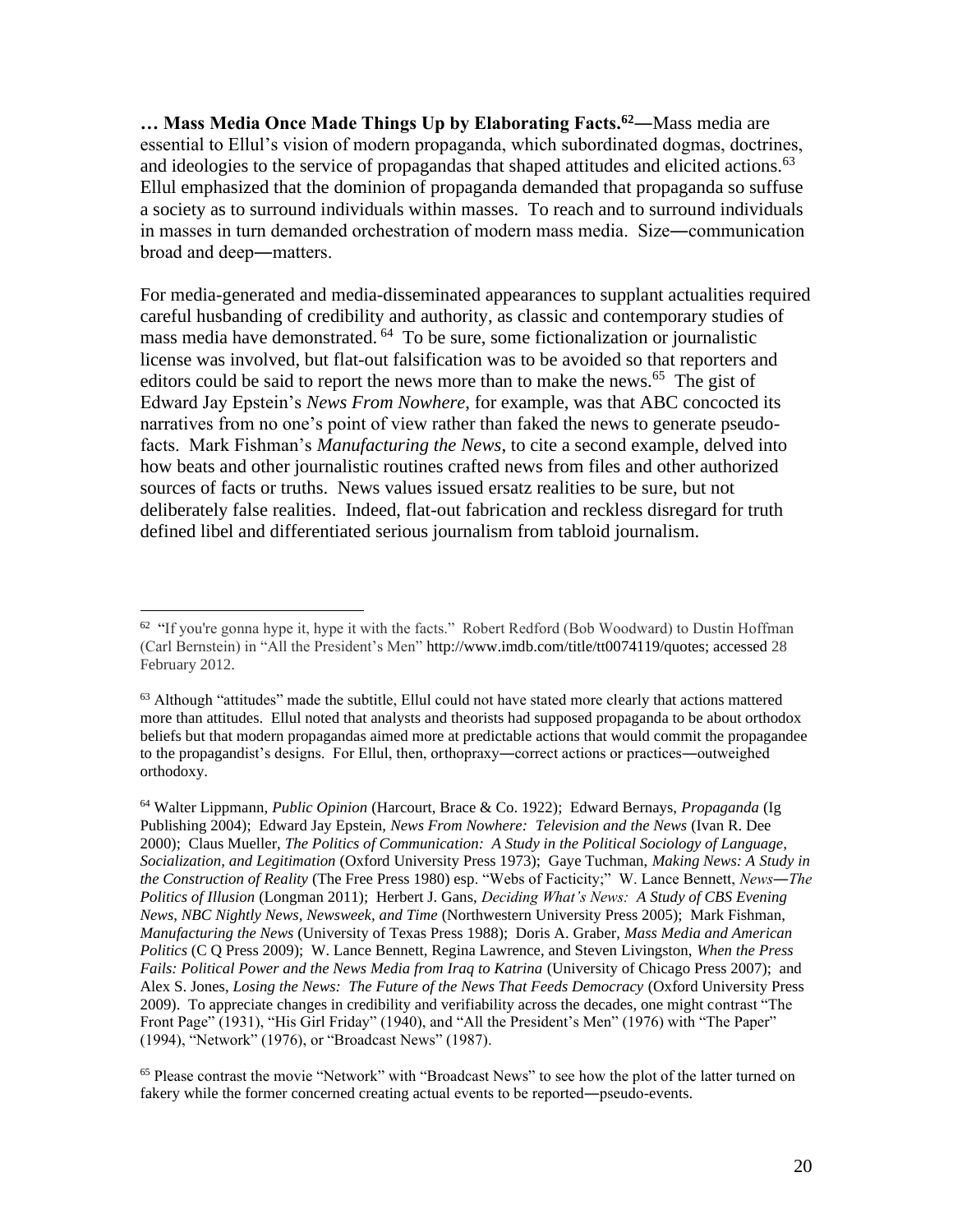**… Mass Marketing Once Made Things Up by Embroidering Facts.―**At about the same time that Professor Ellul was penning *Propagandes*, <sup>66</sup> Dr. Daniel Boorstin was penning *The Image: A Guide to Pseudo-Events in America*. This landmark account of U. S. culture documented how modern mass marketing had made systematic and disciplined the management of expectations and, to recall one of Boorstin's central contentions, the fanning and then seeming to fulfill extravagant expectations.<sup>67</sup> Boorstin's central coinage, prominent in his subtitle, was the "pseudo-event," an artificial happening created to be reported. Both "pseudo-event" and "Pseudocracy" begin with the same Greek root; however, the difference between the two could not be starker. The Pseudocracy is all about falsehoods and deceit; pseudo-events are all about creating actual experiences with far more attention to audiences not immediately present than to those "actually experiencing" the event. In sum, whatever the flaws of pseudo-events and pandering to extravagant expectations, pseudo-events are not lies.<sup>68</sup> Rather, according to Professor Boorstin, pseudo-events related to reality but in ambiguous ways that permitted those who created pseudo-events to control messaging. Publicists and planners exploited ambiguities that they build into pseudo-events to be certain, but the necessity of maintaining the ambiguity―the notion that reality and facticity were represented if not present―disciplined image-makers and kept them from simply making things up. In sum, events created to be reported had to be plausibly newsworthy or they would not be reported. Planners and publicists had to understand and supply "news-worth," which in turn demanded some minimum relation to the verifiable.

Mass marketing encourages flackery but eschews flat-out falsification as surely as the mass media to which marketing is inseparably joined. The further from truth and the closer to deliberate deceit, the more morally blameworthy and commercially deadly the deception. It is therefore convenient that "branding" and "rebranding," to select but two examples of flackery, can seldom be properly called false.

#### **… Permanent Campaigning Once Made Things Up by Spinning Selected**

**Facts.―**Modern propaganda, mass media, and mass marketing shaped campaigning and electioneering, in which deliberate deception and flat-out lying were to be avoided or minimized or hidden. Modern campaigns strived to control candidates' images but treasure credibility, simulate sincerity, and avoid provable mendacity. Campaign operatives created "photo opportunities" and otherwise catered to the deadlines and proclivities of mass media reporters. Image-makers applied up-to-the-minute marketing technologies to carry messages they have carefully honed and tested with focus groups. Joe McGinniss's account of Nixon's media and marketing, for example, showed how

<sup>66</sup> Professor Ellul first published *Propagandes* in France in 1962. *Propaganda: The Formation of Men's Attitudes* was published in the United States in 1965. Boorstin first published *The Image* in 1961.

 $67$  Mass marketing not only traces retrospectively to Ellul's foundation of the American Way of Life in mass production and mass demand―consumerism―but ramifies prospectively to the ways of modern electioneering.

<sup>&</sup>lt;sup>68</sup> Disparage pseudo-events as "artificial" if you will, but humans create rituals and gatherings and even families.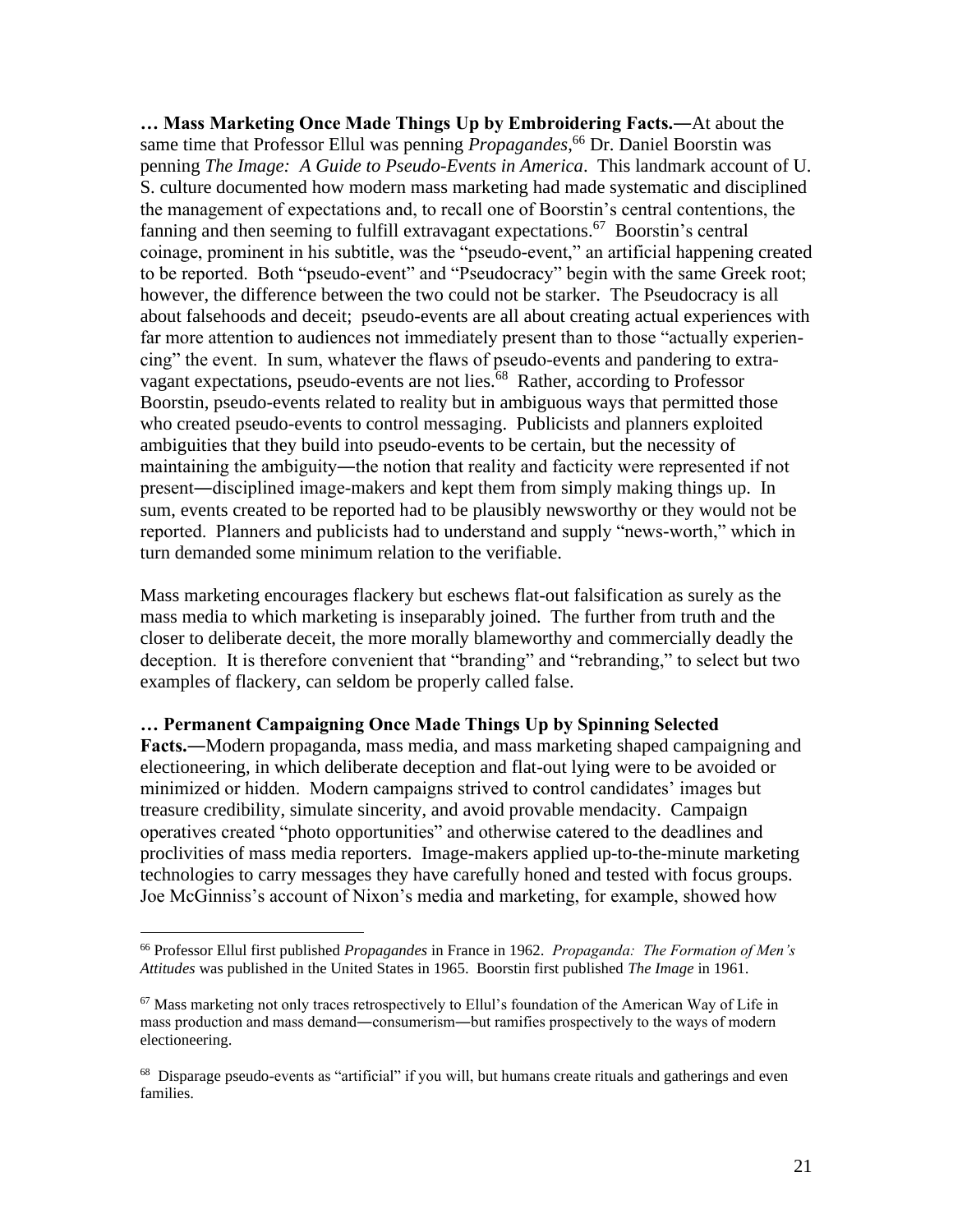elaborately Nixon's marketing team constructed his pseudo-events to dramatize themes and to make their broadcasts if not "real" then realistic.<sup>69</sup> From Spencer-Roberts in his first gubernatorial success through Michael Deaver's choreography of his first election as President, Ronald Reagan perfected his part in surely fictionalized but nonetheless realappearing pseudo-events. Campaigns and conventions continued to feature the buncombe but little flat-out prevarication.<sup>70</sup> Naïve citizens who read about "the making of the president" learned of cunning, clever subterfuges, and sophistry but discovered presidential campaigners to be propagandists more than liars.

Even as campaigns and electioneering ever more dominated governing in "permanent campaigns" by and for Presidents Nixon,<sup>71</sup> Carter,<sup>72</sup> Reagan,<sup>73</sup> and Clinton, the decline of political parties in the management of electioneering, dealignment, and highly personalized presidential campaigns had/have made Caddell's "permanent campaign" memorandum from December 1976 prescient or self-fulfilling. Still, lying was risky, therefore rarer. Moreover, presidential image-makers prospered by understanding journalists' jobs better than journalists understood the president's men and women.<sup>74</sup>

Indeed, campaigning became so permanent that activists extended campaign techniques to such confirmation fights. This yielded unseemly bouts of "Borking." While Judge Bork and his allies decried the smearing of Judge Bork to keep him from becoming Supreme Court Justice Bork, they never succeeded in demonstrating that charges against Bork were unmoored from reality.<sup>75</sup>

 $70$  The perhaps apocryphal story that Lyndon Baines Johnson got elected to Congress in 1948 in part by spreading a report that his opponent had carnal knowledge of barnyard animals might be an untruth of an intermediate variety.

<sup>71</sup> Schell, *The Time of Illusion*.

 $72$  See Kathleen Hall Jamison, Packaging the Presidency: A History and Criticism of Presidential Campagn Advertising (Oxford University Press 1996) p. 397 on "Rafshoonery."

<sup>73</sup> Richard Reeves, *Reagan: The Triumph of Imagination* (Simon and Schuster 2006) and Lou Cannon, *President Reagan: The Role of a Lifetime* (PublicAffairs 2000) and *Governor Reagan: His Rise to Power* (PublicAffairs 2005).

<sup>74</sup> Mark Hertsgaard, *On Bended Knee: The Press and the Reagan Presidency* (Schocken 1989).

 $75$  We coauthors realize that we risk dissent in asserting that Judge Bork's opponents based their campaign against Judge Bork on at least arguable facts. Judge Bork in his *The Tempting of America: The Political Seduction of the Law* claimed that attacks on him were baseless, but we insist that Judge Bork's book itself supplies factual bases for some of his detractors. We agree that Senator Kennedy's infamous screed

 $69$  Candidate Nixon's campaign invented "man in the arena" infomercials. The candidate stood before a crafted audience, fielded their questions, and delivered answers that resounded with the candidate's experience and expertise. The "man in the arena" was a dramatic pseudo-event in which laypersons could seldom if ever throw the seasoned campaigner off his game. Soon-to-be President Nixon appeared alone before the people but emerged unscathed in live encounters in part because his agents and advance men had set their candidate up to convey campaign themes and flattering impressions. More authentic and less mediated in 1960 and 1962, former Vice President Nixon lost; more mediated and better staged in 1968, former Vice President Nixon became President-elect Nixon.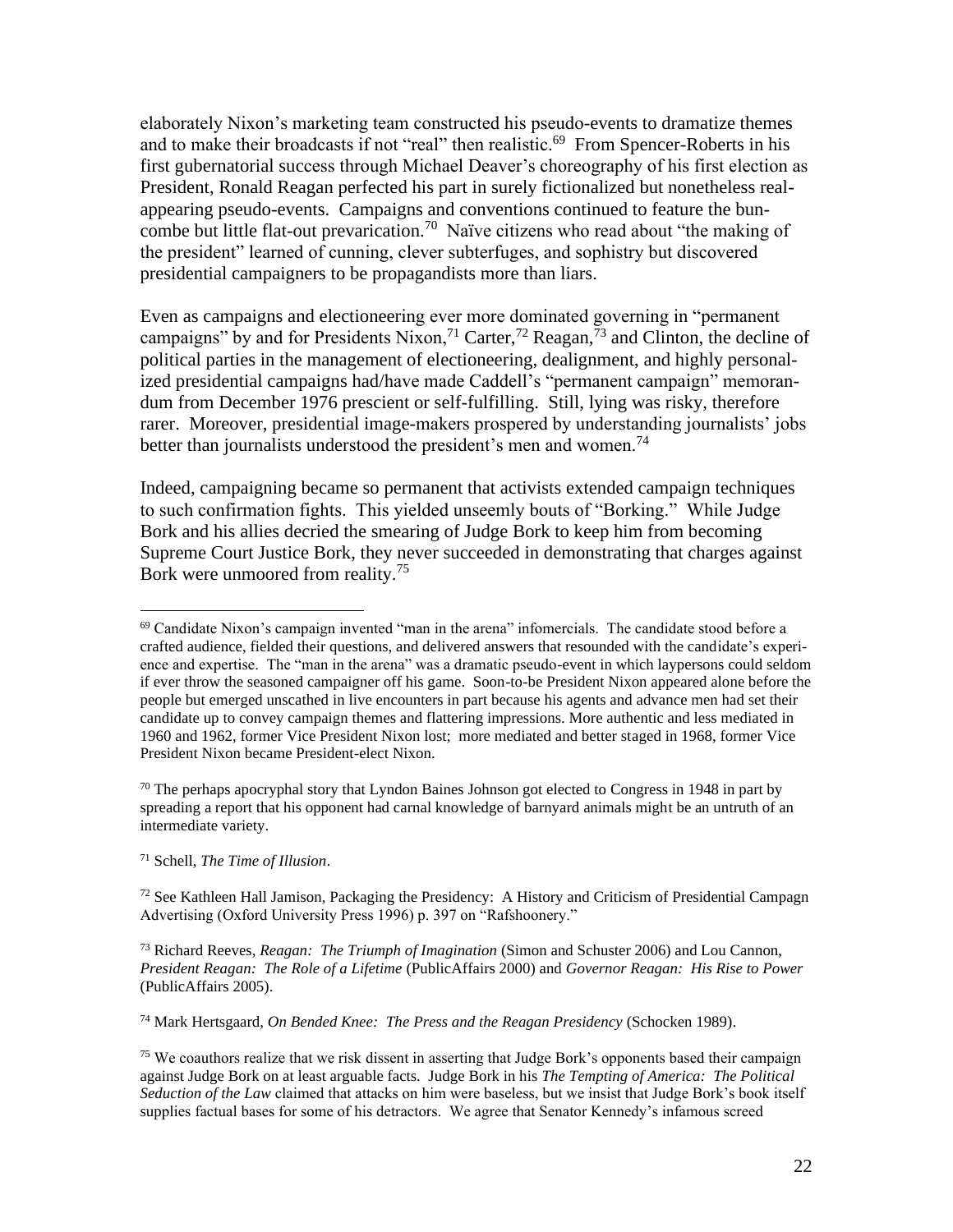Even perpetual electioneering based in verisimilitude will stretch (un)truth and lengthen cons, thereby risking greater and greater pseudocracy in the polity. According to Howard<sup>76</sup> and Gilens<sup>77</sup> the stretching of (un)truths and the lengthening of con jobs so disinformed Americans that they came to know much about their system of social welfare that was not true.

At a less systemic, workaday-politics level, antagonists must stretch truth or face their opponents or enemies with only honesty to fend off dishonest attacks. If a target sticks mostly to the truth or to short cons, that target may invite more attacks as mass media amplify untrue or unfair charges into longer cons.

#### **… Mass Media, Mass Marketing, and Permanent Campaigning, Separately and In Concert, Once Made Stuff Up for "Current Events Citizens" Before Media, Marketing, and Electioneering Started to Make "Current Events Citizens" Suckers for Falsehoods.**

To be effective, propaganda, mass media, mass marketing, and perpetual electioneering must shape news even as news appears to shape actions and actors. Critical thought or reflection impair the effectiveness of even propaganda based securely in facts. Hence, news media, advertising, campaigning and other arts of  $20<sup>th</sup>$  century propaganda aimed to surround and to deluge citizens attentive to day-to-day reports. This was why, Ellul argued, "There is never any awareness -- of himself, of his condition, of his society -- for the man who lives by current events." This "current events citizen," then, is particularly vulnerable of the polity shifts from propagandas based securely in the demonstrable or verifiable to reports and appeals based on distortions or deceptions. Academics and intellectuals, Ellul noted, are especially susceptible to propagandas and to appearing to be up to date.

"Current events citizen" seldom has the time, training, or inclination to investigate reports or rumors or to connect news items himself or herself. Instead, "current events citizen" lives in a mediated milieu in which propagandists are only too happy to connect dots or to "get to the bottom" of disputes. "Current events citizen"<sup>78</sup> adapts to a mass-mediated

stretched the truth, but even Professor Henry J. Abraham, no admirer of Senator Kennedy's speech against Judge Bork, stopped short of claiming that Senator Kennedy lied or just made things up. *Justices and Presidents: A Political History of Appointments to the Supreme Court* (Oxford University Press 1992) (3rd Ed.) p. 357.

<sup>76</sup> Howard, *The Welfare State Nobody Knows*.

<sup>77</sup> Gilens, *Why Americans Hate Welfare*.

<sup>78</sup> "And, in fact, modern man does not think about current problems; he feels them. He reacts, but be does not understand them any more than he takes responsibility for them. He is even less capable of spotting any inconsistency between successive facts; man's capacity to forget is unlimited."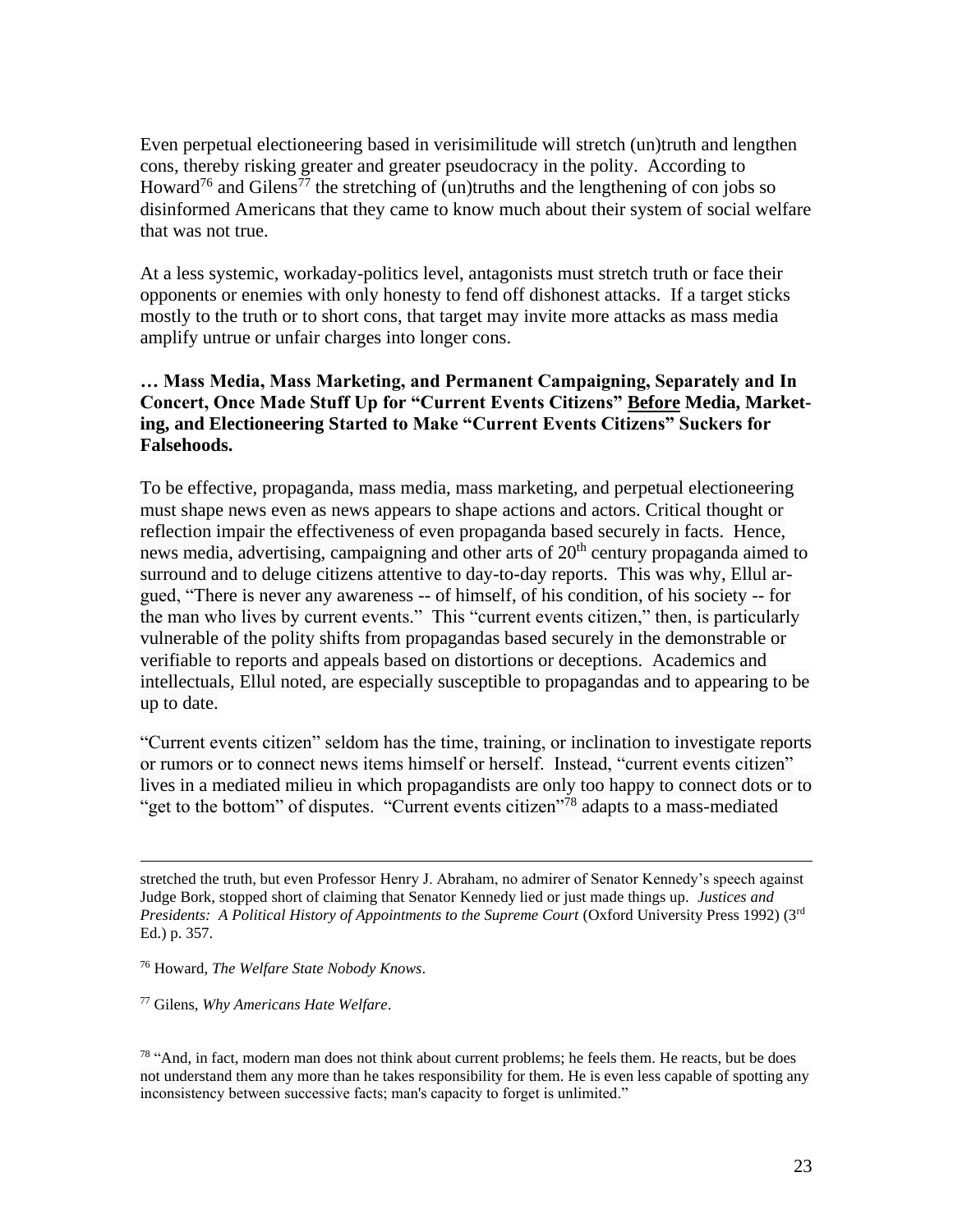polity by becoming immersed in today's news<sup>79</sup> and vulnerable to propagandists, journalists, publicists, and politicos. Propagandist, journalists, publicists, and politicos alike relate superficial, spectacular happenings that may be actual, verifiable, objective facts but may be apparent, putative, subjective impressions. Propagandas, reports, advertisements, and campaign spots become "current events" by means of dissemination rather than verification or verifiability.

If those who follow news assiduously and thereby feel events acutely and take positions on issues routinely―the readers of this paper and their students in classes relating to current events or policies are probably examples—live at the mercy of propagandists, media, marketers, and campaigners when factuality and verifiability are essential to effectiveness, imagine the plight of "current events citizens" when pseudocrats begin to stretch (un)truths and lengthen con jobs. $80$ 

#### **When Permanent Campaigners, Marketers, and News Media and New Media Started to Just Make Stuff Up, the Pseudocracy Overwhelmed Mere Propaganda.**

As much as one may lament public relations, marketing, and other expedient exaggerations that shape or condition opinions and attitudes, each and all demanded attention to and knowledge of what was true, or relatively true, or probably true. Expedient exaggerations and consumerist flackery yielded extravagant expectations, which in turn elicited imagery, dramaturgy, and symbols and rituals to furnish what politics and government could never in fact produce. Politicos and officials, to succeed in the short run [without which short-run success there is no long run in the view of many politicos and officials], deployed short cons: symbols, catch-phrases, image politics, and the like to arouse citizens and to mobilize support as well as to manage opinion and to induce acquiescence.<sup>81</sup> Management of extravagant expectations and exploitation of imagery, rhetoric, and so on stretched truth along continua of verisimilitude. Alternatives to truth proved so advantageous in marketing, impression management, and electioneering because PR delivers to consumers, audiences, and voters imagery and words that selling or governing by means of truth cannot. Orwell's denunciations of political humbug, euphemism, and even lying

<sup>&</sup>lt;sup>79</sup> "This is one of the most important and useful points for the propagandist, who can always be sure that a particular propaganda theme, statement, or event will be forgotten within a few weeks. Moreover, there is a spontaneous defensive reaction in the individual against an excess of information and -- to the extent that he clings (unconsciously) to the unity of his own person -- against inconsistencies. The best defense here is to forget the preceding event. In so doing, man denies his own continuity; to the same extent that he lives on the surface of events and makes today's events his life by obliterating yesterday's news, he refuses to see the contradictions in his own life and condemns himself to a life of successive moments, discontinuous and fragmented."

<sup>&</sup>lt;sup>80</sup> Behold the sense of Ellul's observation that learned sophisticates who pride themselves on their insusceptibility to propaganda are far more vulnerable to propaganda than those who do not strive to stay current.

<sup>81</sup> We here borrow "arouse" and "acquiescence" from the subtitle of Murray Edelman's *Politics as Symbolic Action: Mass Arousal and Quiescence*.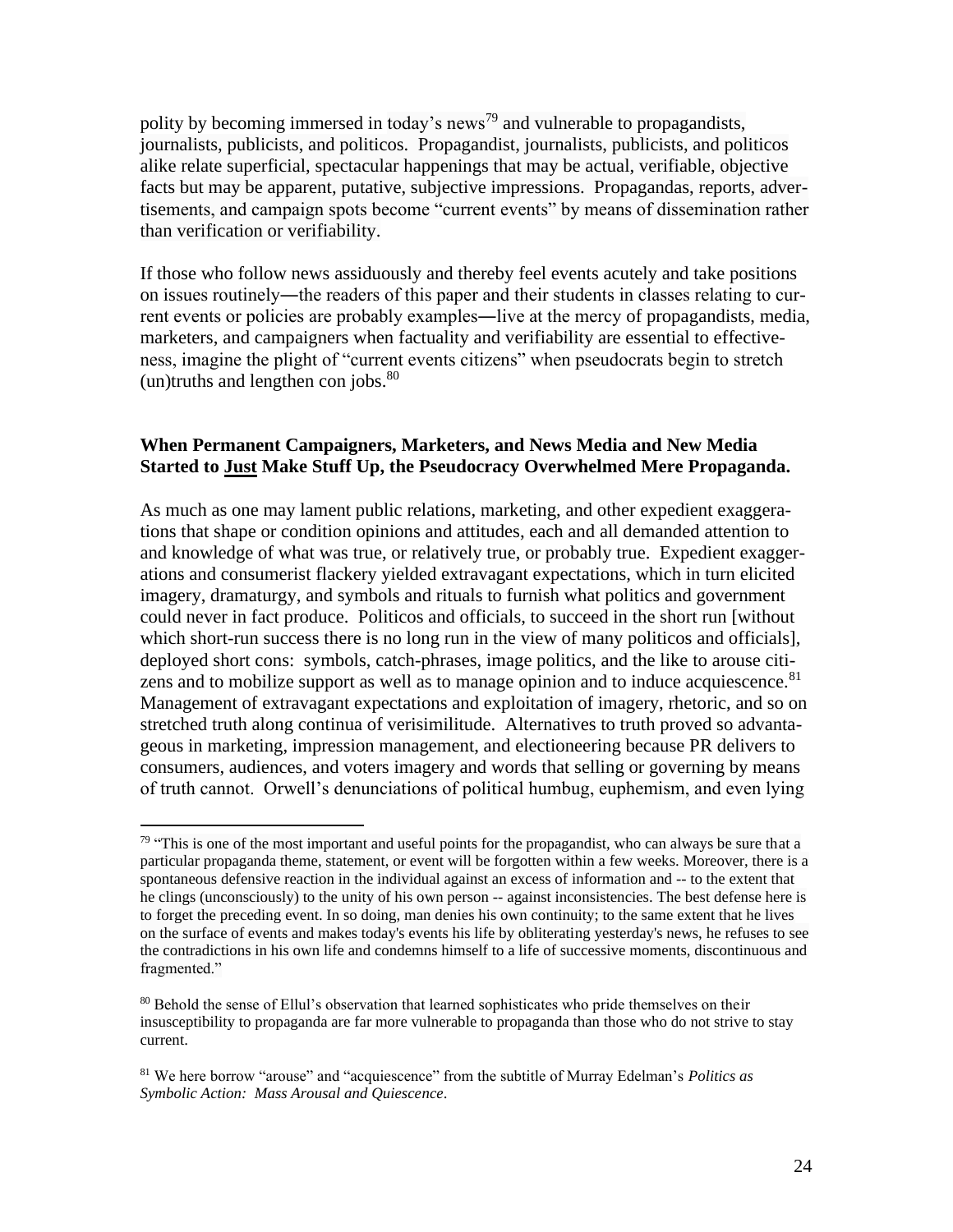were to a great extent hyperbolic in ways his caricature of advertising need not have been before mendacity truly came to rule.

Neither the etiology of propagandas to agitate and to quiet the masses by turns nor the evolution of mass media, mass marketing, and the permanent campaign necessitated stretching the truth, by which we mean moving ever further from the verifiable toward that which is not demonstrably false or dishonest. However, we contend that the absolute and relative predominance of "just making stuff up" has increased. If making stuff up absolutely has increased and if the ratio of deliberate deceptions relative to the stretching of truth along continua of verisimilitude has grown, then "we" have begun "making stuff up" as never before. If you render truthfulness quaint, you usually don't have to lie unless you derive pleasure from lying.

The amplitude of mendacity seems to us to have grown in the latter half of the  $20<sup>th</sup>$  century. Let us stick with "succeeding" presidencies. Presidential lying did not start with Watergate,  $82$  but for some time dissembling and dishonesty seemed to be deviations from reasonable approximations of nearly honest and almost honorable conduct. When presidents strayed, presidents [and often their constituents] paid. We mentioned President Eisenhower and the U-2 incident *supra*. His successor, President Kennedy, lied to protect the Bay of Pigs operation before it went fiasco. President Johnson's credibility gaps may have been minor relative to the lies by which the Nixon Administration attempted to cover up their nefarious activities and to hold on to office, yet Presidents Johnson and Nixon were each driven from the Oval Office in part for their lying ways. By contrast, President Reagan's administration, including President George Herbert Walker Bush, paid far less for lying about the Iran-Contra Affair.<sup>83</sup> If President Reagan demonstrated the utility of lies to temporize over Iran-Contra, President Clinton confirmed that demonstration when Monica Lewinsky loomed over his second term after hovering over the First Phallus. That the Clinton Administration exploited almost every alternative to truthfulness before performing modified, limited hang outs seems beyond dispute.<sup>84</sup> [That the two presidents excepted from this list of trimmers, trucklers, and temporizers<sup>85</sup> were oneterm presidents reputed to be quite honest does credit to President Ford and Carter if discredit to the growing pseudocracy of presidents in the latter part of the  $20<sup>th</sup>$  century.

<sup>82</sup> Victor Lasky, *It Didn't Start with Watergate* (Dell 1977).

<sup>83</sup> See Lawrence E. Walsh, *Firewall: The Iran-Contra Conspiracy and Cover-up* (Norton 1998) and Theodore Draper, *The Iran-Contra Affairs* (Hill and Wang 1991).

President Reagan also "benefited" from the presumption that the affable, elderly gentleman lurched into error rather than mendacity. Mark Green, *Reagan's Reign of Error* (Pantheon 1987).

<sup>84</sup> The late Christopher Hitchens analyzed many other fibs and falsehoods in *No One Left to Lie To*.

<sup>85</sup> William B. Hesseltine and Rex G. Fisher, *Trimmers, Trucklers & Temporizers: Notes of Murat Halstead from the Political Conventions of 1856* (Wisconsin State Historical Society 1961).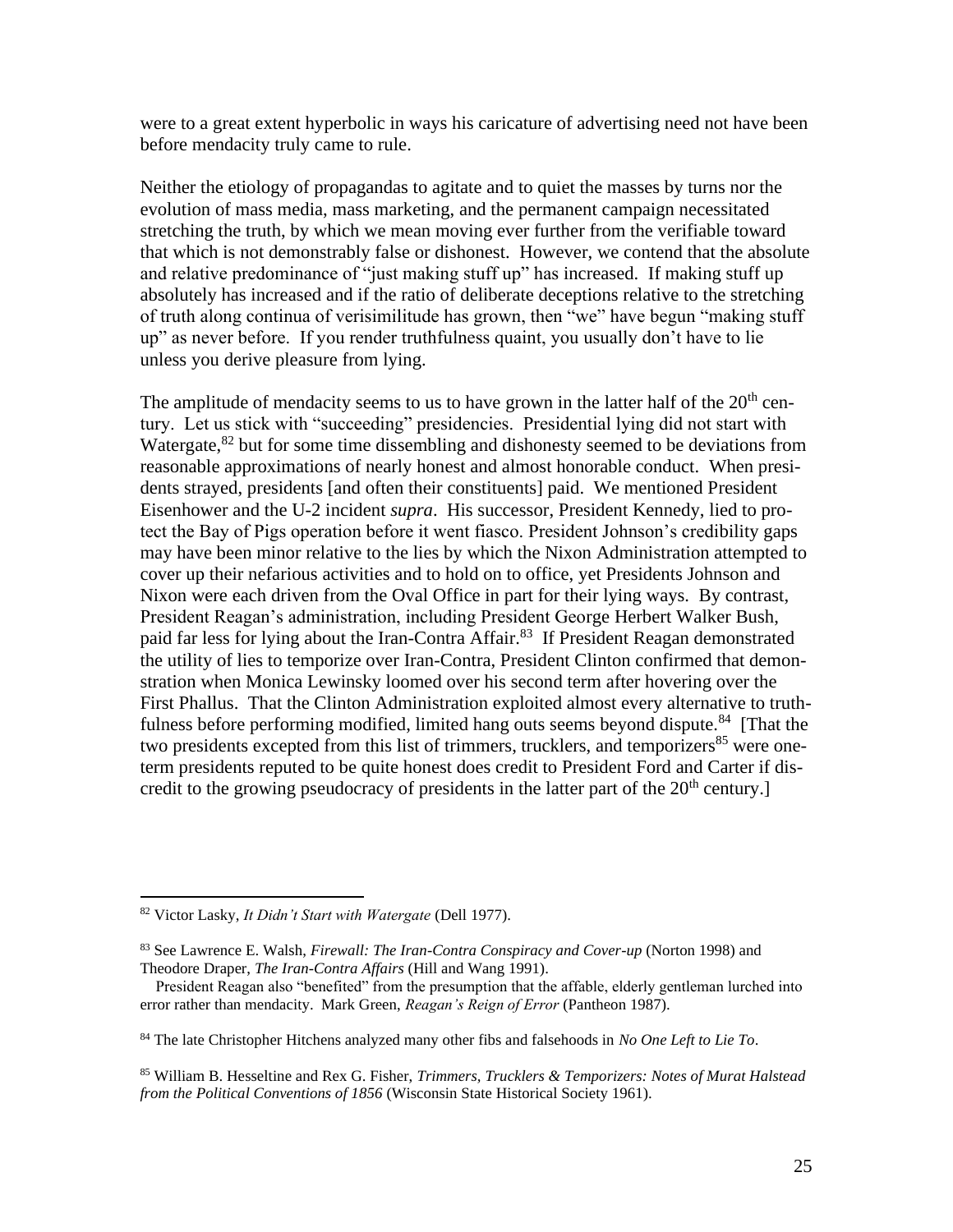All presidents and presidencies from Lyndon Baines Johnson to William Jefferson Clinton, however, did not prepare us for the presidency of George Walker Bush.<sup>86</sup> The sheer quantity of works on duplicity, deceit, dishonesty, and other stretching of the truth and lengthy con jobs by and amid the administration of George Walker Bush might be laid to Bush Derangement Syndrome, but the length of any list of book titles alone beggars the imagination. Other nations whose judgments and opinions the U.S. customarily respects regard one or members of the Bush Administration as war criminal(s), not just political bullshitter(s). $87$ 

That the *Washington Monthly* drolly offered "The Mendacity Index" <sup>88</sup> while President George W. Bush was in office suggests a quantitative if not qualitative increase in misleading and misstating during or before the turn of the  $21<sup>st</sup>$  century. "The Mendacity Index" relied on a panel of experts to assign numbers to the second President Bush and his three immediate predecessors to "measure" their deviations from truthfulness. Beyond its vaudevillian scoring, however, "The Mendacity Index" showed how truly problematic it has been for presidents since 1981 to approach either endpoint of any continuum of verisimilitude: Presidents Reagan, Bush 41, Clinton, and Bush 43 have avoided absolute candor and flat-out lies alike. One result of these presidents' artful dodging is that the question, "What did he know and when did he know it?" is obsolete, belonging to the tender, naïve Age of Watergate.

The creation of fact-checking websites in the  $21<sup>st</sup>$  century confirms a perception that disinformation and dishonesty were common or rampant throughout the polity.<sup>89</sup> The tendency of one or more of those sites to bend to pressure and to purvey misinformation in the name of balance exemplifies the metastasis of pseudocracy of late. $90$ 

<sup>88</sup> [www.washingtonmonthly.com/features/2003/0309.mendacity-index.html;](http://www.washingtonmonthly.com/features/2003/0309.mendacity-index.html) last accessed 12 March 2012.

<sup>89</sup> Ben Fritz, Bryan Keefer, and Brendan Nyhan offered "Spinsanity" from 2001 until 2005. PolitiFact.com has been a service of the *St. Petersburg Times* since 2007. FactCheck. org has been a service of the Annenberg Public Policy Center of the University of Pennsylvania since 2003. FactCheckEd. org has complemented FactCheck.org since 2005. *The Washington Post* created "The Fact Checker" in 2007 and started it up anew in 2011. The Annenberg Public Policy Center started [FlackCheck.org](http://www.flackcheck.org/) so recently that we do not include it in this paper.

<sup>86</sup> In *When Presidents Lie* Alterman entitled his final chapter "Conclusion: George W. Bush and the Post-Truth Presidency." See also Eric Alterman and Mark J. Green, *The Book on Bush: How George W. (Mis)leads America* (Viking 2004).

<sup>&</sup>lt;sup>87</sup> Indeed, we take seriously the protests of supporters of the Bush Administration that suspicions or accusations of war crimes are **outlandish**. [Claims that such suspicions/accusations are outrageous, in contrast, might be dismissed as workaday bombast {or "combast" – combative/communicative bombast} in which outrage is an important product/service.] Propositions plausible or persuasive outside the pseudocracy in and of the United States are literally outlandish when confronted inside the U. S. Pseudocracy. When allies protest that what the Bush Administration did was well within bounds of media, marketing, and campaigning propagandas in the United States, they are to a great extent correct.

 $90$  For example, Jeff Dyberg and Bryan White started "PolitiFact Bias" in 2011 to document biases they attribute to PolitiFact. See politifactbias.blogspot.com/p/about-politifact-bias.html; last accessed 12 March 2012.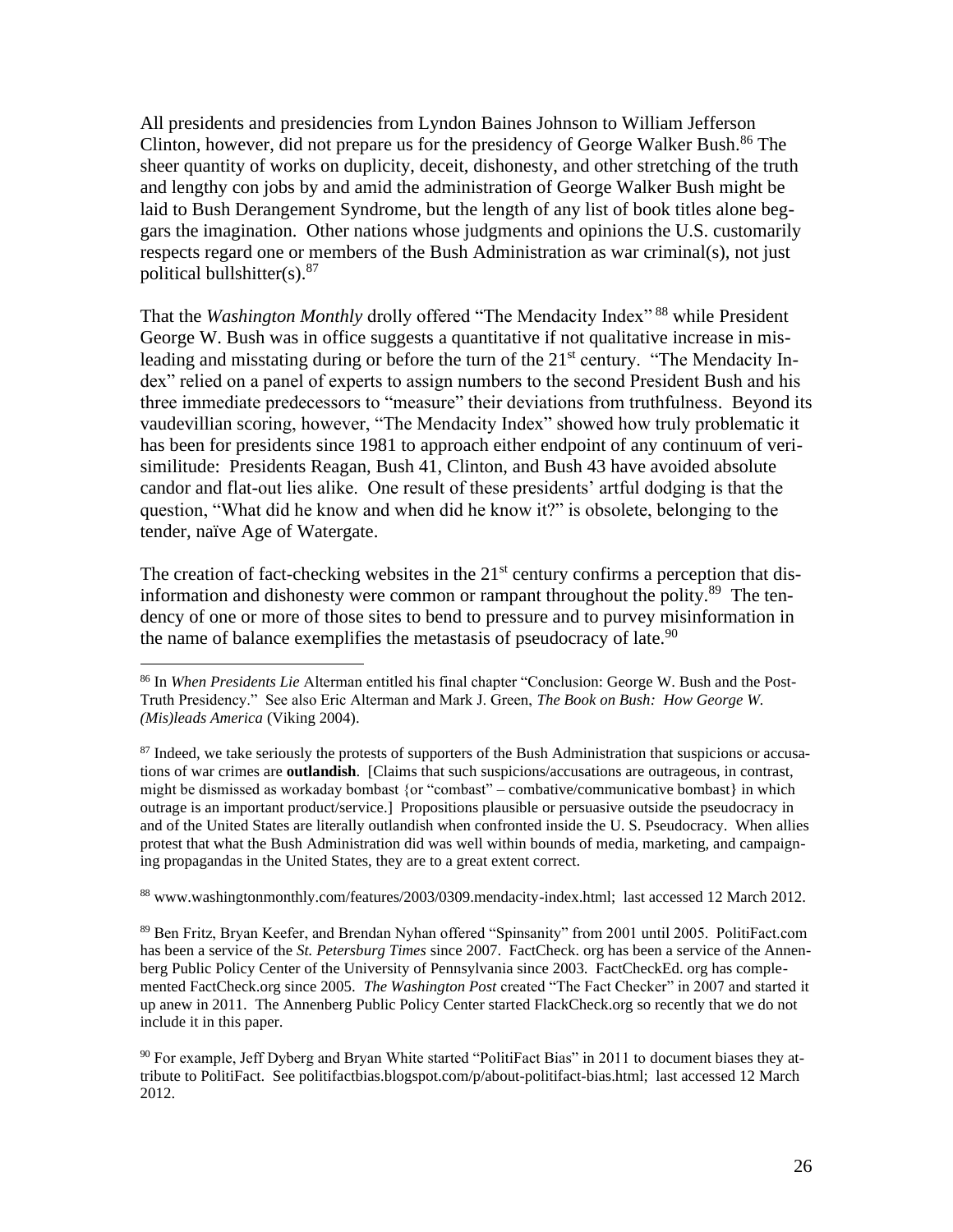These and other instances of dishonesty that we might cite show that, at the least, our society and polity have moved away from "honesty is the best policy" and toward ever more stretching of the less-than-truth. Along various continua, we are dramatizing Zeno's Paradox: we more and more approximate abject, deliberate lying but find excuses for our lying and memorialize those excuses with relatively euphemistic labels. Publicists, spinmeisters, and other professional prevaricators craft those labels, of course, to overstate the distance and the difference between a lie and the label.

**… As Marketers Started to Just Make Things Up**―To understand how image-making has transformed propaganda into pseudocracy, one may need only to juxtapose two renowned incidents.<sup>91</sup> The first incident, repeated in studies of mass media for more than 20 years, concerns the late Richard Darman's response to Leslie Stahl's exposé on President Reagan's propagandists and their image making. Ms. Stahl had crafted an extensive report on contradictions between imagery and reality in President Reagan's first term. She felt that her piece was devastating but factual. After her report took nearly six minutes [roughly a quarter] of the "CBS Evening News" Mr. Darman, an assistant to President Reagan, called Ms. Stahl. Instead of the ferocious response she feared, Mr. Darman thanked her for broadcasting the expertly-crafted images. When Ms. Stahl reminded him that her piece had contrasted President Reagan's posing and posturing with his administration's practices, Mr. Darman dismissed the words as lost on the audience. Stahl's audience, Darman maintained, would remember the Reaganauts' images and forget Stahl's words. What was more, he marveled that television journalists could not seem to master that fact of political life.<sup>92</sup>

Contrast Mr. Darman's calm sophistication regarding imagery's propensity to overwhelm facts with Karl Rove's much-remarked brio in reporter Ron Suskind's 2004 study of the Bush Administration:<sup>93</sup>

The aide said that guys like me were "in what we call the reality-based community," which he defined as people who "believe that solutions emerge from your judicious study of discernible reality." I nodded and murmured something about enlightenment principles and empiricism. He cut me off. "That's not the way the world really works anymore," he continued. "We're an empire now, and when we act, we create our own reality. And while you're studying that reality -- judiciously, as you will - we'll act again, creating other new realities, which you can study too, and

 $91$  Republicans and conservatives should note that Ms. Stahl's report aired on CBS during the general election of a Republican incumbent and Mr. Suskind's article appeared in *The New York Times Magazine* early in the year in which President George W. Bush sought re-election,

<sup>92</sup> Leslie Stahl, *Reporting Live* (Simon and Schuster, Touchstone 2000) p. 210.

<sup>93</sup> Ron Suskind, "Faith, Certainty, and the Presidency of George W. Bush," *The New York Times Magazine* (17 October 2004) retrieved from [www.nytimes.com/2004/10/17/magazine/17BUSH.html?\\_r=1&ex=](http://www.nytimes.com/2004/10/17/magazine/17BUSH.html?_r=1&ex=1255665600&en=890a96189e162076&ei=5090&partner=rssuserland)  [1255665600&en=890a96189e162076&ei=5090&partner=rssuserland](http://www.nytimes.com/2004/10/17/magazine/17BUSH.html?_r=1&ex=1255665600&en=890a96189e162076&ei=5090&partner=rssuserland) 15 February 2012.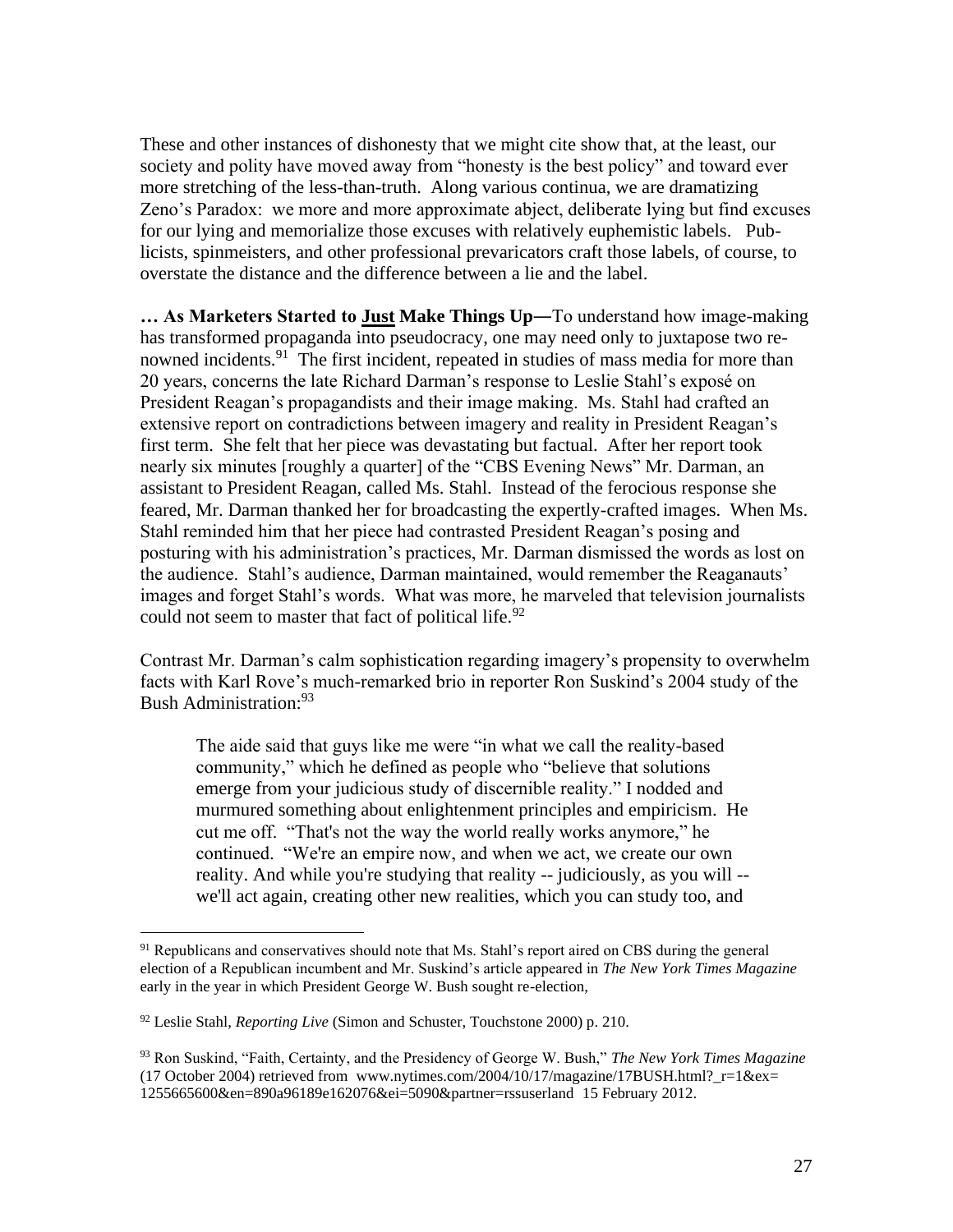that's how things will sort out. We're history's actors . . . and you, all of you, will be left to just study what we do."

Many analysts have focused on Mr. Rove's hubristic notion of the United States as an empire remaking reality as it acts. For our present purposes the more interesting aspect of this "sound bite" would be Mr. Rove's revelation of his conception of political problem-solving. For Mr. Rove problem-solving involves the dramaturgy and stagedomination of permanent campaigning and eternal public relations rather than experiences of actual citizens.<sup>94</sup> Out of President Bush's actions and Mr. Rove's propagandizing on behalf of those actions, a transcendent reality emerges. The empirical exertions or explanations of intellectuals, journalists, or pundits keep the chattering classes busy and current-events junkies distracted, we read Mr. Rove nearly to boast, but Mr. Rove and modern technologies are creating the shared reality that will matter far more for politicking, governing, and policy.<sup>95</sup>

Mr. Darman's confidence that audiences disregard facts and language if the images and dramaturgy are crafted well and Mr. Rove's cockiness that bold actions matched to expert staging create reality irrespective of facts and reason show us how two very different image-makers stretched truth and lengthened cons. Mr. Darman and the Reagan imagemakers "made stuff up" by constructing pseudo-events and photo opportunities that arrested the eye and occupied the mind. They largely circumvented the truth with glitter, a longstanding device of public relations. Ms. Stahl did show that actual conditions contradicted the upbeat images, but she did not claim that President Reagan or his staff were stretching the truth beyond emphasizing the best and camouflaging the rest. Mr. Rove, by contrast, "made stuff up" with such alacrity that he derided those concerned with reality and facts. Mr. Rove did not confine his contempt to the marks who believed his bunk; Mr. Rove extended his derision to more sophisticated suckers who thought that facts or actualities mattered in politics or government.

Mr. Rove's stretching of truth and lengthening of cons seem to us to have prevailed and thus to mark a qualitative shift from the propagandizing of Patrick Caddell, James Car-

<sup>&</sup>lt;sup>94</sup> Mr. Rove hardly invented such attention to spectacle and dramaturgy. Political operatives and politicians had for years and over many campaigns innovated along lines that Dr. Boorstin had delineated and anticipated in *The Image*. To understand approximately how political marketing and electioneering had evolved, please consult Murray Edelman, *Constructing the Political Spectacle* (University of Chicago Press 1988).

 $95$  Indeed, a student of 20<sup>th</sup> century politicking in the United States cannot but contrast Walter Lippmann's naïve faith in facts and fact-finders who would through mass media tutor public opinion with the incapacities of modern public opinion to grasp facts or to the capacity of modern public opinion to embrace falsehoods. Edward Bernays' charming belief in informing consumers through mass marketing gave way to Bernays' break with PR and marketing in 1950s when he saw that modern mass media and modern mass marketing supplanted facts with fantasies. Lippmann and Bernays would each live to see mass media and mass marketing techniques revolutionize electioneering; indeed, each lived to see at least the beginning of permanent campaigning as means by which to spread helpful untruths and suppress unhelpful truths.

We leave for some future venue, perhaps the 2013 Western Political Science Association meetings in Hollywood [!], a systematic contrast between, say, Dr. Frank Luntz and Mr. Karl Rove and Dr. Bernays and Mr. Lippmann.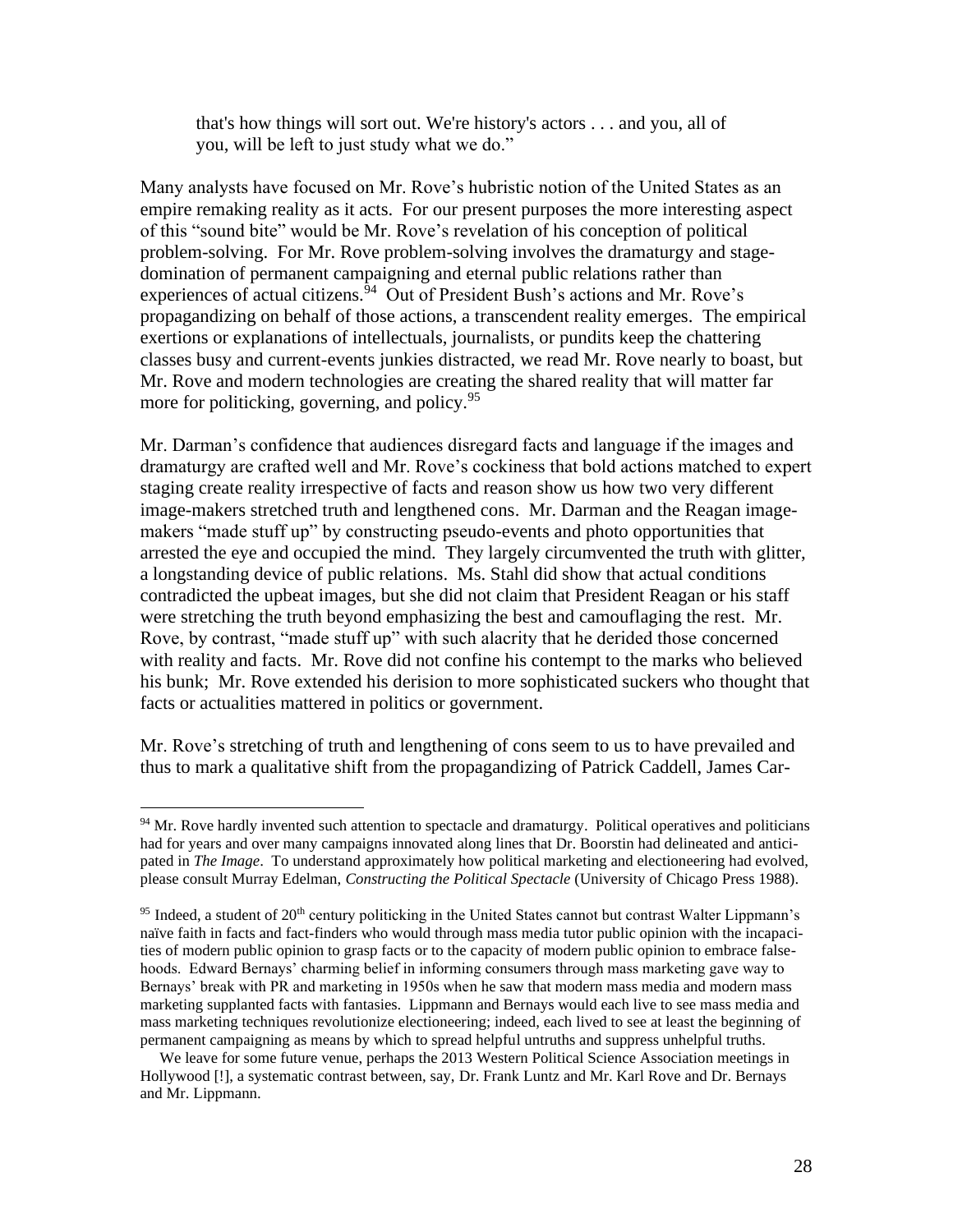ville and George Stephanopoulos, or Lee Atwater.  $21<sup>st</sup>$  century public relations has invented ever more ways of displacing and denying facts and factuality, truth and truthfulness. Whether in Dr. Frank Luntz's phrasings or in Dr. George Lakoff's framings or in Dr. Drew Westen's appeals to the limbic, the confidence games favored in this century aim to avoid reality, intellect, and rationality. In these formulations truth and facts are inconveniences to be destroyed or dispensed with. This seems to the coauthors to resemble "just making stuff up" a great deal more than the factually more fastidious marketing of Richard Nixon or Rice Krispies.

Dr. Luntz has invented too many stylings that stretched truth and sustained bunkum for us to recount and deconstruct them here,<sup>96</sup> but we draw attention to his book's title and to his infamous interview on NPR. Dr. Luntz's title indicts itself in our view: In *Words That Work: It's Not What You Say, It's What People Hear*. Unless Drew Westen or George Lakoff serves on the jury, Dr. Luntz must be found guilty of pseudocracy in the first degree. Both in that book and on his book tour, Dr. Luntz reimagined "Orwellian" as a compliment. On NPR's "Fresh Air" Dr. Luntz informed Terri Gross that Dr. Luntz's work adhered to the standards that George Orwell advocated in "Politics and the English Language" and thus was virtuous: "To be 'Orwellian' is to speak with absolute clarity, to be succinct, to explain what the event is, to talk about what triggers something happening ... and to do so without any pejorative whatsoever."<sup>97</sup> To listen to or to read Dr. Luntz or Dr. Westen or Dr. Lakoff or other pseudocrats is to experience what Ellul meant when he said that the propagandist's purpose was to make the target feel rather than to think. That is the explicit end of pseudocratic public relations.<sup>98</sup> Nonetheless, for all the coauthors know, some viewers may perceive Dr. Luntz as a reliable journalist as they watch him conducting focus-group sessions or moderating discussions between, say, Herman Cain and former Speaker Newt Gingrich.<sup>99</sup>

Some of these marketing geniuses work short cons. Other marketing marvels work longer cons and stretch (un)truths even further. Big Tobacco pioneered some such public relations work in the latter half of the  $20<sup>th</sup>$  century by interesting reporters in the Tobacco Institute and other pseudo-scientific dissemblers underwritten by tobacco companies. In the 21<sup>st</sup> century corporations have used longer cons to play mass media and to preserve profits. $100$ 

 $96$  May we recommend the screed at rationalwiki.org/wiki/Frank Luntz as a devastating take?

<sup>&</sup>lt;sup>97</sup> We secured the wording from [en.wikipedia.org/wiki/Frank\\_Luntz](http://en.wikipedia.org/wiki/Frank_Luntz) on 18 February 2012. The hilarity continues throughout Ms. Gross's interview with Dr. Luntz; please download this interview at [www.npr.org/templates/story/story.php?storyId=6761960,](http://www.npr.org/templates/story/story.php?storyId=6761960) last accessed 18 February 2012.

<sup>&</sup>lt;sup>98</sup> The coauthors refer any reader who suspects that we caricature Dr. Luntz to Dr. Luntz's own words at [www.pbs.org/wgbh/pages/frontline/shows/persuaders/interviews/luntz.html,](http://www.pbs.org/wgbh/pages/frontline/shows/persuaders/interviews/luntz.html) last accessed 18 February 2012.

<sup>&</sup>lt;sup>99</sup> If we score Dr. Luntz for his resemblance to Zelig, we should note that George Stephanopoulos has worked much the same transmogrification from the Democratic side.

 $100$  To see how modern producers deploy the tactics and strategies of advertising and marketing to manage doubts and ignorance to preserve profits and images, please consult Wendell Potter's *Deadly Spin: An In-*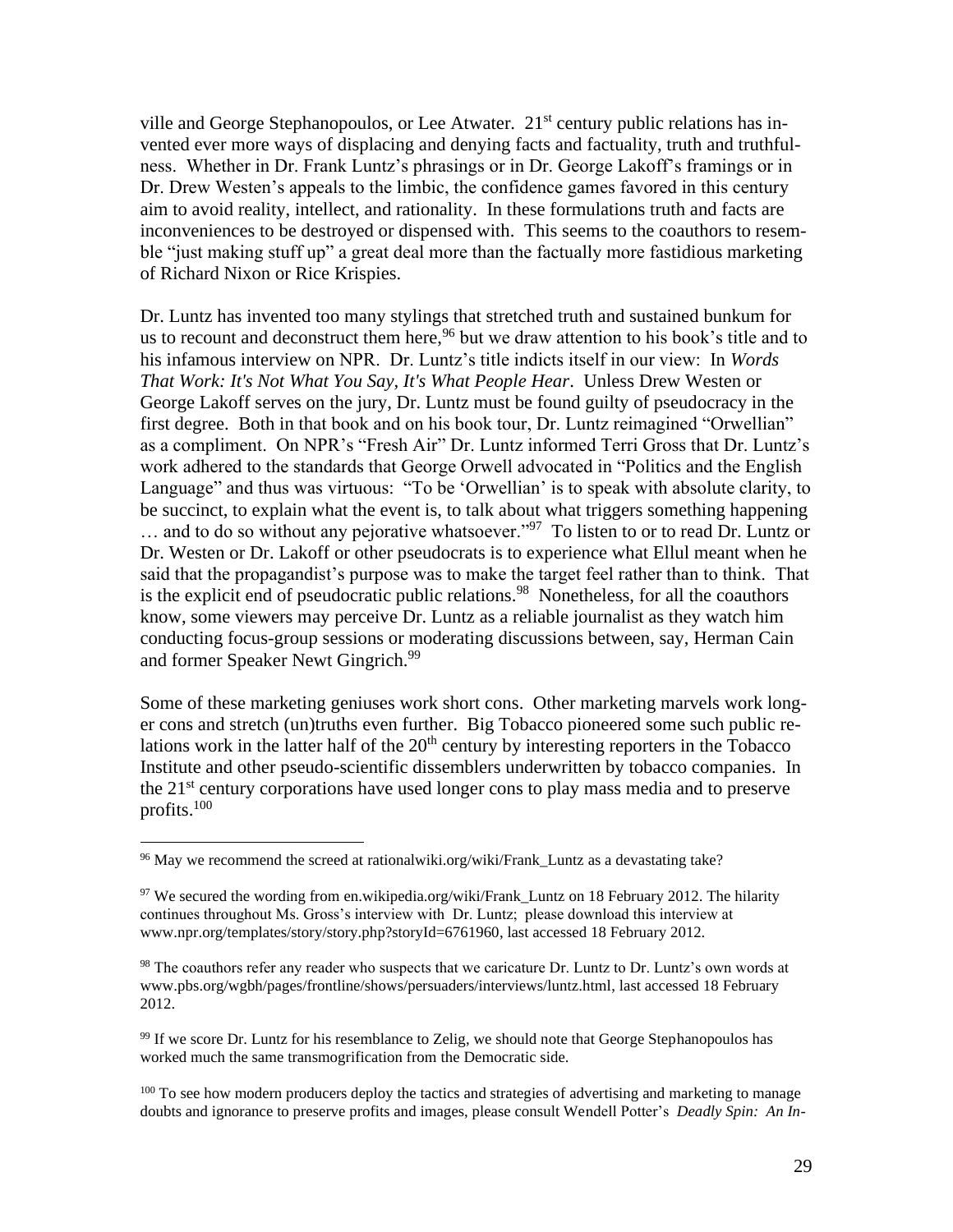**… When News Media and New Media Started to Just Make Things Up―**If 21st century mass media have amplified pseudocratic public relations by featuring the likes of Mr. Rove, Dr. Luntz, Dr. Westen, Dr. Lakoff, and other spinners on broadcasts and in print, they have built on longstanding practices of  $20<sup>th</sup>$  century news media.  $20<sup>th</sup>$  and  $21<sup>st</sup>$ century news media alike have covered pseudo-events and actual events in ways divorced from, even contemptuous of, facts or verifiability.<sup>101</sup> The multiplicity of venues in which Rove, Luntz, and innumerable other operatives may work their cons is a feature of the pseudocracy, too, we suggest. One may run a campaign, work in the White House, appear on many media, be hired by other media, and create the "information" one is hired to analyze all at once. Is there really anyone unqualified to be a political analyst, a Democratic/Republican "strategist," or a "contributor" to Fox or CNN? Matthew L. Schafer and Regina Lawrence have shown how reports of and commentaries about have exploited "He Says, She Says" formats to keep death panels alive, for example.<sup>102</sup> The "Some Say" or "Some Would Say" formulations permit commentators to insinuate claims that they could not support with more credible sourcing if any credible sourcing were demanded.<sup>103</sup> False equivalences have long abounded in news media committed to seeming fair and balanced, especially when the subjects and objects of coverage are neither fair nor balanced.<sup>104</sup>

Before any obvious advent of pseudocracy, news media remained solvent by covering the sensational whether it was news or not and by pursuing other proclivities that communications scholars amply documented.<sup>105</sup> In the  $20<sup>th</sup>$  century Professor Boorstin had presumed that pseudo-events played off and played on events' and persons' ambiguous relations to reality. In the  $21<sup>st</sup>$  century reporting of and about Truthers, Swift Boat Veterans

*surance Company Insider Speaks Out on How Corporate PR Is Killing Health Care and Deceiving Americans* (Bloomsbury Press 2011) or David Michaels' *Doubt Is Their Product: How Industry's Assault on Science Threatens Your Health* (Oxford University Press 2008) or Naomi Oreskes and Erik M. Conway's *Manufacturing Doubt: How a Handful of Scientists Obscured the Truth on Issues from Tobacco Smoke to Global Warming* (Bloomsbury Press 2010).

<sup>101</sup> To review the lenses and frames that impair exposure of untruths and deceptions, please see Kathleen Hall Jamieson and Paul Waldman, *The Press Effect: Politicians, Journalists, and the Stories that Shape the Political World* (Oxford University Press 2004).

<sup>102</sup> See www.niemanlab.org/2011/05/sarah-palins-2009-death-panel-claims-how-the-media-handled-themand-why-that-matters/; last accessed 12 March 2012.

<sup>103</sup> Media Matters for America has documented this species of "source-ery" on Fox News. See, for example, [mediamatters.org/research/201112020017;](http://mediamatters.org/research/201112020017) last accessed 13 March 2012.

<sup>104</sup> Paul Krugman recently decried false equivalences that balanced away misstatements by Governor Mitt Romney amid his campaign for the presidency: "Oh, Mr. Romney will probably be called on some falsehoods. But, if past experience is any guide, most of the news media will feel as though their reporting must be 'balanced,' which means that every time they point out that a Republican lied they have to match it with a comparable accusation against a Democrat — even if what the Democrat said was actually true or, at worst, a minor misstatement." [www.nytimes.com/2011/12/23/opinion/krugman-the-post-truth](http://www.nytimes.com/2011/12/23/opinion/krugman-the-post-truth-campaign.html)[campaign.html;](http://www.nytimes.com/2011/12/23/opinion/krugman-the-post-truth-campaign.html) last accessed 4 March 2012.

<sup>105</sup> See, for just one example, Bennett, *News*.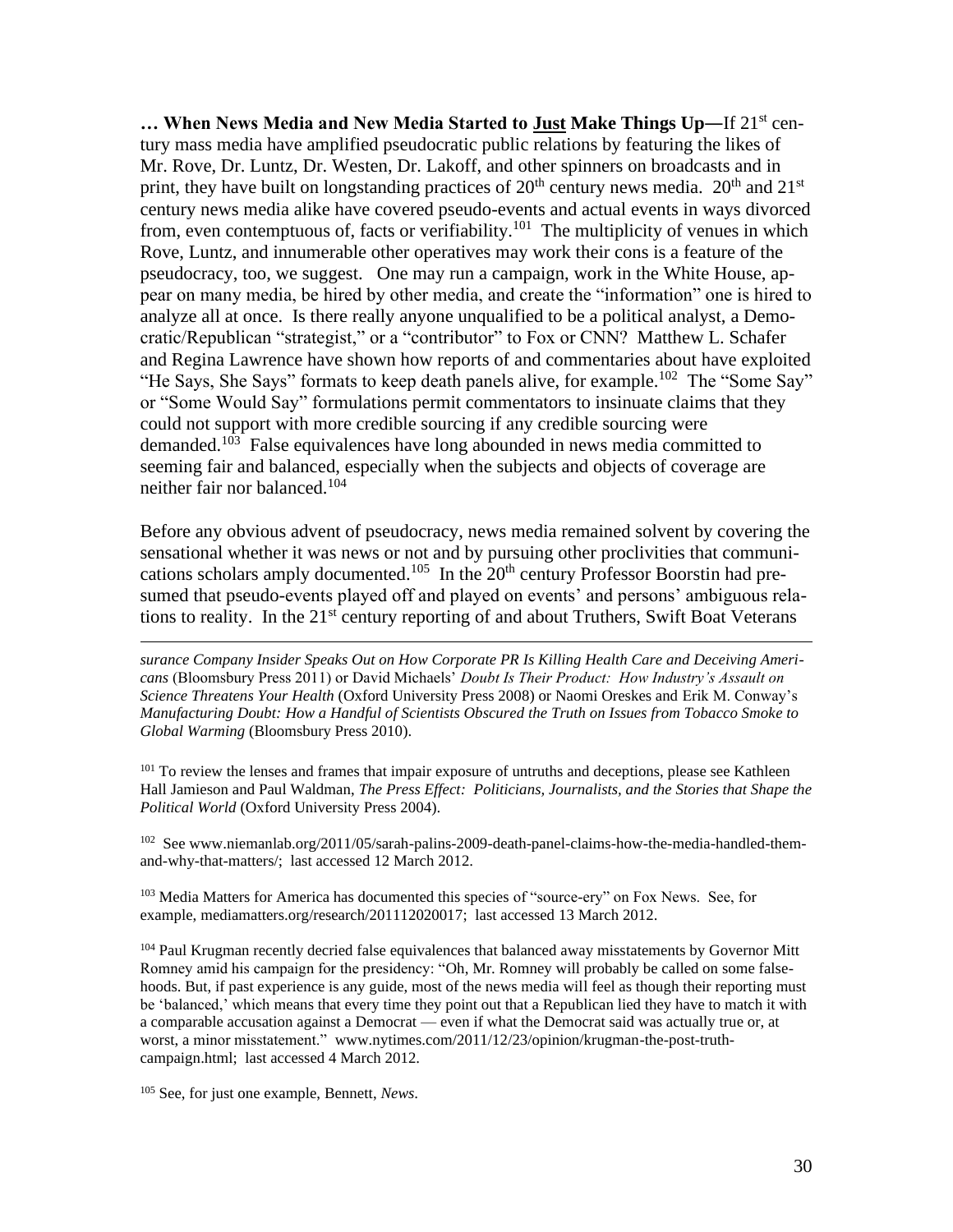for Truth, Rathergate, and Birthers have demonstrated that news media easily stretch tenuous relations to reality far beyond Boorstin's pseudo-events and extend confidence games at least through the next Election Day.

However, the performance of news media has of late become desultory in ways that Bennett, Lawrence, and Livingston formulate as an irony:<sup>106</sup>

The great irony of the U. S. press system is that it generally performs well—presenting competing views and vigorous debate—when government is already weighing competing initiatives in its various legal, legislative, or executive settings. Unfortunately, quite a different press often shows up when policy decisions of dubious wisdom go unchallenged in government arenas.

This irony not only means that the mainstream press are least useful when most needed but also means that the mainstream press will often most vigorously vet hackneyed claims and familiar position-taking in a ritual of apparent vigilance, which may lull readers and viewers into the supposition that if the press does not arouse debate that not very much is amiss or at stake. Bennett, Lawrence, and Livingston show that the political press often inadvertently highlight a public face of democratic-republican debate and pluralism and inadvertently underplay the less democratic, less republican, less pluralistic, and less public faces of power. $107$ 

Alongside these proclivities of old-style media just to make stuff up, "new media" expand the domain of pseudocracy. Mark Hertsgaard's exposé of the Reaganauts' control of media and Howard Kurtz's analyses of the Clintonistas' manipulations and collaborations with news media nowadays appear archaic relative to the ways in which new media make things up. The advent of CNN, CNBC, and other cable news channels has exacerbated bias and spin without doubt in part owing to the expectation of filling 24 hours six or seven days per week. Talk radio amplified the fabrication of falsehoods as well as the trashing of news reports that met established canons of journalism.<sup>108</sup> To provide "fair and balanced" coverage from ideological, partisan points of view, Rupert Murdoch and Fox News pioneered just making stuff up.<sup>109</sup> New media, combined with older media

<sup>106</sup> W. Lance Bennett, Regina G. Lawrence, and Steven Livingston, *When the Press Fails: Political Power and the News Media from Iraq to Katrina* (Cambridge University Press 2007) p. 14.

<sup>107</sup> See Peter Bachrach and Moton S. Baratz, "Two Faces of Power," *American Political Science Review* Volume 56 (December 1962) pp. 947-952 and Steven Lukes, Power: A Radical View (Palgrave Macmillan 2004).

<sup>108</sup> David C. Barker, *Rushed to Judgment? Talk Radio, Persuasion, and American Political Behavior* (Columbia University Press 2002).

<sup>109</sup> Andrew Sullivan mocks "fair and balanced" with his motto "Biased and Balanced." See David Brock, Ari Rabin-Havt, and Media Matters for America, *The Fox Effect: How Roger Ailes Turned a Network into a Propaganda Machine* (Anchor 2012).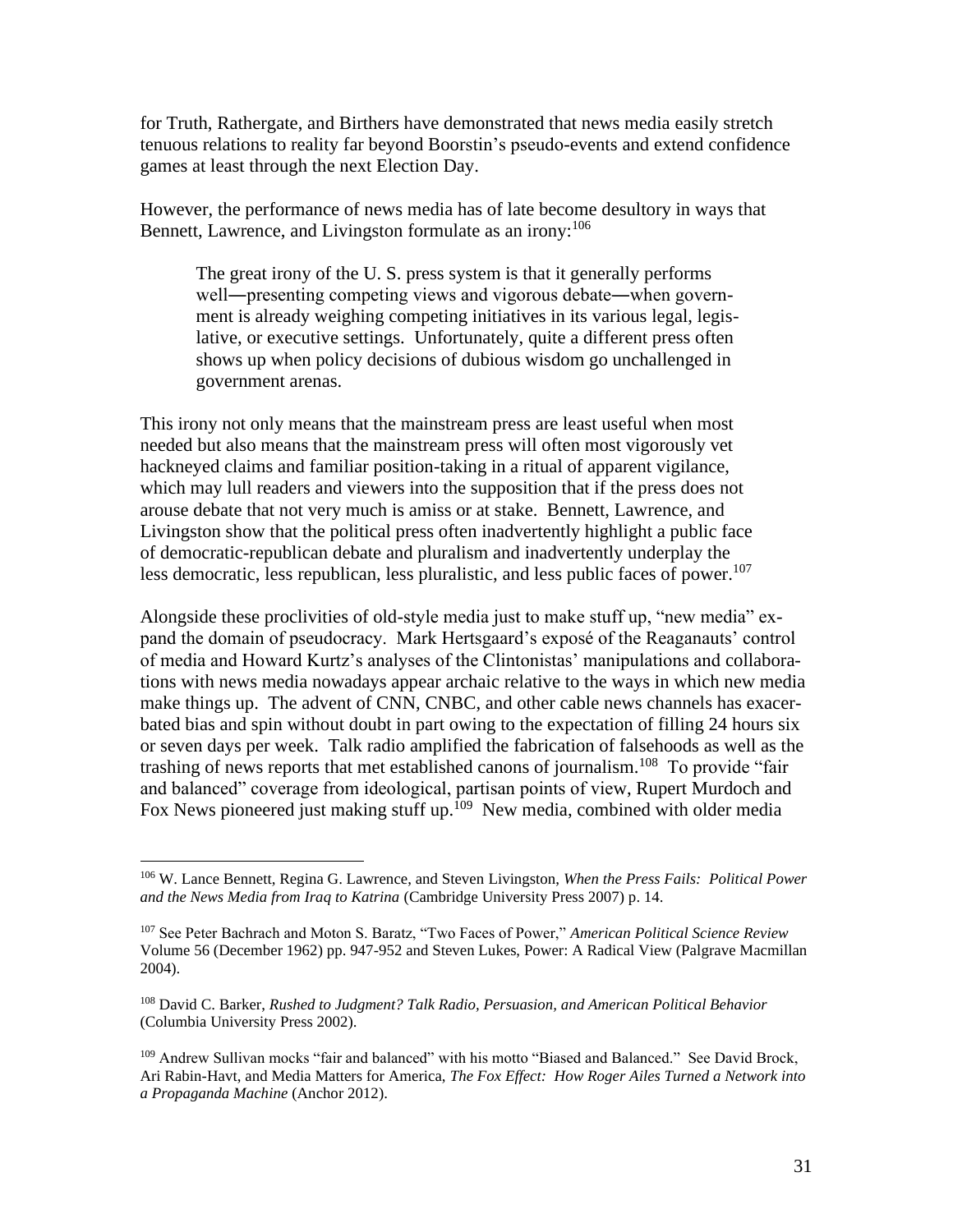that disseminate reports on new media, have created an "echo chamber" in which concocttions reverberate and persist.<sup>110</sup>

Old-style and new-style media have in the last decades fomented polarization; polarization exacerbates the complementary sensitizing and desensitizing that Ellul analyzed as psychological effects of propaganda, but with a twist as  $21<sup>st</sup>$  century propagandas stray further and further from verifiable or even knowable foundations.<sup>111</sup> "Liberated" to a large extent from canons of veracity, factuality, or credibility, polarized and polarizing pseudocrat-journalists may indulge dramaturgical convenience and extend short cons via expedience or expedients. The recent death of Andrew Breitbart provides only the most recent illustration of differential desensitization and sensitization that polarization has worked. Mr. Breitbart blogged hard and died young, which compelled commenters to trace a razor's edge between speaking truth and speaking ill of the dead.

Moreover, in cyberspace, everyone can hear you scream  $\ldots$  forever.<sup>112</sup> Images of your screaming may go viral. Your most baseless fabrications not only go around the world at nearly the speed of light, but opinions you would take back if only you could ripple into the blogosphere and collective cyber-memory far beyond your power to call them back or call them off. The Internet and the WWW magnify the mendacity and misinformation to which we are subjected even as new media and cyberspace magnify exposure of mendacity.

New media have shortened some cons but not extinguished cons or fabrications. Who knows how long Betsy McCaughey might have cited page numbers on which "death panels" were authorized or mandated in one or more health care bills if Jon Stewart had not made her look up the passage on air? But did that stop Rick Santorum from invoking death panels in early 2012? Who knows how many long cons have been truncated by "Crooks and Liars" or flackcheck.com only to pop up anew?<sup>113</sup> Through new media as well as old media partisan propagandists may revive con jobs that have lain latent since being exposed as tricks and lies. Indeed, whatever utility folderol possessed before it was debunked folderol retains once a "docent interval" has passed. Cyberspace furnishes daily audiences unaware that bunk has been debunked repeatedly and decisively. Even

<sup>110</sup> Kathleen Hall Jamieson and Joseph N. Cappella *Echo Chamber: Rush Limbaugh and the Conservative Media Establishment* (Oxford University Press 2008).

<sup>&</sup>lt;sup>111</sup> Professor Nyhan treats polarization as an independent or contextual variable alongside media choice. We subsume polarization as a consequence of some of the choices among "new media." We take old media, new media, and choices among media to be inextricably connected to recent polarization. We therefore do not mean to contradict Professor Nyhan.

<sup>&</sup>lt;sup>112</sup> Marketing for "Alien" (1979) included the tagline "In space no one can hear you scream."

<sup>113</sup> For example, please see "The Democrats' 'End Medicare' Whopper, Again," at factcheck.org /2012/03/democrats-end-medicare-whopper-again/; last accessed on 10 March 2012.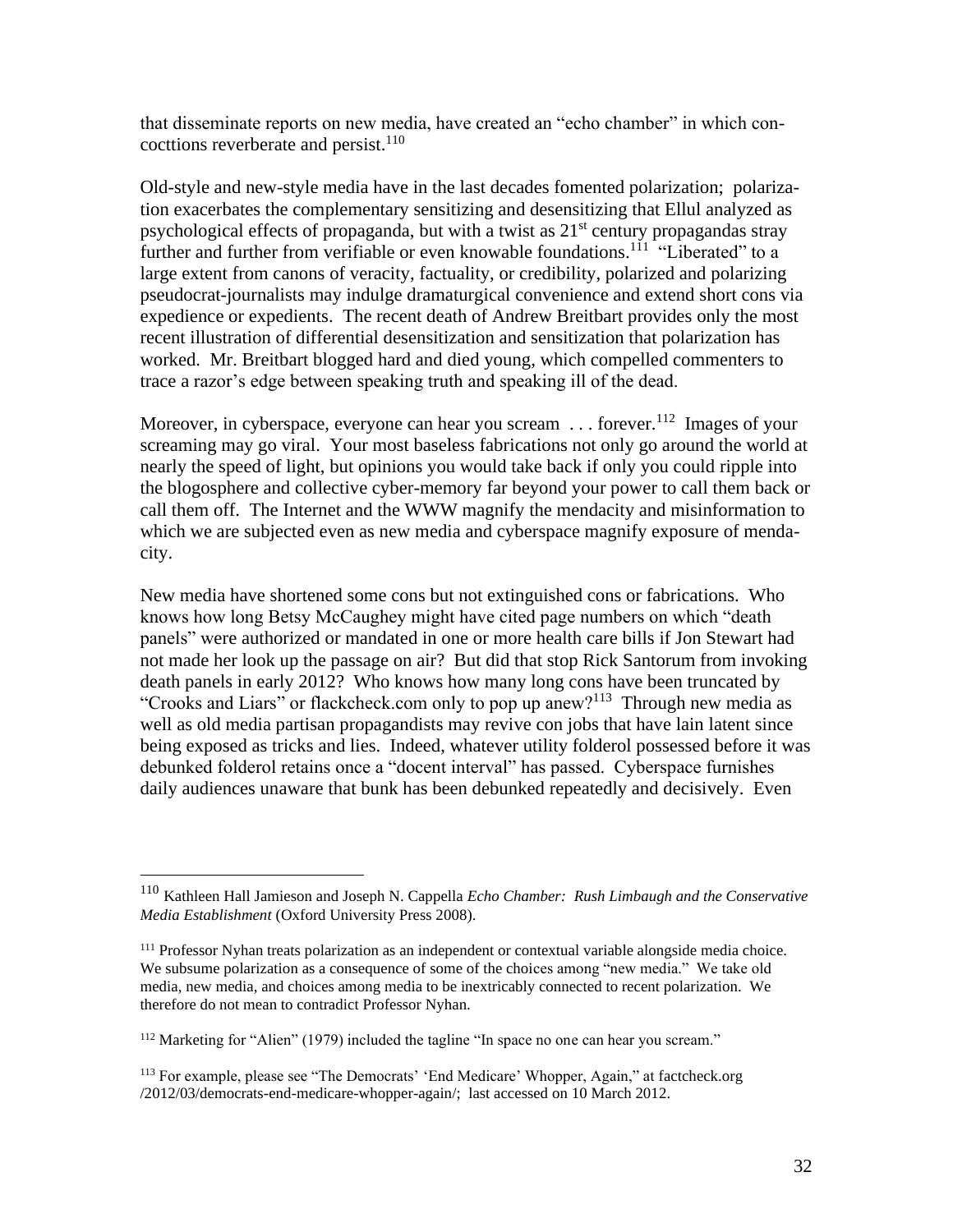those vaguely aware that a claim was "problematized" may not recall what the problem was, and it would be so convenient if the claim were once again available.<sup>114</sup>

Behold yet another way in which Ellul's "current events man," that atomized individual who is reached by himself even as he remains part of the mass, may be induced to feel rather than to think. Cass Sunstein has published multiple editions of his fears of information cocooning, echo chambers in cyberspace, and other mass atomizations. Ellul posited the psychological effects of propagandas in sensitizating and de-sensitizating propagandees; Sunstein's nightmare of cyber-targets isolated amid masses represents a considerable upgrade and degradation of propagandees amid the pseudocracy.

Even worse, much of cyberspace's "force multiplier" is largely or completely anonymous. Isolating information cocoons and selectively de-sensitizing and sensitizing echo chambers shield serial prevaricators from many or most consequences of lying even as the stretching of the continuum permits those who profit from the lies to call lies spin or exaggeration to make a point. "We" use talk radio or email or social media to expound claims we read on this blog or heard on cable news or picked up in a chain email or appeal for donations. We often can do so under an assumed name or a clever handle that protects us from responsibility for the "facts," "truths," and "information" that we dump into cyberspace.<sup>115</sup>

New media and the blogosphere, of course, operate on and alongside established media, and the rule of falsehoods depends on mutually reinforcing agitating and integrating propagandas. The  $21<sup>st</sup>$  century "political conversation" becomes each year more a euphemism for speakers that dominate the foreground with manipulative and mendacious themes while political subwoofers broadcast political cacophony and noise that, among some, passes for a lively exchange of ideas.

In sum, once media old and new began to just make stuff up and "current events men and women" acquired means by which to swell the chorus of misinformation, the pseudocracy began to supplant propagandas based on facts and veracity.

#### **… And When Permanent Campaigners Started to Just Make Things Up**

<sup>114</sup> Regarding new media and their effects on politicking, please see Eric Boehlert, *Bloggers on the Bus: How the Internet Changed Politics and the Press* (The Free Press 2009); Bill Kovach, *Warp Speed: America in the Age of Mixed Media* (Century Foundation Press 1999), and Howard Rosenberg, *No Time To Think: The Menace of Media Speed and the 24-hour News Cycle* (Continuum 2009).

<sup>115</sup> Please consider, for just one example, the reviews of books or films at amazon.com or the Internet Movie Database or similar sites. At such sites "users" may attack books they have never read and films they have never seen. More to the point, "users" may anonymously fill reviews and responses to reviews with invective, ideological claptrap, talking points, and other misinformation and disinformation. When Matthew Yglesias tweated that blogger Andrew Breitbart's death made the world a slightly better place, for example, Mr. Breitbart's supporters took to amazon.com to attack Yglesias's new e-book. Please see [www.huffingtonpost.com/2012/03/06/andrew-breitbart-fans-matthew-yglesias-amazon\\_n\\_1324362.](http://www.huffingtonpost.com/2012/03/06/andrew-breitbart-fans-matthew-yglesias-amazon_n_1324362.%20html?ref=media)  [html?ref=media;](http://www.huffingtonpost.com/2012/03/06/andrew-breitbart-fans-matthew-yglesias-amazon_n_1324362.%20html?ref=media) last accessed 10 March 2012.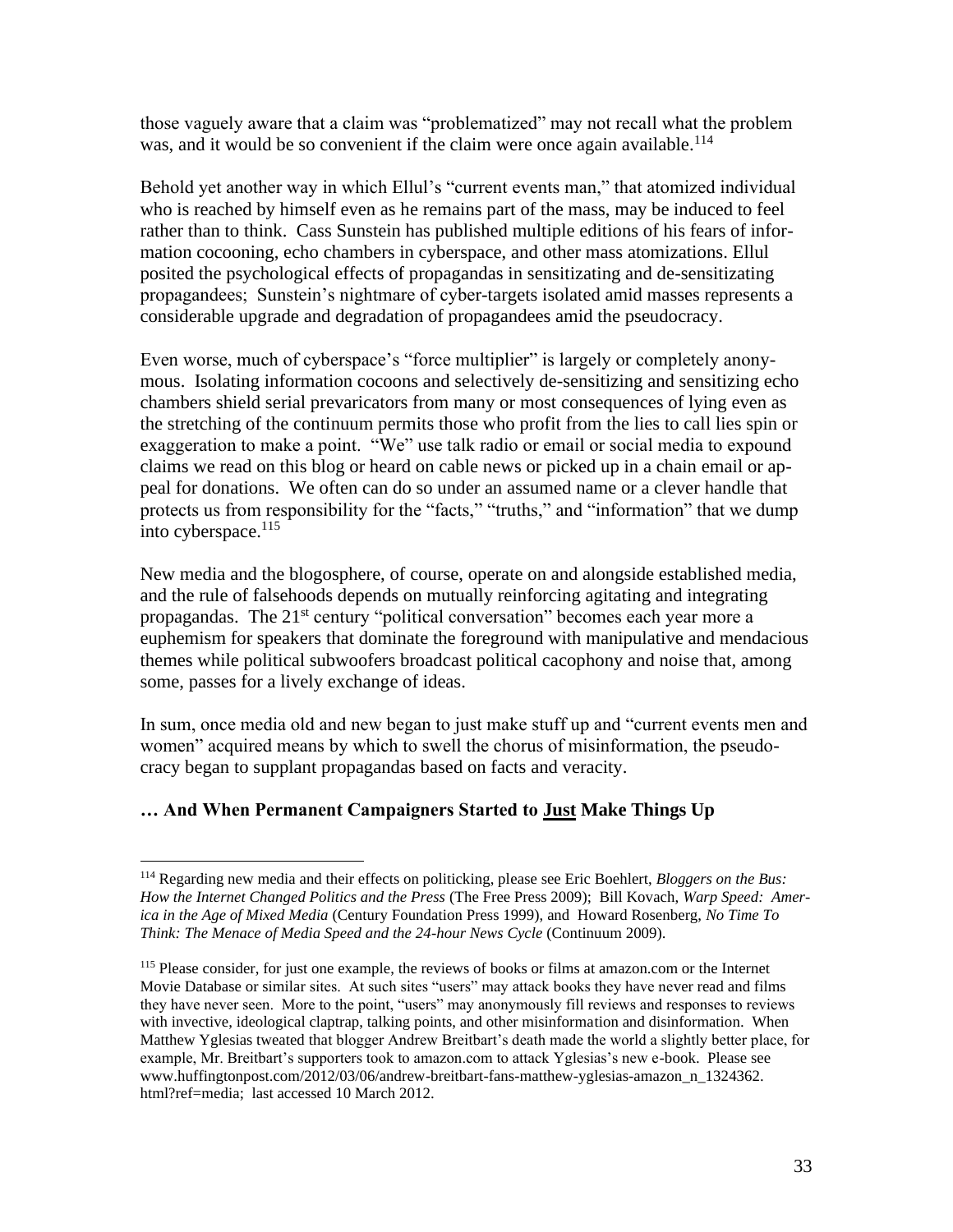In an age of 24/7 cable news and cyberspace technologies that often seem to swell beyond 24/7, politicians and other politicos exploit marketing techniques and media proclivities to engage in  $21<sup>st</sup>$  century perpetual electioneering to transform those paying attention into dupes and compulsive watchers. Let us briefly reviews two examples: Terri Schiavo and global warming.

Ghastly exploitation of comatose Terri Schiavo for partisan and ideological ends built on no or almost no discernable or verifiable facts, for example, but kept controversy alive after Ms. Schiavo's death and autopsy.<sup>116</sup> For the purposes of this paper we need not rehearse such matters as the Florida legislature's authorizing Governor Bush's intervention with the decisions of the attending physicians or Senate Majority Leader Frist's appearing to diagnose Ms. Schiavo from a redacted video tape or other sensational developments. Instead we direct attention to the vehemence and persistence of fierce, dogmatic contentions echoing about the blogosphere and cyberspace.<sup>117</sup> Rather we direct attention to how much of the conflict was conjured out of very little verifiable information or, more important, concern for verifiable information. As in modern electioneering, adversaries loosed speculations, innuendo, and spin and old and new media alike amplified the blather. Truths and untruths were stretched; short con jobs were distended; misstatements and disinformation went unpunished and perpetrators largely unshamed, as far as we can determine.<sup>118</sup> Just as campaigners aim for the Election-Day finish line with little concern for veracity or credibility thereafter, politicos utilize media and marketing to perpetrate and to perpetuate falsehoods. The politicos deluge media with information of at best questionable veracity without serious risk or cost.

Climate change shows us that, as with Ms. Schiavo, mastery of marketing and of media means never having to say either that you're sorry or that you were wrong.<sup>119</sup> Instead of depending upon our political leaders and policy makers to hash out the findings and recommendations that spring from the science of global warming, American dupes are per-

<sup>116</sup> We rely on Dr. Timothy E. Quill, "Terri Schiavo―A Tragedy Compounded," in *The New England Journal of Medicine* Vol. 352 (April 21 2005) pp. 1630-1633[. www.nejm.org/doi/full/10.1056/](http://www.nejm.org/doi/full/10.1056/%20NEJMp058062)  [NEJMp058062;](http://www.nejm.org/doi/full/10.1056/%20NEJMp058062) last accessed 8 March 2012 Although an autopsy resolved all issues regarding Ms. Schiavo's persistent vegetative state in favor of the medical experts and disinterested authorities who had pronounced her condition beyond hope, www.msnbc.msn.com/id/8225637/ns/us\_news/t/schiavoautopsyshows-irreversiblebrain-damage/#.T1iiv3mLKso; last accessed 8 March 2012 blogger Michelle Malkin, among others, persisted in raising issues to rally the "pro-life" side of the controversy. michellemalkin.com/2005/06/16/the-schiavo-autopsy-a-sober-look/; last accessed 8 March 2012.

<sup>&</sup>lt;sup>117</sup> These echoes are still with us. Please see the "Terri Schiavo Life & Hope Network" at [www.terrisfight.org;](http://www.terrisfight.org/) last accessed 10 March 2012. Dr. Luntz's addendum on the Schiavo matter may be of interest as well. Luntz, *Words That Work*, pp. 318-319.

<sup>&</sup>lt;sup>118</sup> We realize that Dr. Frist has been mocked for his mock-diagnosis. However, Dr. Frist's conduct in the Schiavo matter has also found defenders. www.usnews.com/usnews/news/articles/050404/4culture.b.htm; last accessed 8 March 2012.

<sup>119</sup> "Love means never having to say you're sorry" appeared in *Love Story* and "Love Story."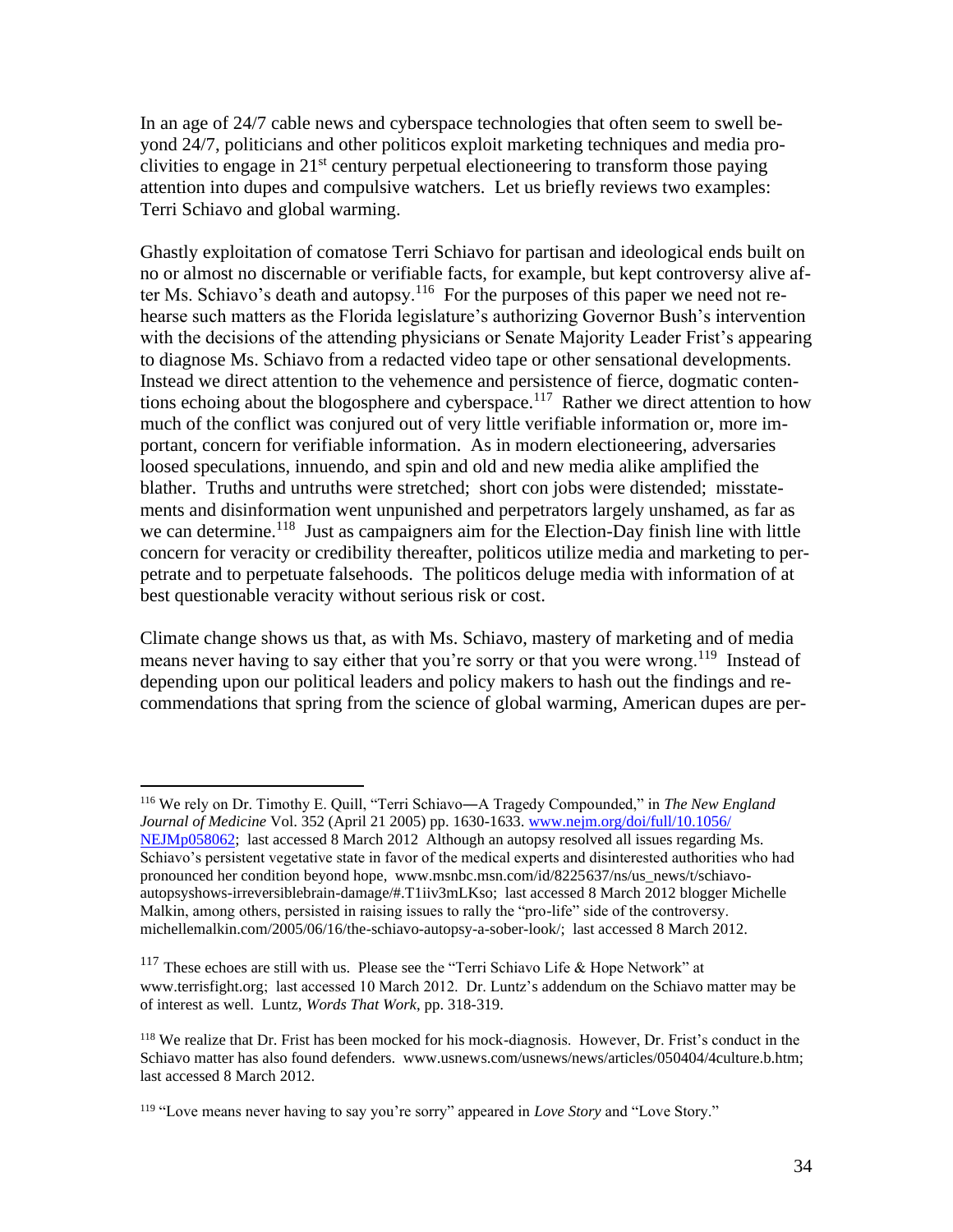manently detained in a Twilight Zone that allows one major party to deny humans' contribution to global warming without serious risk or serious cost—to them.  $120$ 

The death panel imbroglio and "The Mendacity Index" exemplify how Pseudocracy has almost eliminated possibility of lies or lying to which liars or their allies must admit and disincentives to lie. We are confident that other controversies about honesty and dishonesty would likewise conform to the stretching of the not-quite-true-but-not-flatlyfalse expanse between truthfulness and mendacity. Beyond mentioning a few here, we leave that demonstration to a later paper.

#### **Our Inventory of Answers to Our Colleague's Question**

We have argued above that "we" just started making stuff up when propagandists and politicos learned how to use technologies of electioneering, marketing, and mass media to stretch (un)truths and to distend ephemeral short cons into enduring long cons with plausible deniability that reduced penalties for or notice of the few lies that needed to be admitted or widely acknowledged.

Our answer, of course, is not very precise. We have argued that sometime between the assassination of President Kennedy and the re-election of George W. Bush electioneering, media, and marketing so stretched (un)truths and so distended short cons into much longer cons that the polity shifted from merely propagandistic to fiercely pseudocratic. At some point in the last half-century, we coauthors answer, we Americans started just making shit up.<sup>121</sup>

To assist readers and our colleague in assessing whether we coathuors have said anything at all [at great length] above, we furnish our inventory of answers. We began to just make stuff up when …

- 1. … governments from fascist to democratic-capitalist felt compelled to surround masses of atomized individuals with images, fictions, slogans, and other conditioning to secure orthodoxy and, more important, orthopraxy;
- 2.  $\ldots$  late 20<sup>th</sup> century mass-marketing and consumerism in national and international campaigns of advertising took ever more liberties with facts and veracity;

**<sup>120</sup>** Please see James Hoggan, *Climate Cover-Up: The Crusade to Deny Global Warming* (Greystone Books 2009) as well as Oreskes' *Merchants of Doubt*, Bradley's *Global Warming and Political Intimidation* and Shawn Lawrence Otto's *Fool Me Twice*, all cited *supra.*

<sup>&</sup>lt;sup>121</sup> We coauthors promised to stop with the scatological references. We lied misunderestimated our own scatological tendencies.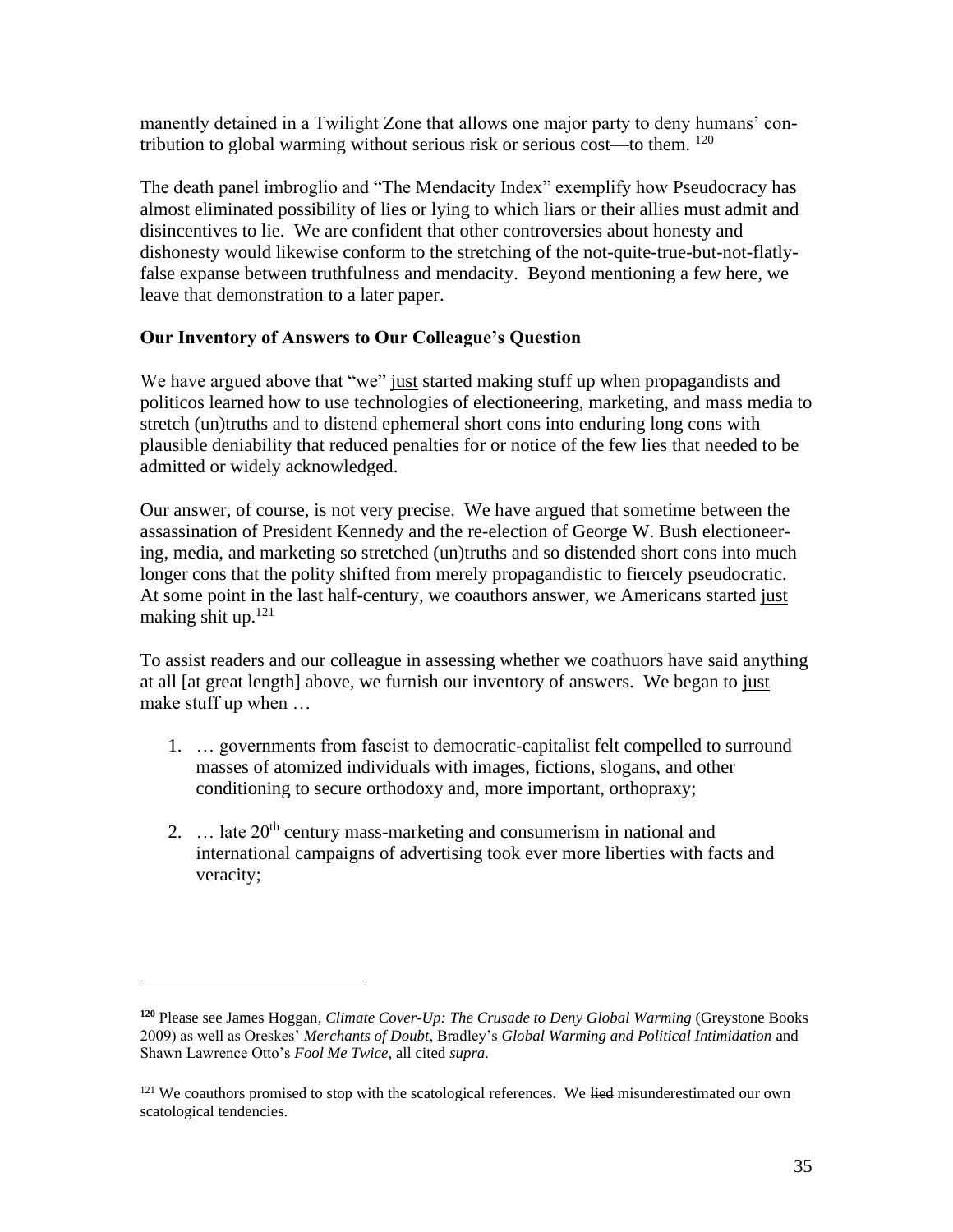- 3. … perpetual electioneering effaced boundaries between governing and campaigning to such an extent that missions could be accomplished via sound bites, shibboleths, and spin without any reasonable prospect of demystification;
- 4. … "current-events" citizens, information addicts moved the polity from the sunny "a good citizen is an informed citizen" to the sardonic "an informed citizen is an easier mark;"
- 5. … journalism became so much more a matter of stenography concerning official pronouncements that it became ever less insulting that bloggers, pundits, and others who traffic in screeds are often called "journalists;" and
- 6. … boundaries among professional roles such as political operative, governmental employee, journalist, creator of news, disseminator of news, contributor, and professional analyst of new melted (think Stephanopoulos and Rove); and
- 7. … "agreed upon facts" became ever less possible or plausible.

The above is the coauthors' inventory. Less sympathetic assessors might proliferate the answers to our colleague. That inventory might reach double figures.

The coauthors intend to aim for a bit more precision in "ascertaining" when the U. S. polity started just making shit up. The Western Political Science Association should watch for our future efforts. The coauthors believe that disbanding the Western Political Science Association on that account alone would be precipitous. However, the coauthors would not see banning the coauthors from future meetings of the Western Political Science Association as unjust.

Just as the coauthors' worse may be yet to come, the polity's pseudocratic worse may be yet to come. We coauthors see no reason to presume that the pseudocracy has stopped (d)evolving.

So what, in the interim, do the coauthors propose to do about people "just making stuff up?" We answer first [and curtly] that we set out in this paper to explain systemic developments in U. S. politicking and governing, not how to reverse decades of descent into truthiness.

Moreover, if we are at all correct, "What is to be done?" misunderestimates the Pseudocracy even as it greatly overestimates the two of us, not to mention overestimating the agency of academics and the rest of the impotent citizenry. Regarding the last point, let us ask you a non-rhetorical question: How many academics do you know that willingly perpetuate political shit, for one reason or another? The difficulties, indeed disabilities, to which we attribute the Pseudocracy will continue to shield the Pseudocracy from ready reform(s). Continua of verisimilitude make charges of lying ever easier to evade because undeniable, unavoidable proof of deliberate, material deception tantalizes